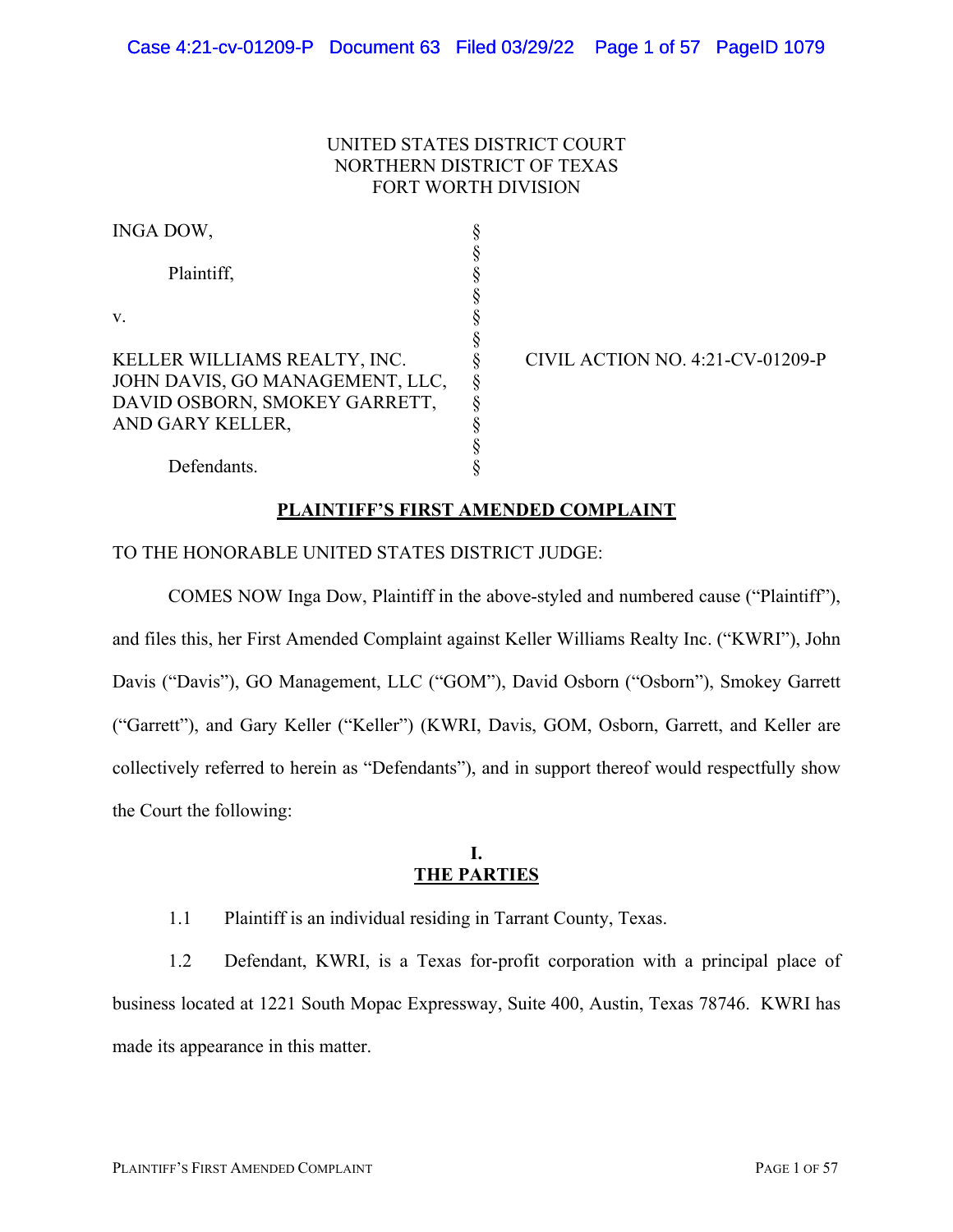#### Case 4:21-cv-01209-P Document 63 Filed 03/29/22 Page 2 of 57 PageID 1080

1.3 Defendant, Davis, is an individual residing and doing business in the State of Texas, and he has made his appearance in this matter.

1.4 Defendant, GOM, is a Texas limited liability company, which owns, manages, and/or operates the DFW Regional Office for Keller Williams, with a principal place of business located at 1011 San Jacinto Blvd., Suite 303, Austin, Texas 78701. GOM has made its appearance in this matter.

1.5 Defendant, Osborn, is an individual residing and doing business in the State of Texas, and he has made his appearance in this matter.

1.6 Defendant, Garrett, is an individual residing and doing business in the State of Texas, and he has made his appearance in this matter.

1.7 Defendant, Keller, is an individual residing and doing business in the State of Texas, and he has made his appearance in this matter.

# **II. JURISDICTION AND VENUE**

2.1 This Court has jurisdiction over this matter pursuant to federal statutory law, particularly Title VII of the Civil Rights Act of 1964, 42 U.S.C. § 2000e *et seq*. ("Title VII"), The Americans with Disabilities Act, 42 U.S.C. § 12101, *et seq*. (the "ADA"), as well as The Federal Declaratory Judgment Act.<sup>1</sup>

2.2 This Court is vested with original and supplemental jurisdiction over these claims by operation of 28 U.S.C. §§ 1331 and 1367.

2.3 Venue lies in this judicial district, pursuant to 28 U.S.C. § 1391, because it is the judicial district in which Plaintiff and Defendants (one or more) reside, where KWRI does

<sup>1</sup> 28 U.S.C. § 2201.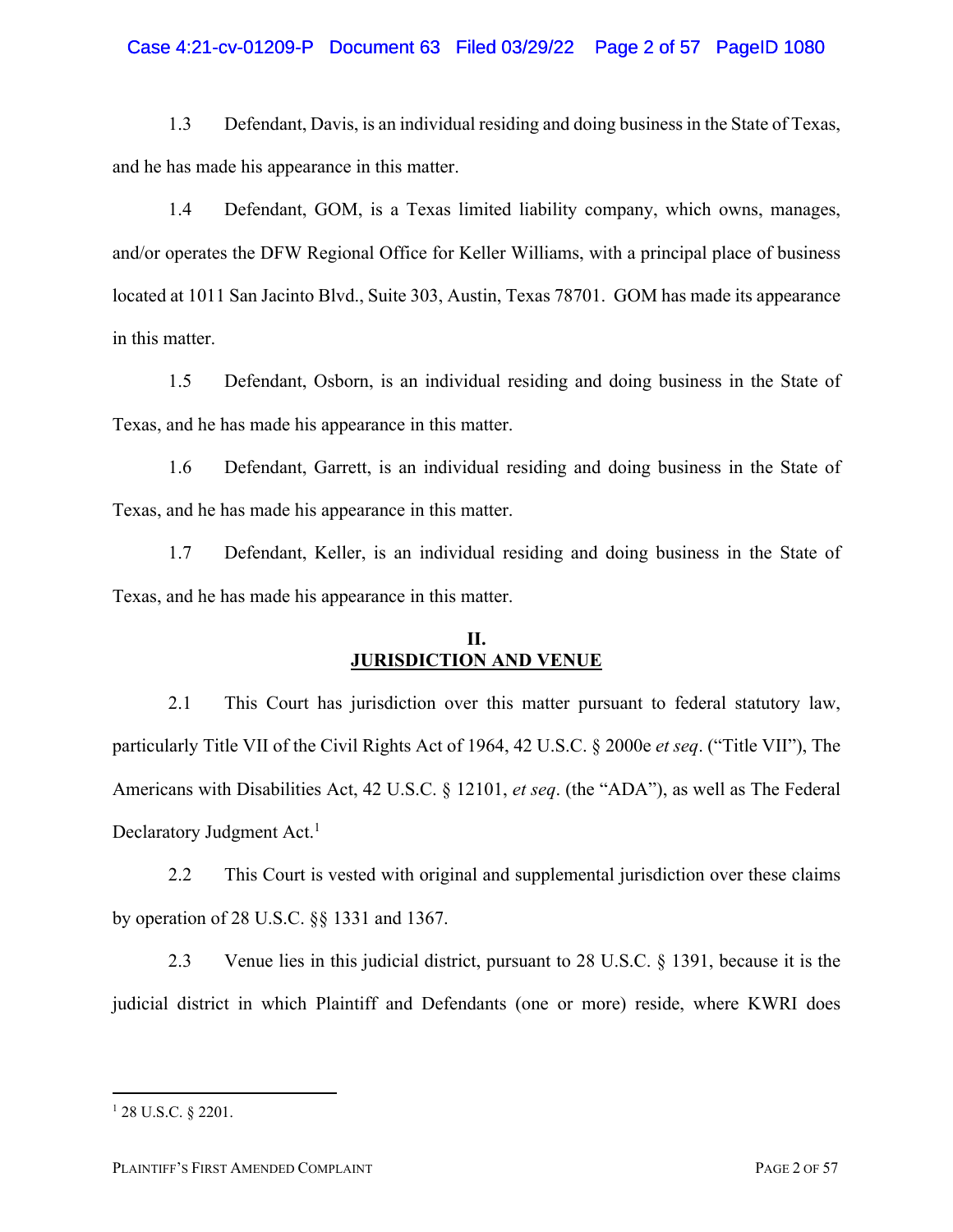#### Case 4:21-cv-01209-P Document 63 Filed 03/29/22 Page 3 of 57 PageID 1081

business, and in which a substantial part of the events or omissions giving rise to the claim(s) occurred.

2.4 Additionally, an actual controversy exists between the parties hereto within the meaning of 28 U.S.C. § 2201, and this Court is, therefore, vested with the power in the instant case to declare and adjudicate the legality of the actions and/or conduct by Defendants, jointly and severally, against Plaintiff.

2.5 Plaintiff timely filed charges of discrimination, retaliation, and hostile work environment with the Equal Employment Opportunity Commission (the "EEOC"). Plaintiff received her Right to Sue Letter from the EEOC, on or about August 4, 2021 (the "EEOC Right to Sue Letter"). This Complaint has been filed within ninety (90) days of Plaintiff's receipt of the EEOC Right to Sue Letter.

2.6 Additionally, Plaintiff received her Notice of Complainant's Right to File Civil Action Letter from the Texas Workforce Commission, on or about September 13, 2021, permitting her to pursue her state law claims under Chapter 21 of the Texas Labor Code (the "FWHRC Right to Sue Notice").

### **III. FACTUAL BACKGROUND**

#### *A. Overview of KWRI's Structure, Control, and Oversight*

3.1 KWRI is a real estate company with offices throughout the United States and Canada. For those wishing to manage and/or operate a location, KWRI requires such location(s) to operate through a Market Center License Agreement (the "Franchise Agreement") with a "licensee" (each, a "Franchisee"). The Franchisee is an individual, which typically operates a location or "market center" through an entity that is the named party to the Franchise Agreement, and in return, KWRI provides access to, and use of, the "Keller Williams" brand, including but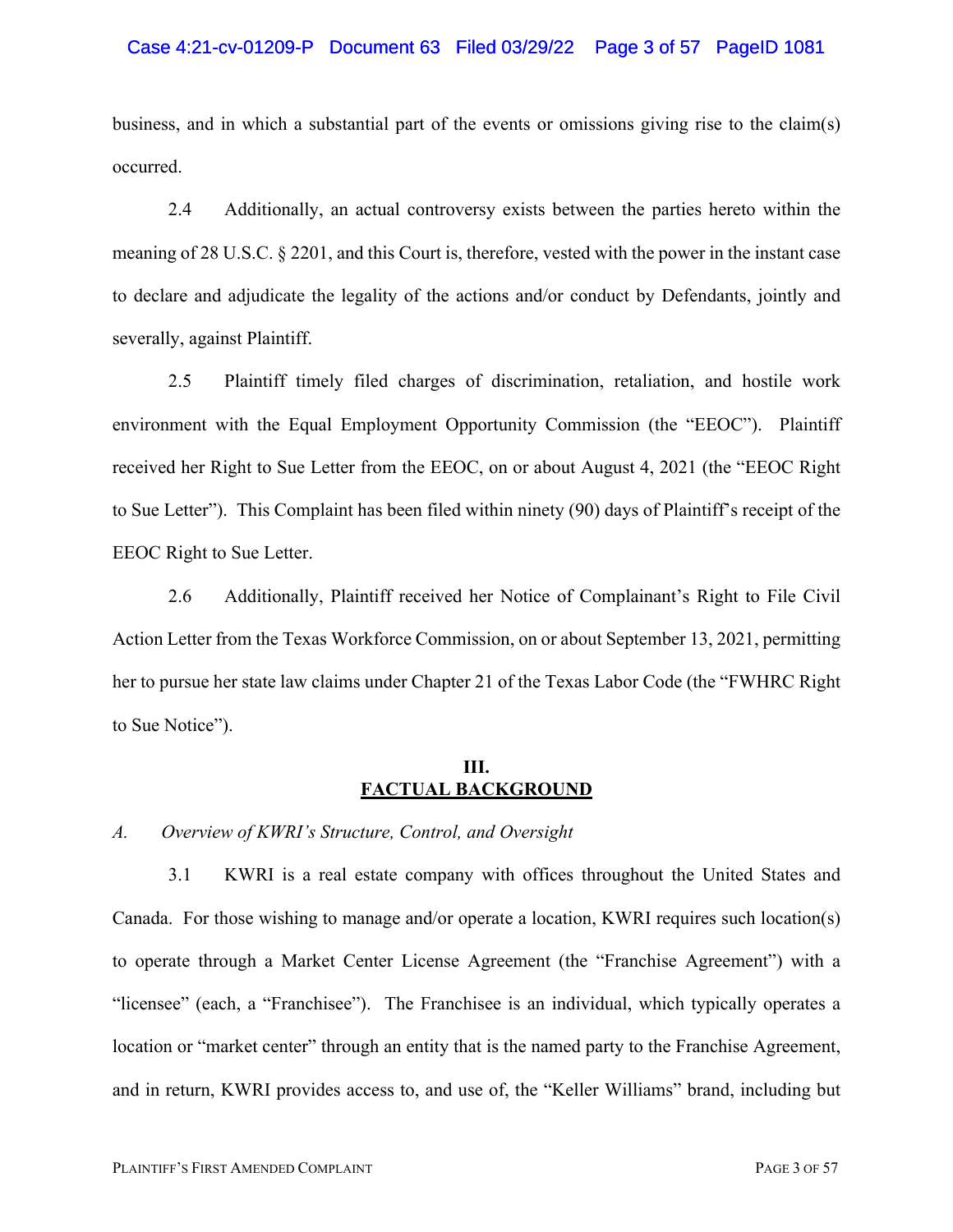### Case 4:21-cv-01209-P Document 63 Filed 03/29/22 Page 4 of 57 PageID 1082

not limited to operating and financial software, as well as business training and support (each, a "Market Center").<sup>2</sup>

3.2 Each Market Center operates largely through real estate agents engaged as "independent contractors," but also, each entity (operating a Market Center) employs staff, who support the agents and basic business operations. Yet, importantly, despite being its own entity and employer, each Market Center is subject to extensive oversight and control by KWRI and a KWRI Regional Office ("Regional Staff," a "Region," and/or a "Regional Office"), through the terms of the Franchise Agreement and KWRI's rules and procedures. 3 This system supports what Keller Williams refers to as its "ecosystem."

3.3 In fact, this ecosystem is a complex and incestuous structure of business and employment relationships. For example, it is very common for a person to "own a region" through an entity, but also be employed by that, or another, regional entity in some capacity. Simultaneously, that same person may own a Market Center, again through a separate entity, but also be an employee of that, or another, Market Center, all while also serving as an employee of KWRI. 4

3.4 As a result of these complex, intertwined employment and ownership relationships, or perhaps because of it, KWRI maintains a significant, top-down, homogenized approach on how

<sup>&</sup>lt;sup>2</sup> A "Market Center" is an "approved facility" (i.e., approved by KWRI) from which a licensee (or the Franchisee) conducts the business of brokering the sale and purchase of real estate, as well as offering of any other approved services under the KWRI System.

<sup>&</sup>lt;sup>3</sup> A "Regional Representative means the independent representative of Company who is authorized to perform certain duties on Company's behalf. . . ." There are currently over 50 Regions for KWRI throughout the United States and Canada.

<sup>4</sup> For example, John Davis, who will be discussed below, was employed by, and eventually served as the CEO of KWRI until at least December 2018, when he allegedly "stepped down" from his CEO position. During that time, and subsequently, Davis also acted as a partner in several Market Centers, an operating partner of multiple Market Centers, as well as an owner of a Regional Office, and he continues to maintain such connections and/or ownership. Additionally, Gary Keller, while serving as CEO, was also an owner of a Market Center.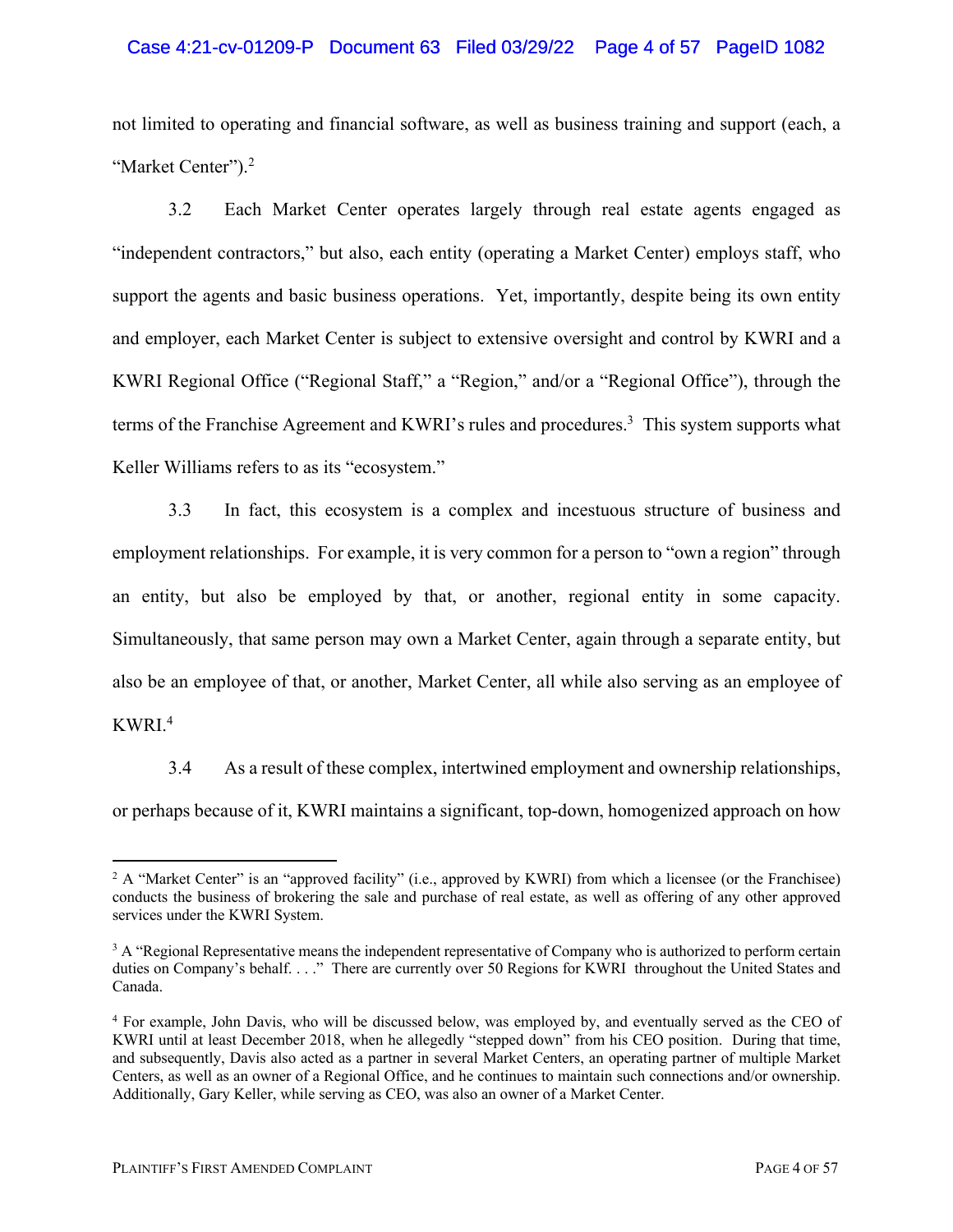### Case 4:21-cv-01209-P Document 63 Filed 03/29/22 Page 5 of 57 PageID 1083

real estate is sold under the "Keller Williams" brand by exercising an enormous degree of control over the day-to-day operations of the Market Centers, including employee relations, through the Franchise Agreement and other policies.<sup>5</sup>

3.5 To that end, each Market Center is required to operate subject to a broad set of operating policies, procedures, and standards, all created and maintained by KWRI and pushed down to the Franchisees through the Franchise Agreement and each Region overseeing those Market Centers.

3.6 Pursuant to the Franchise Agreement, KWRI retains the right to "adjust the boundaries of the Awarded Area at any time," in the sole "business judgment" of KWRI, and a Franchisee may not relocate without express consent from KWRI. In addition, a Franchisee must obtain approval from the directors and/or owners of a Region and/or from KWRI before finalizing various operational decisions, such as expansion, sales, and budgeting.<sup>6</sup>

3.7 More importantly, for purposes of Plaintiff's claims, KWRI acts as an "employer" by providing manuals, software, and programs, which each Franchisee is expected to use for business operations and employee relations. In fact, with respect to employment at each Market Center, KWRI issues and maintains a mandatory 116-page *Policies and Guidelines Manual*, containing detailed guidance on everything from how Regions and Market Centers are structured, to employee pay issues (the "KWRI Manual").

<sup>5</sup> In fact, in 2020, KWx, a holding company, was created to "create alignment, scale and efficiencies across the Keller Williams ecosystem." *See New KWx Holding Company to Manage Keller Williams Subsidiaries and Affiliates, Gary Keller Steps Down as CEO*, found at https://www.rismedia.com/2020/10/09/new-kwx-holding-company-to-managekeller-williams-subsidiaries-and-affiliates-gary-keller-steps-down-as-ceo/.

<sup>6</sup> For example, the Market Centers must seek approval from KWRI for budgets and expenses, which also must be submitted to a Regional Office for approval.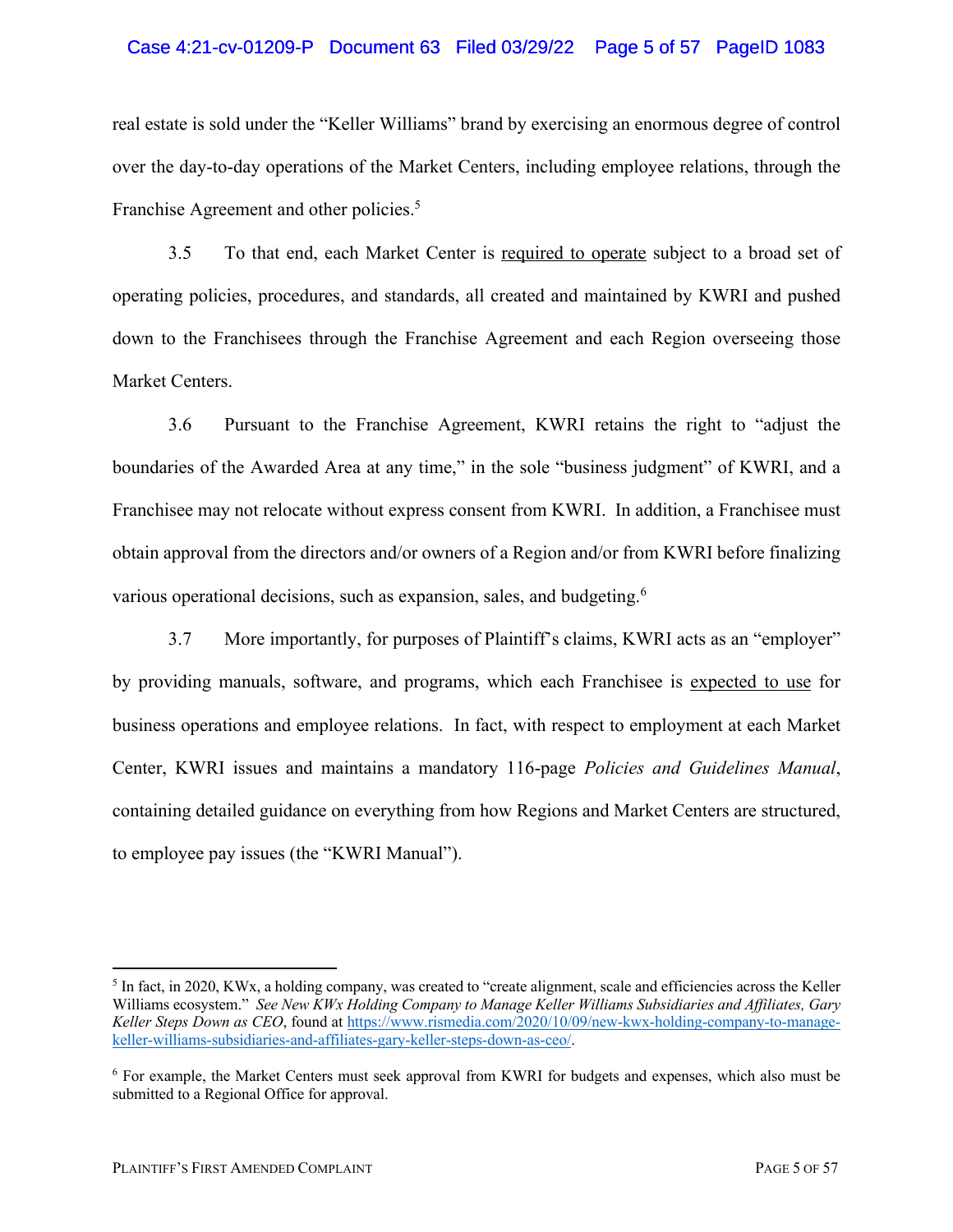#### Case 4:21-cv-01209-P Document 63 Filed 03/29/22 Page 6 of 57 PageID 1084

3.8 The KWRI Manual states, "Keller Williams is led by associates . . ." and "[e]very policy and guideline in this manual has been created and reviewed by our Associate Leadership Councils (Local, City, Regional, and International)."

3.9 Pursuant to the KWRI Manual, Associate Leadership Councils, or "ALC's," are the "highest honor that can be bestowed to an agent." The "agents" comprising each ALC are the top 20% of the producing agents within a Market Center, and they are required to meet once per month. Those agents are also involved with updating the KWRI Manual.

3.10 As set forth in the KWRI Manual, KWRI attempts to present itself as a "training and coaching company that also happens to be in the business of real estate." KWRI lives up to that promise (and more) with an extremely hands-on model of control over any person or entity associated with the "Keller Williams" brand.

3.11 In fact, pursuant to Appendix F of the KWRI Manual, associates must live by the "Real Estate Professional's Creed," which is thirteen (13) affirmative statements of what it takes to be a "Keller Williams" real estate professional. KWRI attempts to maintain the notion that "associates" are not employees of KWRI, but instead, employees or "independent contractors" of a Market Center; however, KWRI expects that its very specific methods and principles be adhered to by all.

3.12 Moreover, the KWRI Manual goes on to detail what "associates" must do to be successful. For example, "attend orientation and completely read this manual," as well as "take part each week in the many educational, support and leadership opportunities available to you" and demonstrate some, of the many, requirements set forth in the KWRI Manual for "associates."

3.13 Section 4 of the KWRI Manual outlines the KWRI structure, which is designed to "guarantee our associates a vehicle for giving direct input on the operation of Keller Williams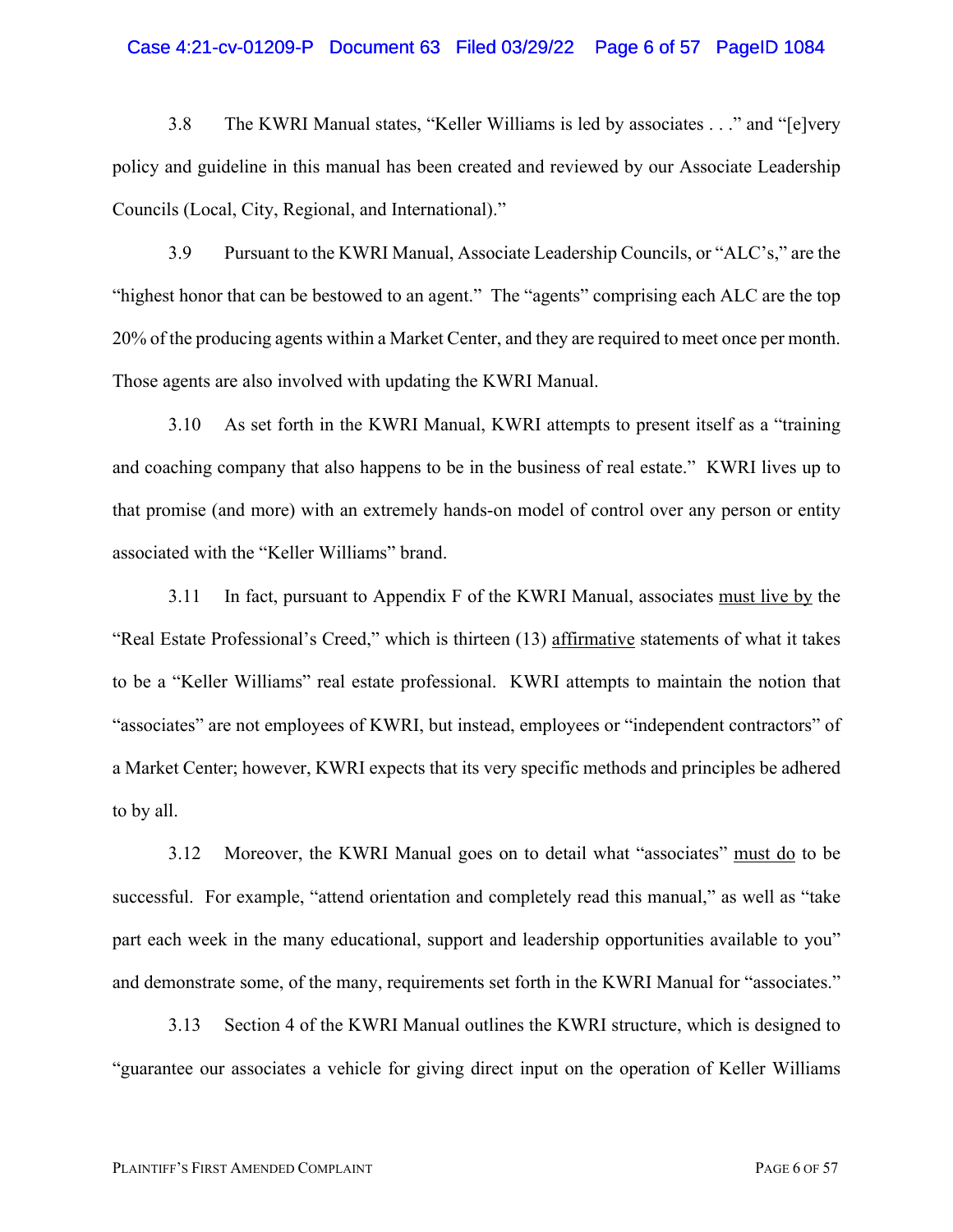### Case 4:21-cv-01209-P Document 63 Filed 03/29/22 Page 7 of 57 PageID 1085

Realty." As part of this "guarantee," KWRI orders associates to "assist in setting annual Market Center goals and plans, and take an active part in implementing those plans," which KWRI claims is to "[h]elp the Market Centers achieve these goals."

3.14 Finally, each Market Center is required to use an employment application developed and maintained by KWRI, and require each applicant to complete the Keller Personality Assessment developed and maintained by KWRI.<sup>7</sup> Additionally, each Market Center must also use KWRI's onboarding documents and deliver various trainings covering the tools that KWRI wants each associate to use in all Market Center staff positions. <sup>8</sup> Finally, a Market Center owner must also seek approval from its Regional Office and KWRI in order to hire a Team Leader, Market Center Administrator, and Operating Partner ("OP"), even though each of those individuals will allegedly be employed by entity operating the Market Center (and not KWRI or the Region).<sup>9</sup>

3.15 The result is one large integrated entity whereby KWRI is, or acts as, the employer that pushes mandates down to each Market Center through the Region. As such, both KWRI and the Region possess joint control over the terms and conditions of employment of Plaintiff and others.

<sup>7</sup> This assessment is a 40-minute written question and answer test that allegedly determines an applicant's behavioral strengths and operating style, but based on information and belief, it has not been vetted for discriminatory disparate impact risks, and in fact, it requires applicants to answer extremely difficult questions on things such as vocabulary.

<sup>8</sup> Such mandatory training includes, but is not limited to: OP Boot Camp, Team Leader Boot Camp, Market Center financial reporting, the KWRI Family Reunion (annual convention), biannual "mastermind meetings," MAPS coaching weekly, weekly call with the CEO of KWRI for Regional Directors, OPs, Team Leaders, and Market Center Administrators, quarterly regional meetings, weekly "regional" calls, biannual regional education, and each Market Center must purchase a copy of Gary Keller's book entitled, "*Millionaire Real Estate Agent*," as well as products offered by Keller Mortgage.

<sup>9</sup> The Franchise Agreement defines OP as "as Controlling Principal who has been designated by Licensee **and approved by the Company** as Licensee's primary officer assigned and empowered to act on Licensee's' behalf and the Team Leader's direct supervisor." OPs, Team Leaders, and Market Center Administrators must also be approved by both the ALC and the Region. In fact, the Region must interview the OP and Team Leader before those applicants are forwarded to KWRI for final approval.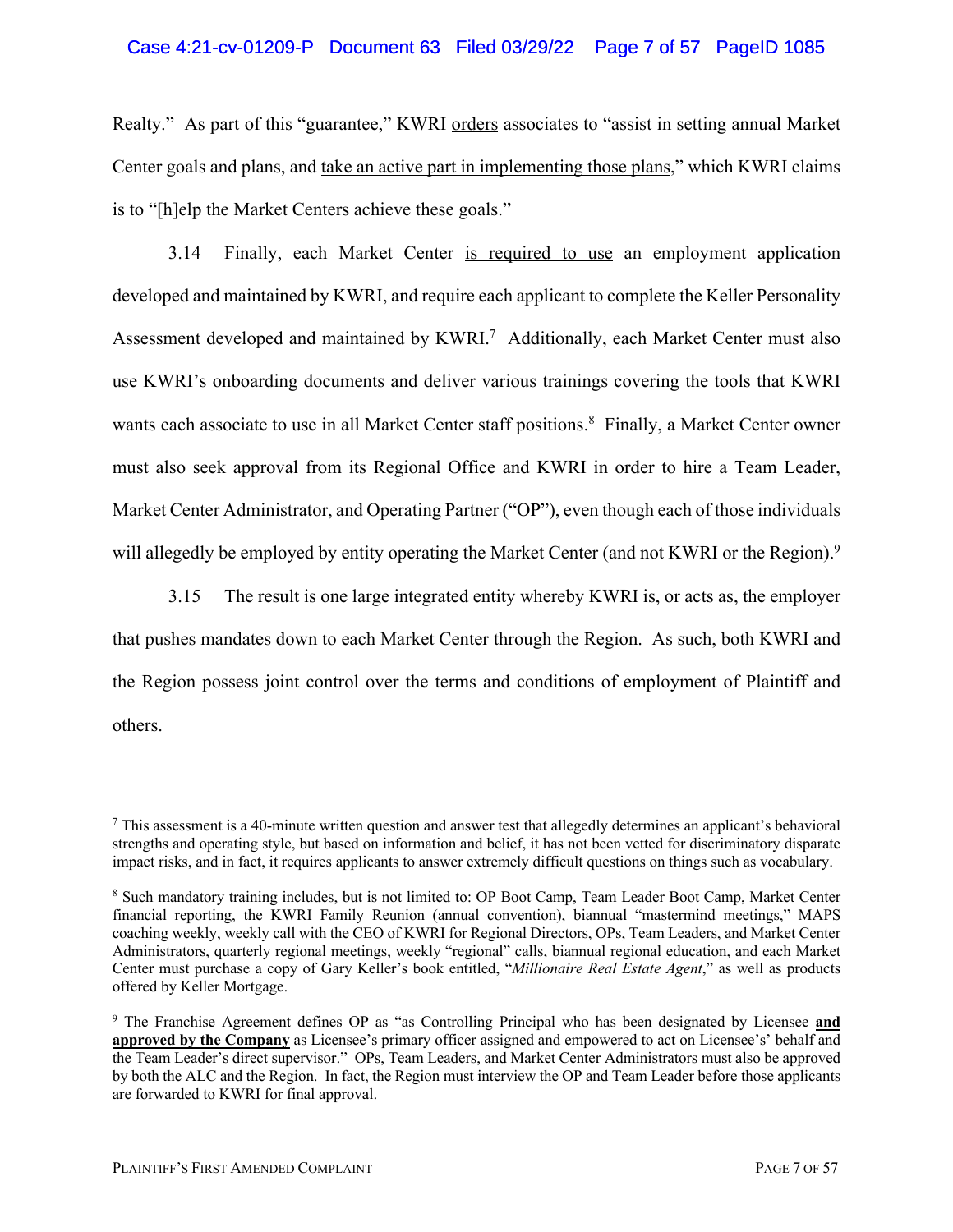### Case 4:21-cv-01209-P Document 63 Filed 03/29/22 Page 8 of 57 PageID 1086

3.16 In short, Defendants are jointly and severally liable for the failure to prevent and/or remediate the sexual harassment, sexual misconduct, hostile work environment, and retaliation suffered to date by Plaintiff at the hands of KWRI's employees and agents, because they are all in effect "employers" of Plaintiff.

*B. Sexual Harassment, Sexual Misconduct, and Hostile Work Environment*

3.17 Plaintiff has been employed as an award-winning, top performing employee and/or Franchisee in Texas under the KWRI umbrella since 1992. In fact, in 1996, she became a Team Leader in a Market Center owned by Keller, Founder and CEO of KWRI, himself. During her entire tenure, she has performed her functions under the "Keller Williams" brand within the Keller Williams ecosystem (as described above).

3.18 Until only recently, Plaintiff observed a company culture within KWRI (and its Regions) that encouraged employees, especially women, to do whatever it took to make sales and "get along" with top performers to keep them happy. From Plaintiff's experience, "getting along" included having to perform sexual favors or acts for male counterparts and/or top clients.<sup>10</sup>

3.19 Plaintiff observed this mentality embolden those associated with KWRI, either as employees or agents, to require, encourage, and/or turn a blind eye to ongoing sexual harassment and a hostile work environment. 11

3.20 Plaintiff, while witnessing sexual and/or sex-based harassment around her, initially navigated around the hostile work environment and still managed to move up within the KWRI

<sup>&</sup>lt;sup>10</sup> In or around late 2020, a few weeks after Plaintiff called Matt Green, Garrett's boss, KWRI launched a formal mandatory sexual harassment course for the Market Centers. This is the first time that Plaintiff encountered any interest in sexual harassment training from KWRI and/or the Regional Office since the time her employment began.

<sup>&</sup>lt;sup>11</sup> For example, it was not uncommon for management to ask Plaintiff "why don't you just sleep with  $\frac{1}{1-\epsilon}$  to recruit them," "why don't you want to get in the hot tub with \_\_\_\_," or "why don't you go out with \_\_\_\_ (who was married)? It's harmless."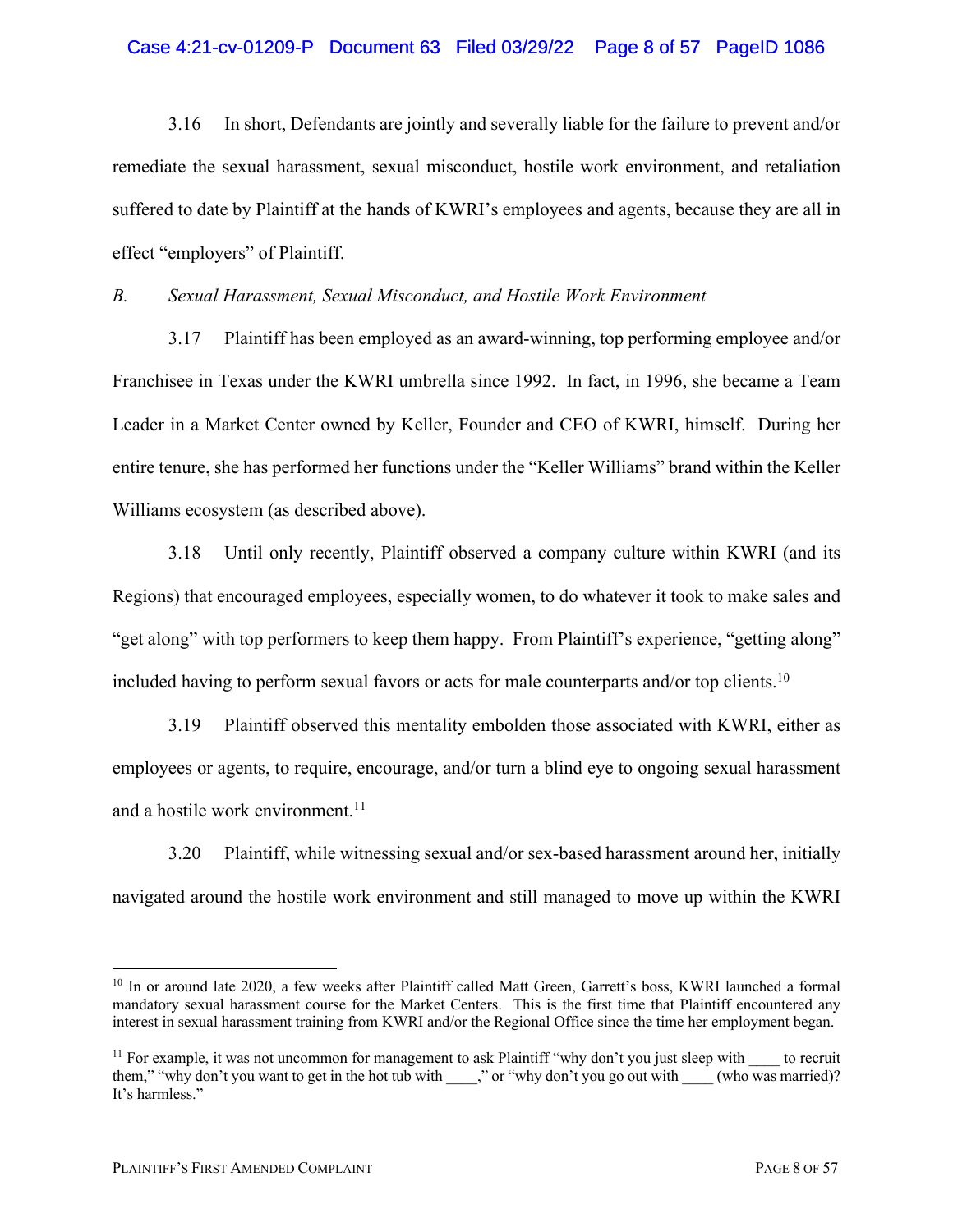#### Case 4:21-cv-01209-P Document 63 Filed 03/29/22 Page 9 of 57 PageID 1087

ecosystem. However, this began to change in or around July 1996, when Plaintiff met Davis, who was hired as a mortgage loan officer for Keller Mortgage in Austin, Texas.<sup>12</sup> In fact, at this time, Davis reported directly to Keller, who was also Plaintiff's boss, as well as the owner of the office where she worked.

3.21 Additionally, Davis is the nephew of Mary Tennant, a well-connected co-worker within KWRI. In fact, Davis was living in his aunt's house. At that time, Tennant had been Plaintiff's best friend, when they both started together at KWRI.

3.22 In hindsight, it became clear to Plaintiff that from approximately July 1996 until April 1998, Davis was using his aunt's close relationship with Plaintiff to gain her trust by being kind and "going to bat for her" within KWRI's executive structure.

3.23 Beginning in or around April 1998, Plaintiff began to experience things she had only witnessed and/or heard about in the KWRI ecosystem. On one evening in or around April 1998, Plaintiff attended a party hosted by Tennant. At that party, Plaintiff recalls Davis asking her if he could come to her home once it concluded "to talk." Plaintiff, having gotten to know Davis over the past few years, thought nothing suspicious of this request and said yes.

3.24 Unfortunately, this became the evening that changed the course of Plaintiff's life, and the night that she began to endure sexual harassment and misconduct from Davis, and eventually from other supervisors, directors, and/or superiors within KWRI and the Region. On this evening, while at her home, upon exiting the bathroom, Plaintiff entered her living room to find Davis masturbating. Despite her astonishment, Plaintiff asked Davis to leave and walked him to the door. However, before he left, Davis, who is a much larger person than Plaintiff, grabbed Plaintiff and proceeded to engage in sexual misconduct that violated her body.

<sup>&</sup>lt;sup>12</sup> Keller Mortgage, LLC is another entity owned by Gary Keller, and part of the Keller Williams ecosystem.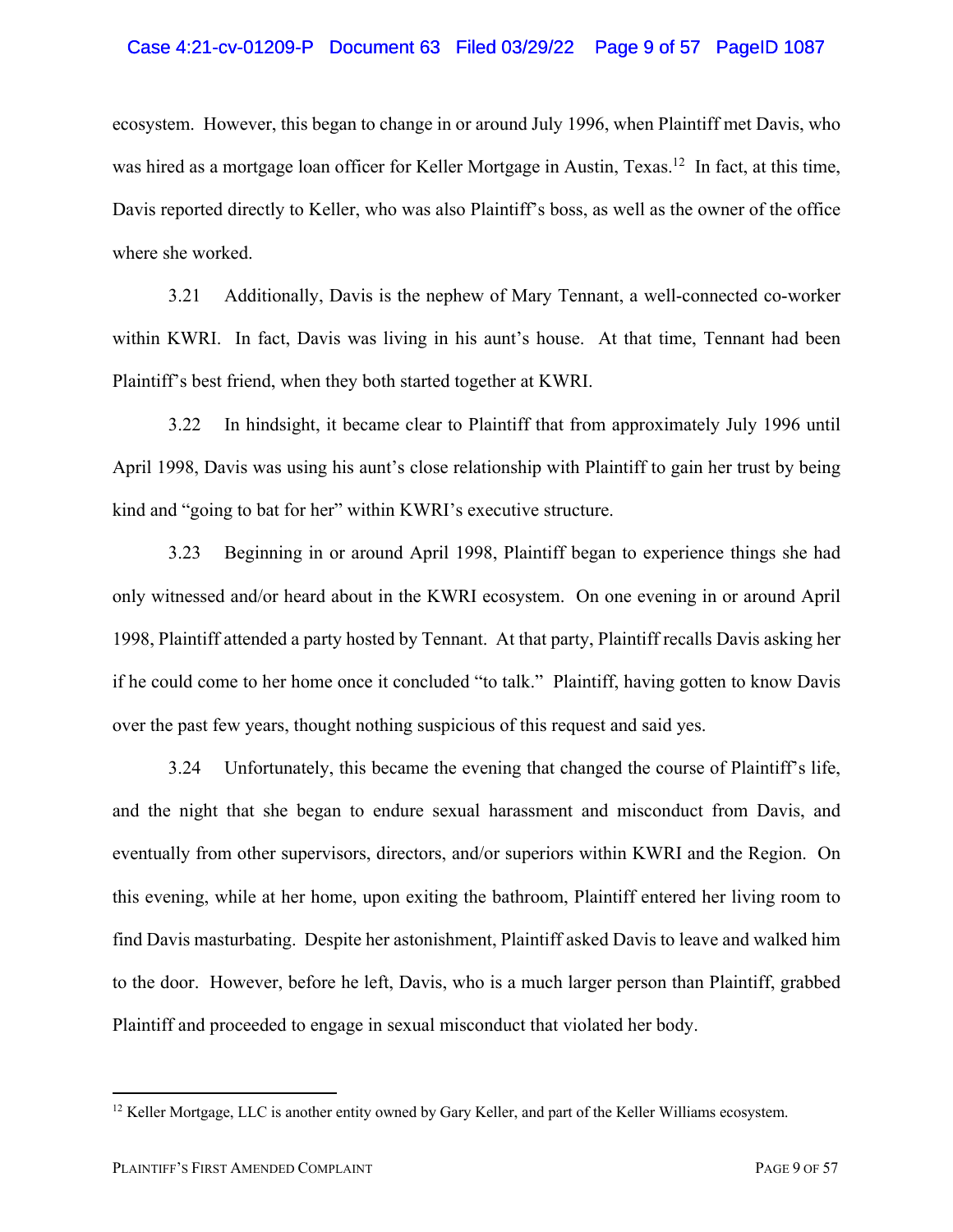#### Case 4:21-cv-01209-P Document 63 Filed 03/29/22 Page 10 of 57 PageID 1088

3.25 Thereafter, it is Plaintiff's recollection that nearly every time that Davis called Plaintiff, Davis made sexual demands. Plaintiff also recalls events where she did not capitulate and/or submit to Davis' sexual demands, and for example, in or around the end of May 1998, Plaintiff recalls an incident of sexual misconduct where she cried out in pain and asked Davis to stop, but instead, Davis proceeded to have anal sexual intercourse with Plaintiff, despite her objection.

3.26 As the sexual harassment, sexual misconduct, and hostile work environment continued, Plaintiff felt that she had no choice but to acquiesce, because Davis was backed and supported by Keller, CEO and Founder of KWRI, which gave Davis a high degree of power within KWRI. In fact, Keller compelled Plaintiff, who was operating one of the most profitable Market Centers of KWRI, to use Keller's mortgage company, which Davis worked for, and resulted in providing an office for Davis within Plaintiff's Market Center. Additionally, Davis' aunt was very powerful within the KWRI ecosystem. Importantly, after several months of being subjected to Davis' sexual misconduct, Plaintiff decided to confide in Tennant, as a friend and leader within KWRI, for advice and to bring it to her attention that this was happening in the KWRI ecosystem. As such, in or around August of 1998, Plaintiff detailed the sexual harassment, sexual misconduct, and hostile work environment to Tennant, and in response, Tennant told Plaintiff that she "was lying," "it was disgusting," and Davis "would do no such thing," and she then hung up on Plaintiff. Plaintiff never spoke to Tennant, whom Plaintiff had considered a friend, ever again. Plaintiff was left hopeless because she had reported the sexual harassment, sexual misconduct, and hostile work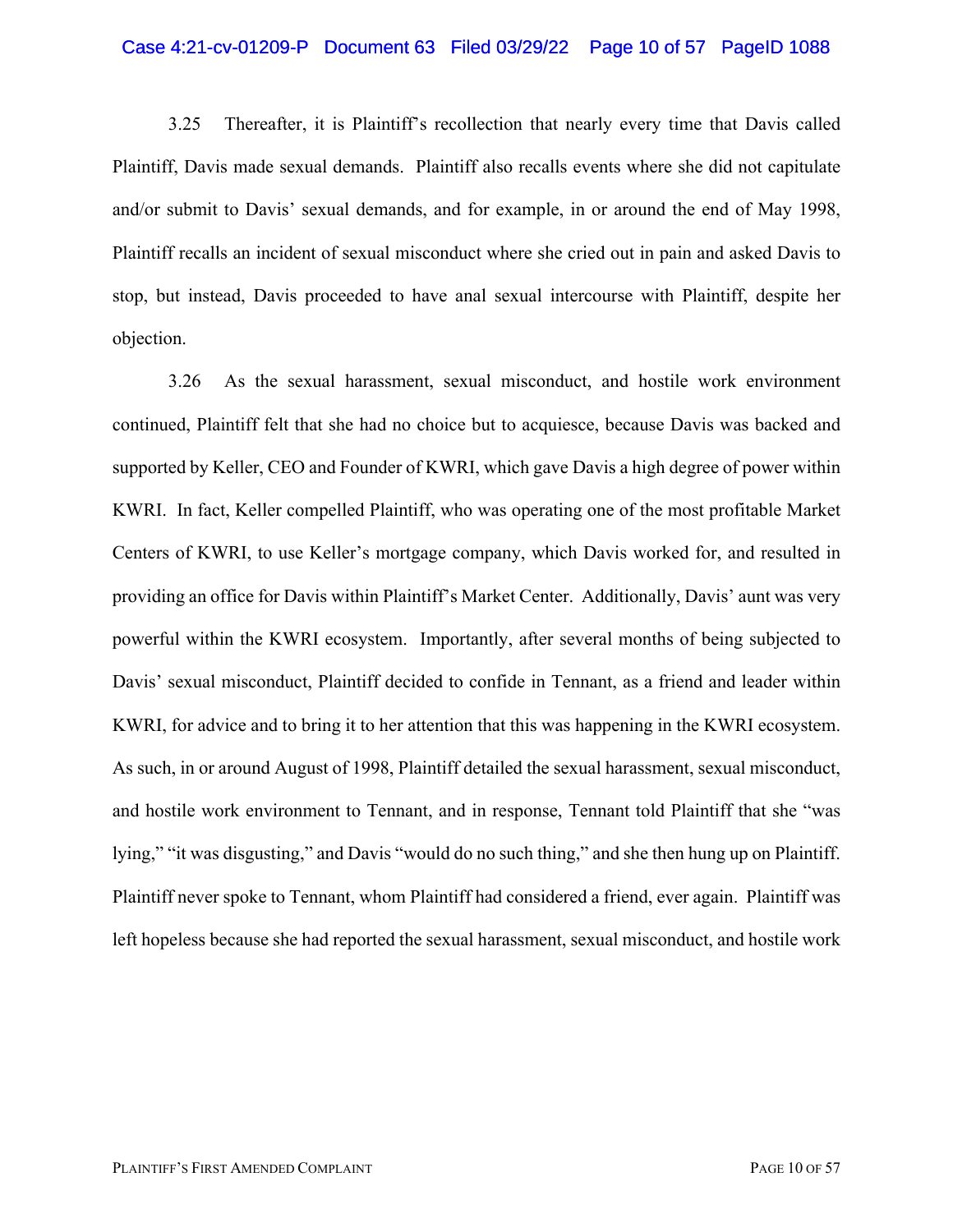### Case 4:21-cv-01209-P Document 63 Filed 03/29/22 Page 11 of 57 PageID 1089

environment, to not only the person who she considered to be her best friend, but also to a member of the KWRI "inner circle," and in return, she was hung up on and called a liar.<sup>13</sup>

3.27 Based upon this interaction with Tennent, and her observations throughout her time at KWRI, Plaintiff believed any further complaints would fall on deaf ears within KWRI and the Regional Office, and further, based upon society at the time, she felt the same was true with regard to the authorities. So, in or around September 1998, Plaintiff moved to Wichita Falls, Texas to live with her sister in an attempt to escape the sexual harassment, sexual misconduct, and hostile work environment. Importantly, the sexual harassment, sexual misconduct, and hostile work environment had gotten so pervasive that Plaintiff considered giving up her career to escape it. However, Osborn<sup>14</sup> pursued Plaintiff, and he eventually convinced her to move to Dallas to help him open some Market Centers in the DFW Region. Accordingly, Plaintiff began working with Osborn in or around January 1999. At the time Plaintiff began working with Osborn, it was unbeknownst to her that Osborn would later be bringing Davis onboard.

3.28 Plaintiff's professional relationships with Osborn made it impossible to avoid Davis, or refuse to talk to and interact with him, especially considering Osborn hired Davis as a Team Leader,<sup>15</sup> for Osborn's Southlake Market Center, also part of the DFW Region, so Plaintiff was forced to constantly interact with Davis based on the intricate cross-relationships within

<sup>&</sup>lt;sup>13</sup> At the time, Mary Tennant was the Team Leader in a Market Center owned by Keller, and she was also in the chain of command to Mark Willis, then-President of KWRI. Plaintiff also wrote a letter to Tennant in September 1998 reiterating the issue. To Plaintiff's knowledge, Tennant never responded.

<sup>&</sup>lt;sup>14</sup> The Osborn family, of which David Osborn was a member, owned the DFW Regional Office. Althea Osborn was the Regional Operating Partner. In 1998, Althea Osborn hired David Osborn to be the Regional Director. Osborn held the Regional Director position until 2004, when he became Regional Operating Principal. By this time, Osborn had also become a close and personal friend of Plaintiff.

<sup>15</sup> The Franchise Agreement defines "team leader" as "the individual who Licensee has designated **and Company has approved** as the individual who is responsible for serving as the Market Center's chief executive officer and managing the Market Center's Associate recruiting, training and consulting activities."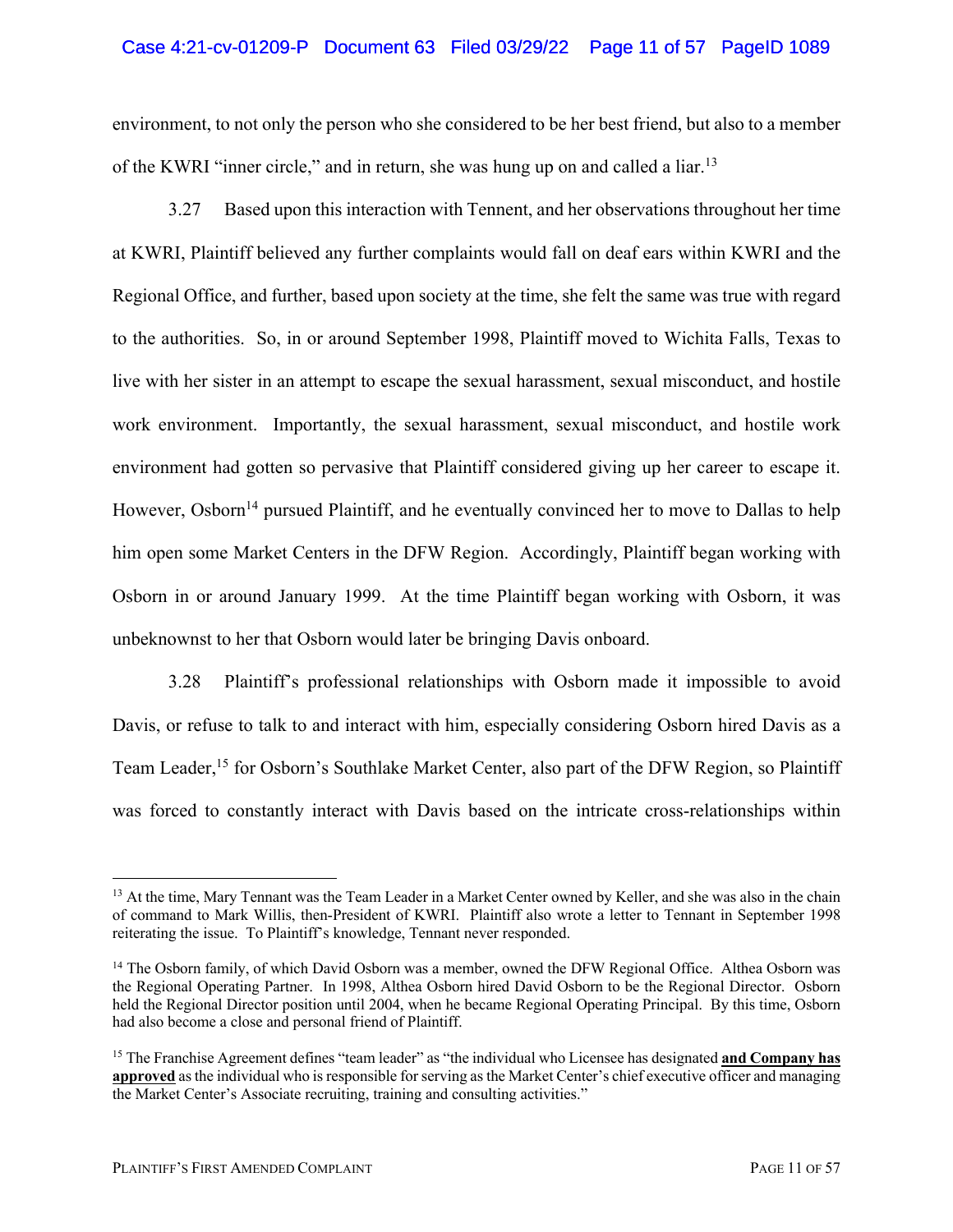### Case 4:21-cv-01209-P Document 63 Filed 03/29/22 Page 12 of 57 PageID 1090

KWRI. In fact, Plaintiff was forced to attend regularly scheduled meetings that required her to be face-to-face with Davis.

3.29 As a result, over the next three years, Plaintiff, along with Osborn and Davis, worked very closely and the three eventually became partners in, and launched, three separate Market Centers (the "Three Market Center Partnership"), which included the Fort Worth Market Center. At this time, Plaintiff also ran two other successful Market Centers as the OP.16

3.30 Plaintiff served as the OP for the Fort Worth Market Center from April to August 2002. Plaintiff was also the Team Leader for the Fort Worth Market Center and, therefore, an employee of that Market Center.

3.31 Based on Plaintiff's status as an employee of the Fort Worth Market Center, the sexual harassment, sexual misconduct, and hostile work environment due to Davis became even worse in August 2002 when Osborn appointed Davis as the new OP for the Fort Worth Market Center. This appointment made Davis the supervisor of Plaintiff, as she remained in the position of Team Leader. In short, in addition to his connections and influence in the ecosystem of KWRI, Davis also now held actual, legal authority to hire, discipline, and/or terminate Plaintiff even though she was also one of the "owners" of the Fort Worth Market Center. Accordingly, this dynamic forced Plaintiff to endure his constant harassment and verbal berating for fear of losing everything she had helped build and having her reputation damaged.

<sup>&</sup>lt;sup>16</sup> The Franchise Agreement defines "operating principal" as a "Controlling Principal who has been designated by Licensee **and approved by the Company** as Licensee's primary officer assigned and empowered to act on Licensee's behalf and the Team Leader's direct supervisor." An OP must be approved by both the ALC and KWRI. Importantly, as a condition precedent to being issued the Franchise Agreement, an applicant and/or its principal must agree by way of an implied oral contract to act as the OP for the Market Center, prior to the approval of the Franchise Agreement. In this regard, with respect to each of Plaintiff's Market Centers, she was forced to enter into an implied contract with KWRI that she would act as the OP, prior to being issued the Franchise Agreement for each Market Center, and such agreements included the expectation of renewals, so long as Plaintiff continued to fulfill her obligation to act as OP for those Market Centers.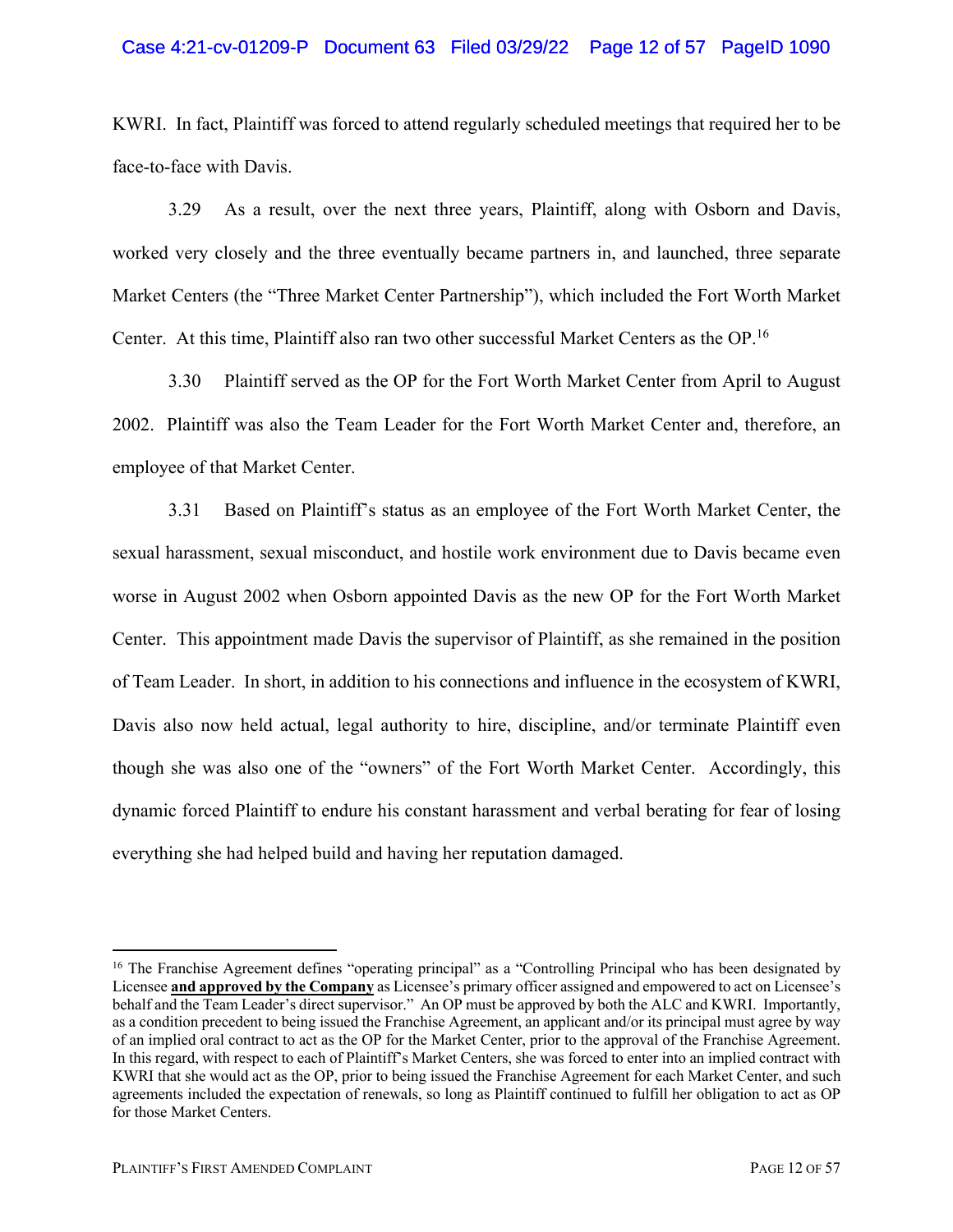# *C. Continuous and Ongoing Sexual Harassment, Sexual Misconduct, and Hostile Work Environment*

3.32 As Plaintiff's supervisor, Davis continued to engage in the same type of sexual harassment, sexual misconduct, and hostile work environment, as she was previously subjected to by him, but at this time, he also began to intensify his verbal harassment (collectively, the "Abuse and Harassment").

3.33 Until at least 2004, Davis persistently and continuously carried out the Abuse and Harassment through severe emotional and psychological manipulation of Plaintiff. For example, Plaintiff recalls Davis consistently requesting that she speak to him about work, but instead of discussing work, Davis used these opportunities to make inappropriate and degrading demands of Plaintiff that constituted further sexual harassment and intensified the already existent hostile work environment. Plaintiff recalls Davis making these demands in many different locations, including but not limited to the office, on the way to meetings, and over the phone. In other words, Davis' behavior toward Plaintiff was constant, severe, and pervasive.

3.34 During this time, Plaintiff also remembers Davis regularly threatening to report Plaintiff's work performance as substandard, as well as threatening disciplinary action for alleged wrongdoings, up to and including termination of her employment, if she did not acquiesce to his sexual advances and demands. Plaintiff now understands that Davis threatened her in this manner, in an effort to silence her and conceal his behavior. Plaintiff reasonably feared retribution if she refused or once again attempted to report the sexual harassment, sexual misconduct, and hostile work environment, as now Davis was not only well-connected in the DFW Region and with KWRI's staff and leadership, but also, he was her direct supervisor. In short, Plaintiff reasonably believed that one comment from Davis would crater not only the career she had worked so hard to build, but also, it would block her from future financial opportunities and ruin her reputation within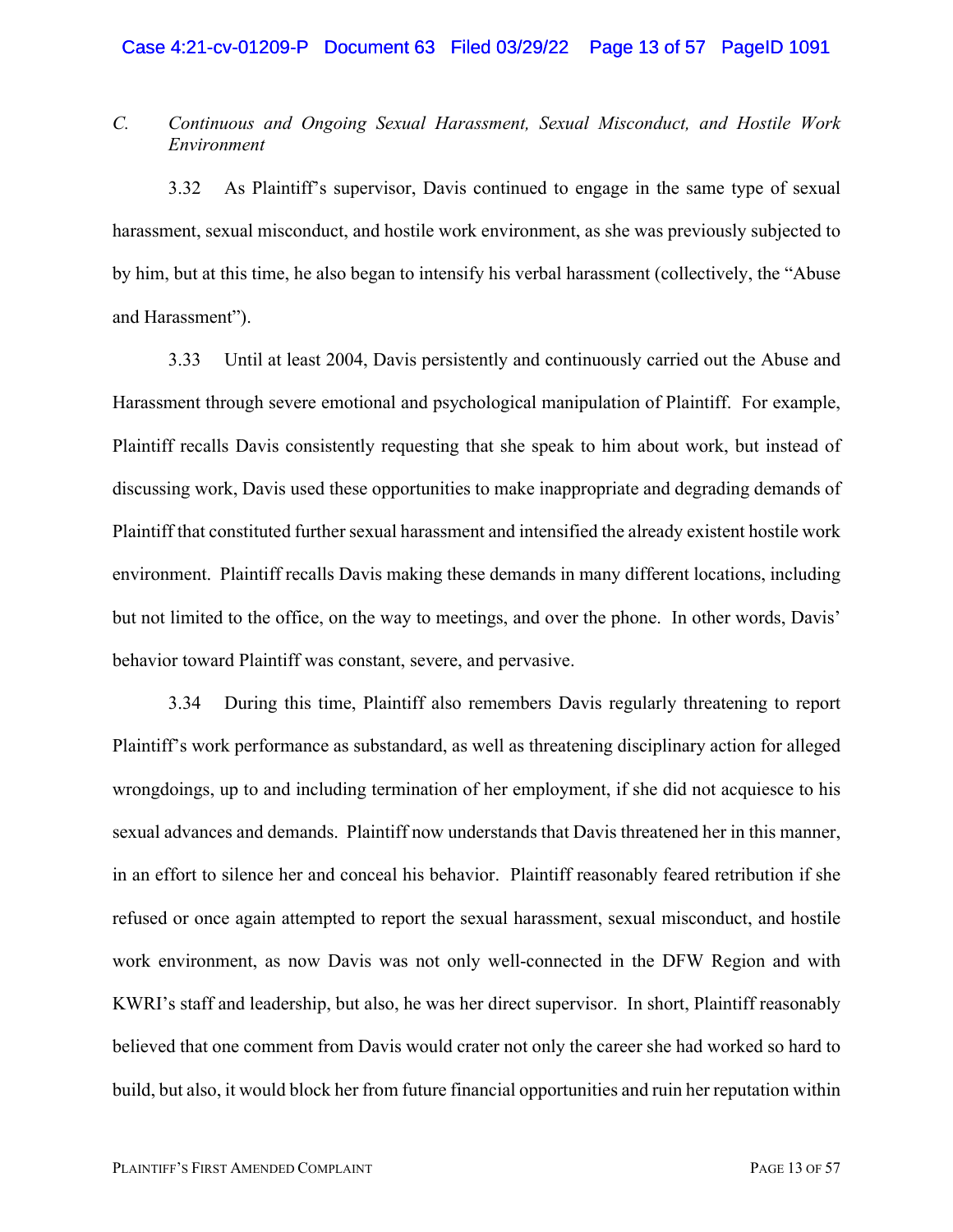### Case 4:21-cv-01209-P Document 63 Filed 03/29/22 Page 14 of 57 PageID 1092

KWRI. Plaintiff felt that she was left with no choice but to submit to Davis' sexual demands and endure his incessant harassment. 17

3.35 As such, Plaintiff suffered through the sexual harassment, sexual misconduct, and hostile work environment, which included, among other things, repeated directives to pleasure him orally or face consequences. Plaintiff continued to endure the Abuse and Harassment until approximately 2004, when she found the courage to say that she would no longer engage in any sexual act with Davis and refused from an unwanted advance from Davis one evening.

3.36 However, as Plaintiff had feared, subsequently in 2004, while at the KWRI annual convention, Plaintiff recalls Davis her and making another unwanted demand for sex. At that time, Davis was still Plaintiff's partner in the Three Market Center Partnership, as well as her supervisor in the Fort Worth Market Center; yet, she once again found the courage to stand her ground and refused to submit to Davis.

3.37 Subsequently, Plaintiff learned that almost immediately thereafter, Davis complained to Osborn that Plaintiff was being "difficult to deal with." In order to defend herself, Plaintiff revealed to Osborn that Davis had been sexually, verbally, and emotionally abusing her for years and that she had recently told Davis that she would no longer acquiesce to his demands and threats. Plaintiff explained to Osborn that her refusal to acquiesce to the Abuse and Harassment was why Davis was complaining to Osborn that she was "difficult."

3.38 Shockingly, instead of expressing any concern or empathy, Osborn informed Plaintiff that she would "have to do whatever it takes to get along," and as such, he implied to her

<sup>&</sup>lt;sup>17</sup> Additionally, as stated above, based upon Plaintiff's observations and knowledge, the culture fostered by KWRI was that women were expected to have sex with colleagues and managers to be successful as an agent and/or franchisee.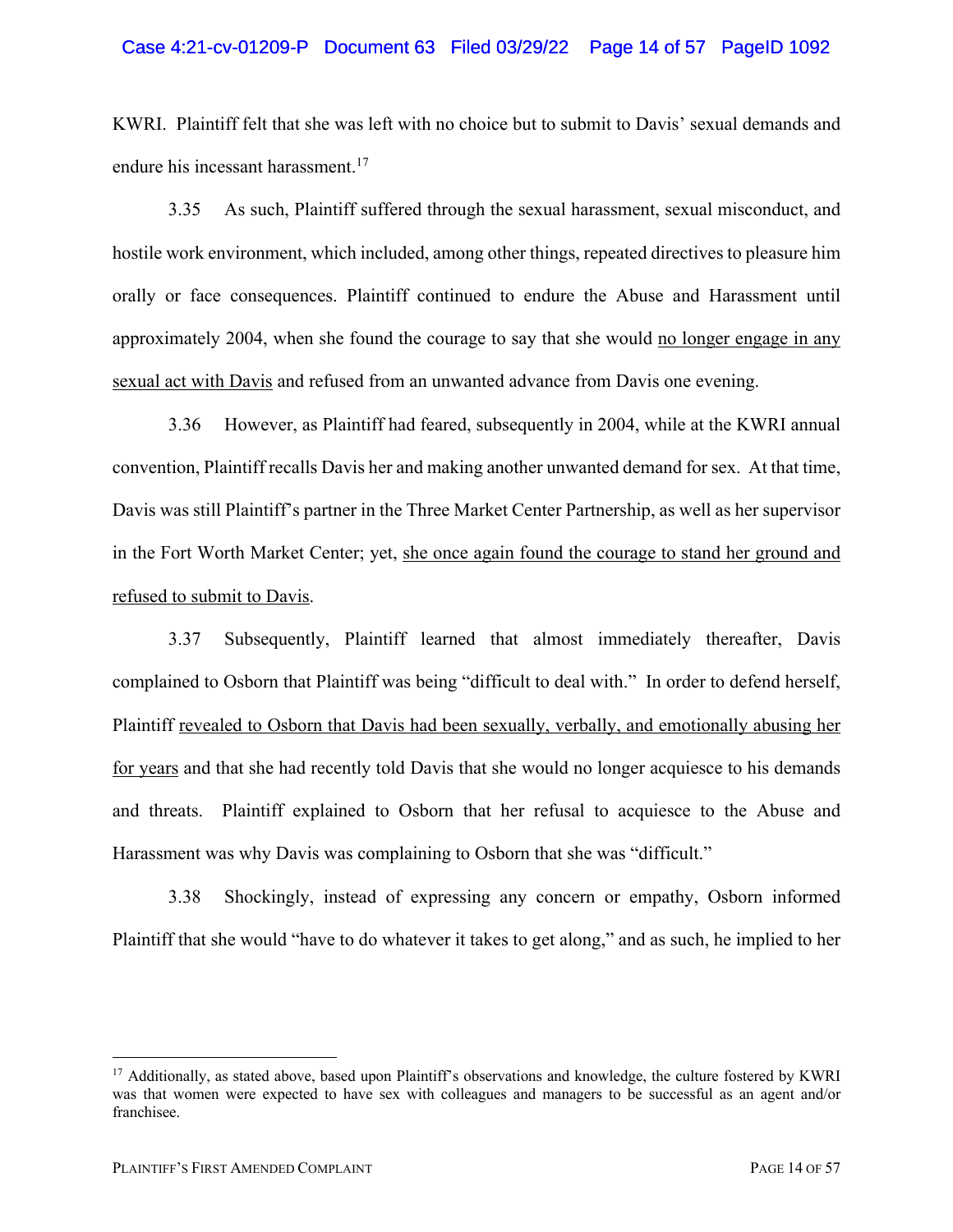#### Case 4:21-cv-01209-P Document 63 Filed 03/29/22 Page 15 of 57 PageID 1093

that he either condoned the sexual harassment, sexual misconduct, and hostile work environment, or that he had conceded to the toxic culture of KWRI.18

3.39 Osborn, as an OP for the Three Market Center Partnership, a Regional OP for the DFW Region, and an agent acting on behalf of KWRI as its local/regional representative, was Davis' boss. Thus, Osborn had the power to stop the sexual harassment, sexual misconduct, and hostile work environment, but instead, he did nothing.

3.40 In fact, within hours of her conversation with Osborn, and being told to "do whatever it takes," Davis approached Plaintiff, and once again, demanded sex. Plaintiff was horrified, as it became readily apparent that Osborn had failed to instruct Davis to cease the Abuse and Harassment. Instead of receiving protection, Plaintiff continued to face the sexual harassment, sexual misconduct, and hostile work environment stemming from Davis (and now Osborn).

3.41 Unfortunately, the situation subsequently became worse, as Davis began (what Plaintiff perceived as) a campaign of retaliation against Plaintiff. Osborn did nothing to stop it. Moreover, Davis and Osborn initiated a "business divorce" from Plaintiff relating to the Three Market Center Partnership. Plaintiff learned that this "business divorce" was the result of Davis' refusal to accept the Regional Director position in the DFW Region "if Plaintiff remained a partner." The effect being that Davis and Osborn forced Plaintiff out of her own businesses for standing her ground against the Abuse and Harassment.

3.42 Accordingly, over the next five months, Davis continued to verbally abuse and threaten Plaintiff by screaming and cussing at her, as well as belittling her. Plaintiff felt harassed, afraid, and alone, as it had become clear to her that no one from KWRI or the DFW Region

<sup>&</sup>lt;sup>18</sup> Of note, years after this conversation, Plaintiff recalls Osborn, over dinner with Plaintiff and her husband, confiding to Plaintiff that he could not believe Plaintiff had not sued him over Davis' behavior and his failure to address it.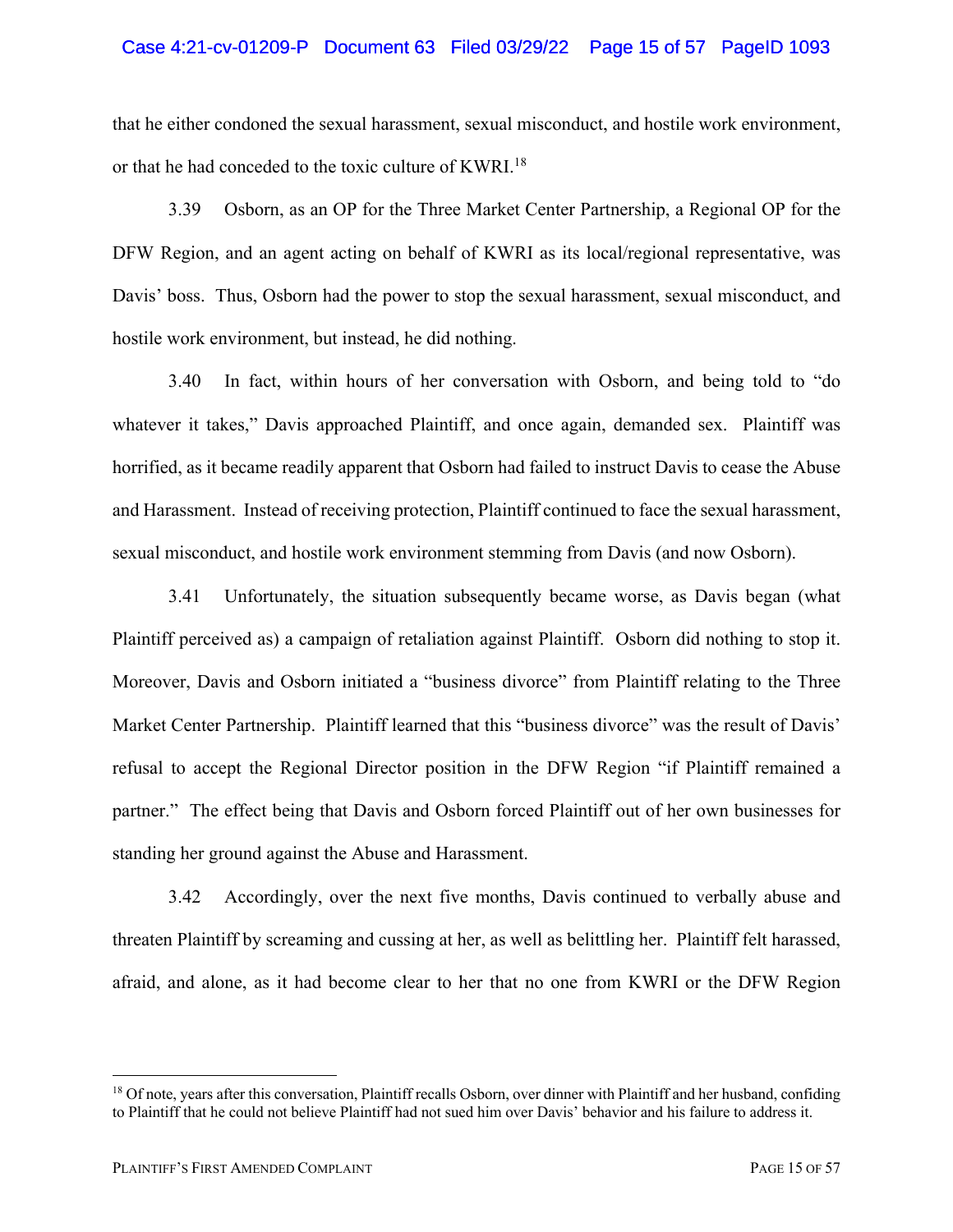#### Case 4:21-cv-01209-P Document 63 Filed 03/29/22 Page 16 of 57 PageID 1094

intended to provide her with any support, remedy, or protection from the reprehensible treatment that she had endured, and which she was continuing to endure.

3.43 As further retaliation, which lead to significant financial harm, Plaintiff was only offered ownership in **one** of the three offices, the Fort Worth Market Center (which she had already been an owner of), and she was forced to tender approximately \$100,000.00, plus interest, to buy the ownership interest from Davis and Osborn, despite the fact that they were keeping the other two Market Centers, in which she had been a partner, for themselves. In essence, Plaintiff was left with the least valuable office and debt, and Osborn and Davis capitalized on an opportunity to take advantage of Plaintiff in another manner, by keeping the profitable Market Centers. In this regard, Plaintiff felt voiceless and powerless to stand up for herself and fight for what she believed she had rightfully earned, because Davis and Osborn held the power to remove Plaintiff from any KWRI affiliation, which would result in a complete loss of income and opportunity.

3.44 Towards the latter part of 2004, Osborn and Davis' continued threats, harassment, and denigration had worn Plaintiff down to where she decided to accept their terms in order to maintain some vestige of the career that she had built.

3.45 Throughout the remainder of 2004, Davis continued his emotional and psychological abuse, as well as sexual harassment, by constantly making demands for sex to Plaintiff. Plaintiff recalls Davis specifically making comments, such as "you know you want it" and "no one can satisfy you like me," which made Plaintiff extremely uncomfortable and fearful of continued and increased retaliation by him, the Region (because Davis was the DFW Regional Director), and by KWRI, based upon the influence of Davis and Osborn. Importantly, as Regional Director, Davis held the authority to affect not only the performance of the Fort Worth Market Center, but also, he had the power and influence to cause harm to Plaintiff's career, as the regional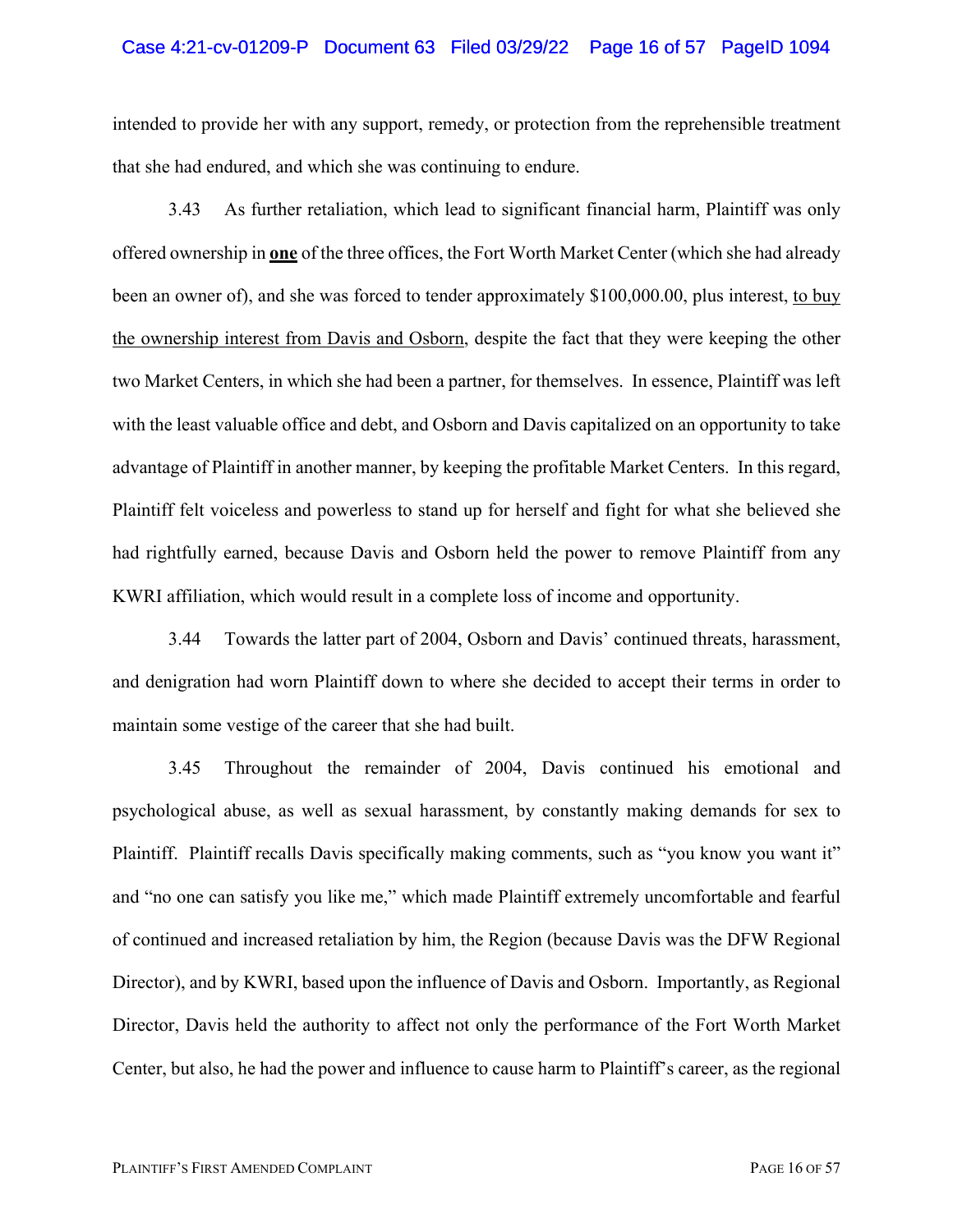#### Case 4:21-cv-01209-P Document 63 Filed 03/29/22 Page 17 of 57 PageID 1095

entity and/or leadership is vital to the top-down and integrated approach of KWRI's ecosystem of operations.

3.46 Additionally, based on KWRI's heavy-handed approach to approving and permitting the continued operations of a Market Center, Plaintiff was required to attend various regional and national meetings (thus, requiring her to interact with Davis), which presented him with numerous opportunities to continue the sexual harassment, sexual misconduct, and hostile work environment. Plaintiff recalls Davis making some sort of inappropriate sexual comment every time that he spoke with Plaintiff, as well as constantly trying to physically corner her alone to solicit sex and intimidate her through at least 2005.

3.47 During the middle part of 2005, Plaintiff began attempting to expand her territory by applying to launch a new Market Center for Johnson County, Texas. Unfortunately, her application required Davis' approval, as DFW Regional Director (the "Johnson County Market Center").

3.48 Based upon Plaintiff's prior experience with approvals, an application for a new Market Center was generally approved within four to six months. However, Davis, without justification, "slow walked" the approval for Plaintiff's application for the Johnson County Market Center. Not only did he delay approval, but also, he used the pending application as an excuse to contact Plaintiff and continue his verbal harassment by threatening that Plaintiff's performance was "too poor to approve the application," despite the fact that she had been continuously recognized as a high performing team leader and OP.

3.49 In the end, rather than four to six months, it took twenty-one months before Davis and the DFW Regional Office approved the Johnson County Market Center.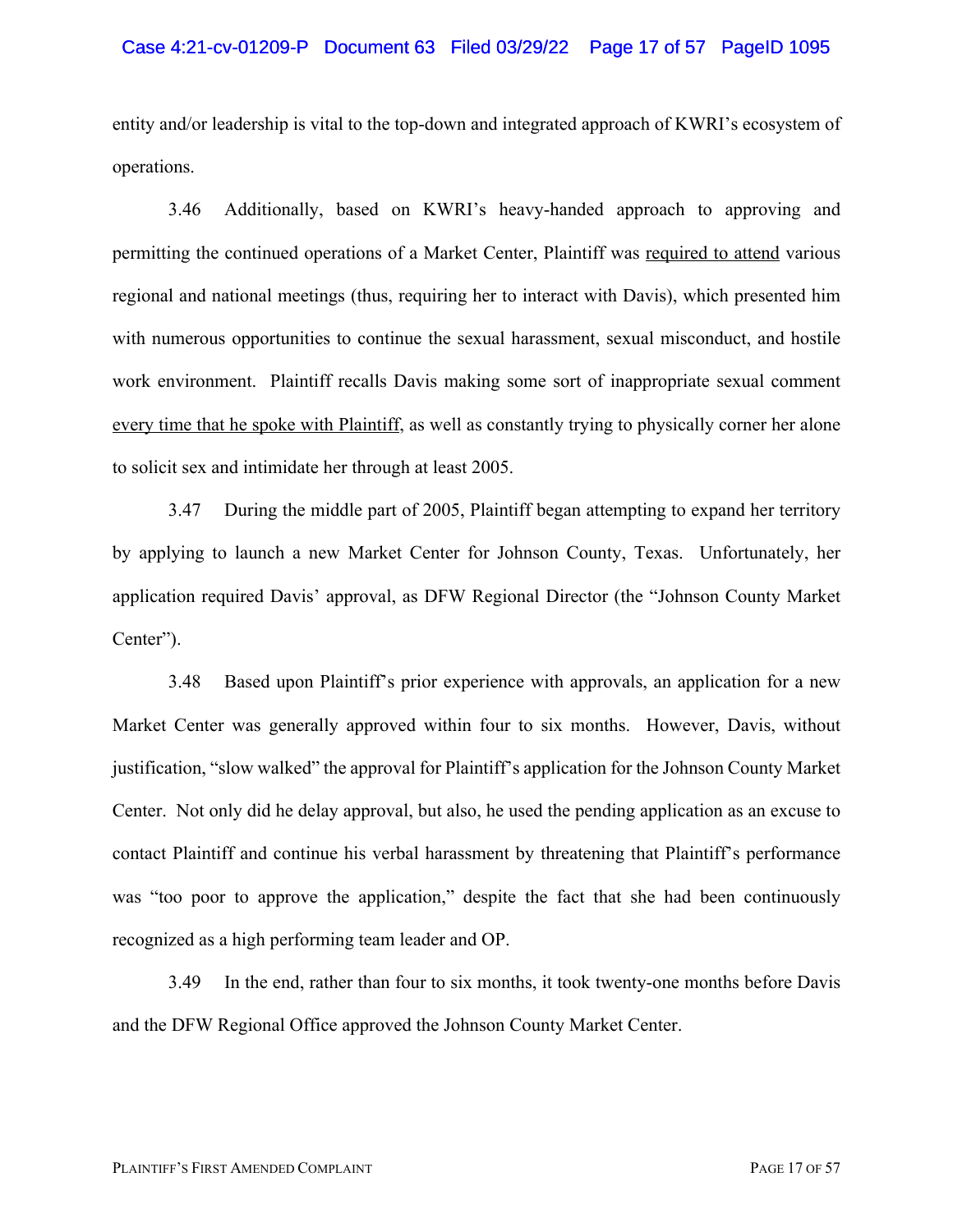#### Case 4:21-cv-01209-P Document 63 Filed 03/29/22 Page 18 of 57 PageID 1096

3.50 At least monthly, until the final approval in late 2006, Davis continued his harassment of Plaintiff through "mandatory" calls and meetings. Even after Plaintiff married in 2006, the harassment, retaliation, and hostile work environment continued. Plaintiff recalls constant interactions with Davis wherein he would make sexual and inappropriate comments about Plaintiff's husband to her, such as "he's not as big as me," "you know you want me," "don't you miss me," "your husband does not keep you satisfied," and "you will always want me." In fact, on the day that Davis learned Plaintiff had married, he called Plaintiff and told her that "he will never satisfy you like I do."

3.51 Plaintiff recalls how Davis would use the "mandatory" regular telephone calls as an opportunity to make sexually suggestive comments to Plaintiff. He also used these calls as an opportunity to continue to solicit and harass Plaintiff to have sex with him. Plaintiff continued to refuse his inappropriate advances, and she even began bringing her husband to meetings, when possible, in an attempt to shield herself from this ongoing torment. Plaintiff also recalls attempting to sit in the back of the room at "mandatory" in-person meetings and leaving early, in an effort to escape Davis' harassing behavior. However, these actions of self-preservation worked to limit her ability to freely engage with others, in an industry where interaction and personal relationships equate to success and financial gain.

3.52 By 2007, Davis extended his retaliation to public ridicule. As Regional Director, Plaintiff recalls Davis shaming her at regional meetings and during regional group phone calls. For example, in or around January 2007, Plaintiff remembers an incident of ridicule and humiliation, wherein Davis manipulated data about the Fort Worth Market Center that he reported publicly to suggest that Plaintiff's Market Center was failing. In reality, the numbers had simply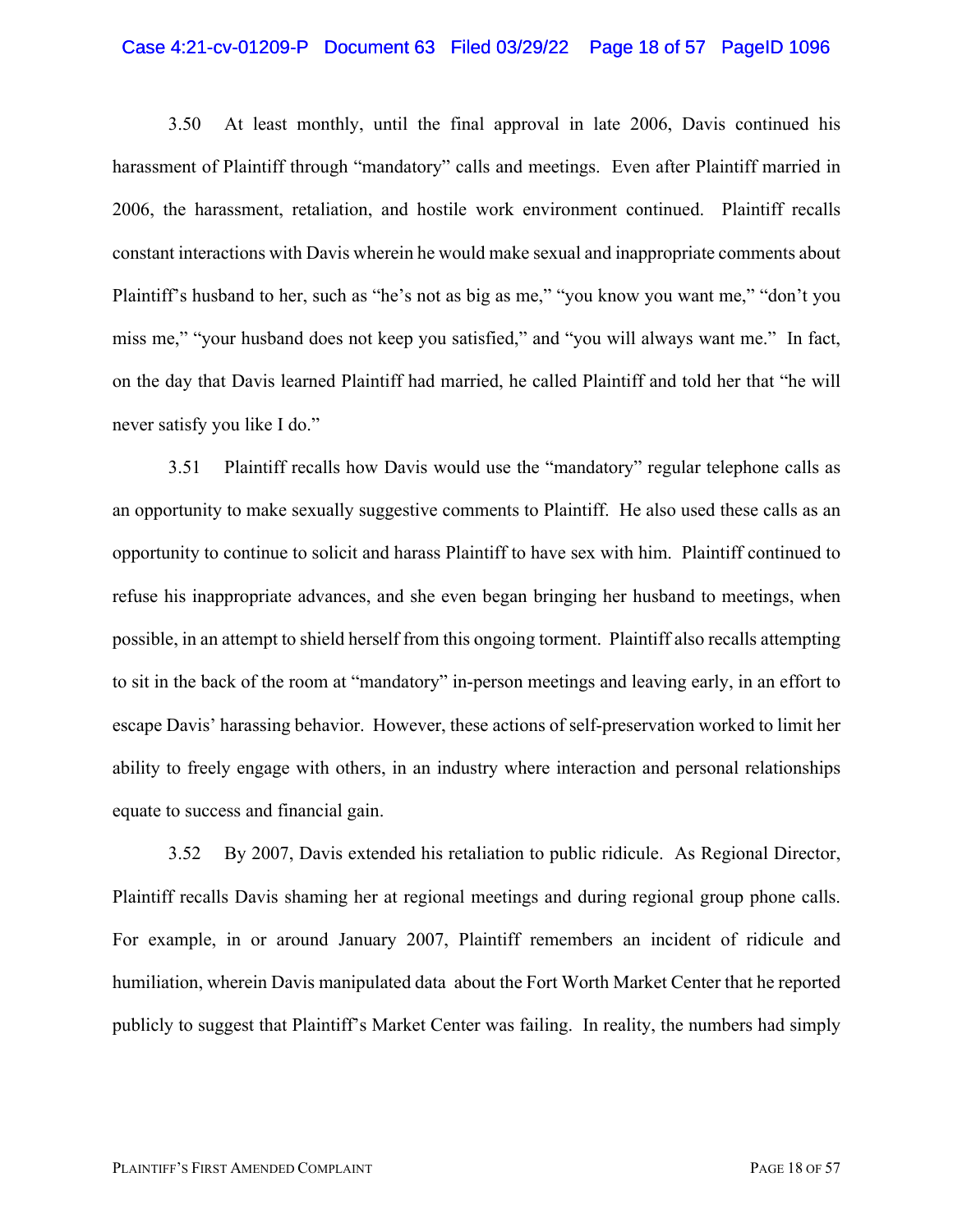#### Case 4:21-cv-01209-P Document 63 Filed 03/29/22 Page 19 of 57 PageID 1097

changed, as many of Plaintiff's agents had transferred to Plaintiff's newly approved Johnson County Market Center.

3.53 Davis' monthly actions of portraying the Fort Worth Market Center in a terrible light were so retaliatory that Plaintiff's Team Leader, Sarah Steen, noticed and expressed that she felt attacked and humiliated because she was part of the Fort Worth Market Center's leadership. Moreover, agents became aware of the reports and thought that they were failing as an office. Plaintiff was forced to constantly do "damage control" in order to create an alternative narrative to Davis' retaliation and to retain and attract her agents.

3.54 This hostile work environment was relentless, severe, and pervasive, and it caused Plaintiff to begin skipping national meetings and ceremonies in order to avoid any contact or interaction with Davis.

3.55 Moreover, from approximately 2005 to date, the actions taken against Plaintiff have made it clear to Plaintiff that Davis and Osborn joined forces to thwart Plaintiff's plans for expansion (or torpedo her career). Osborn, who became an employee of KWRI in 2007, as President of Core Services, continued to turn a blind eye to the ongoing harassment and retaliation of Plaintiff by Davis.

3.56 Beginning in or around 2005, and continuing therefrom, Osborn and Davis took business opportunities for themselves, which Plaintiff had presented to them on her behalf for their required approval. Plaintiff has observed many instances wherein together, Osborn and Davis, would fail to approve Plaintiff's expansion applications, and then they take the idea for themselves and expand their own territory, or they would go behind her back to her potential investors and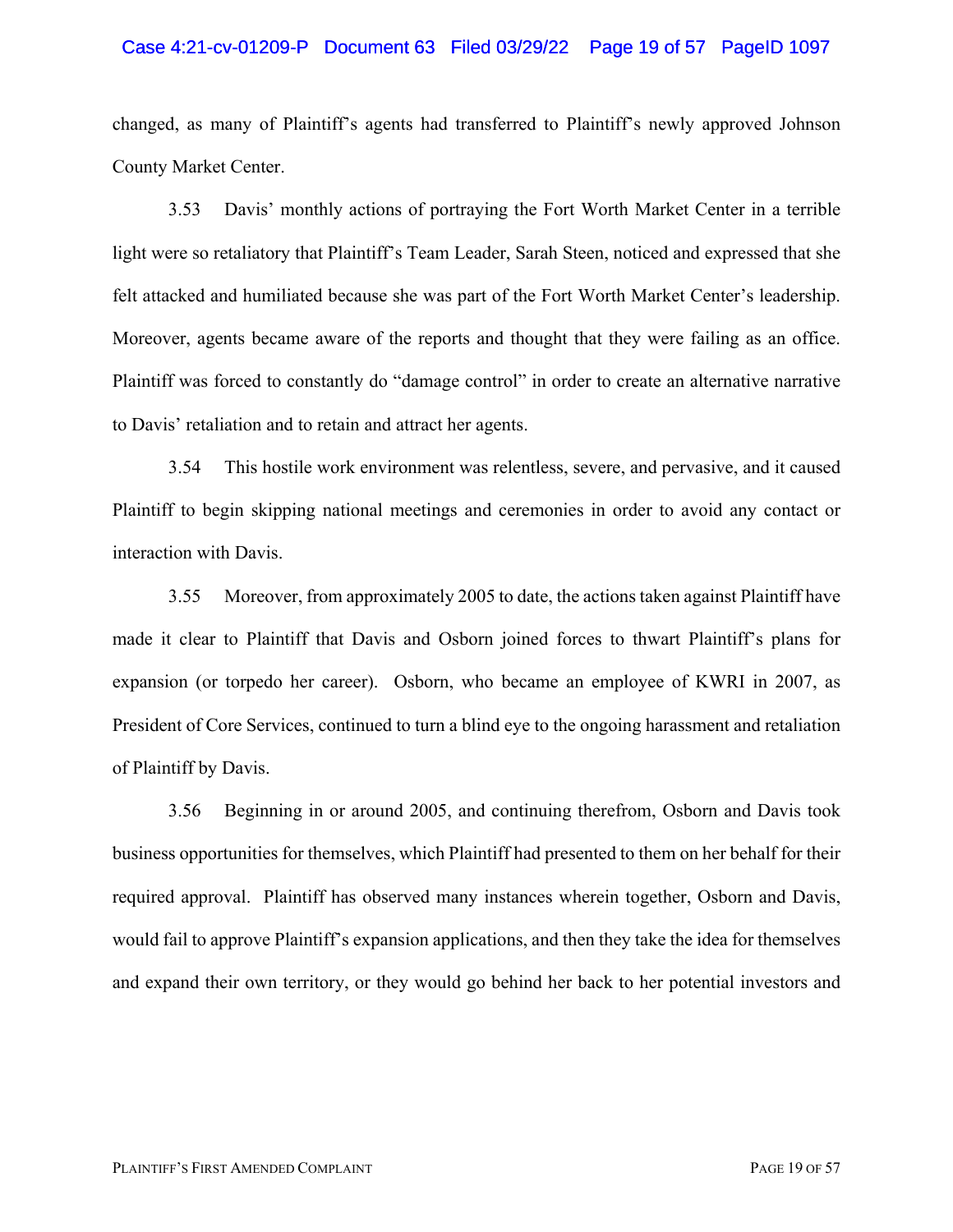### Case 4:21-cv-01209-P Document 63 Filed 03/29/22 Page 20 of 57 PageID 1098

make it clear that the applications would not be approved, thus, intentionally interfering with the growth of her business and intimidating her potential investors.<sup>19</sup>

3.57 In or around 2008, Davis was promoted to President of Growth for KWRI. To Plaintiff's knowledge, the President of Growth for KWRI is essentially the President, and this position is one step down from the CEO of KWRI. Additionally, Davis remained the Regional Director and OP for three Market Centers.

3.58 Throughout 2008, despite his promotion, Davis maintained close, hands-on control and authority over regional directors, OPs, and team leaders, including Plaintiff. In this regard, he remained in Plaintiff's chain of authority and control, and he used that position to continue to impugn her reputation, from both the regional and national levels. Plaintiff recalls constant comments from Davis accusing her of being "difficult," "not a team player," "not a good performer," "not a good owner/broker," and "near bankruptcy," none of which was true. Davis made these types of comments regularly to Market Center, Regional, and KWRI staff.

3.59 Plaintiff understands that Davis' actions were carried out in this manner in order to continue to intimidate, threaten, punish, and harass Plaintiff for her refusal to acquiesce to Davis' continuing sexual demands and propositions.

3.60 In addition, from 2007 to at least 2009, Davis, who now held even more power than before to approve and/or disapprove Plaintiff's expansion applications, continued his harassment

<sup>&</sup>lt;sup>19</sup> In fact, in or around 2018, one potential investor specifically told Plaintiff that it backed out of a business deal because it did not want to anger Davis or Osborn and feared retaliation from them.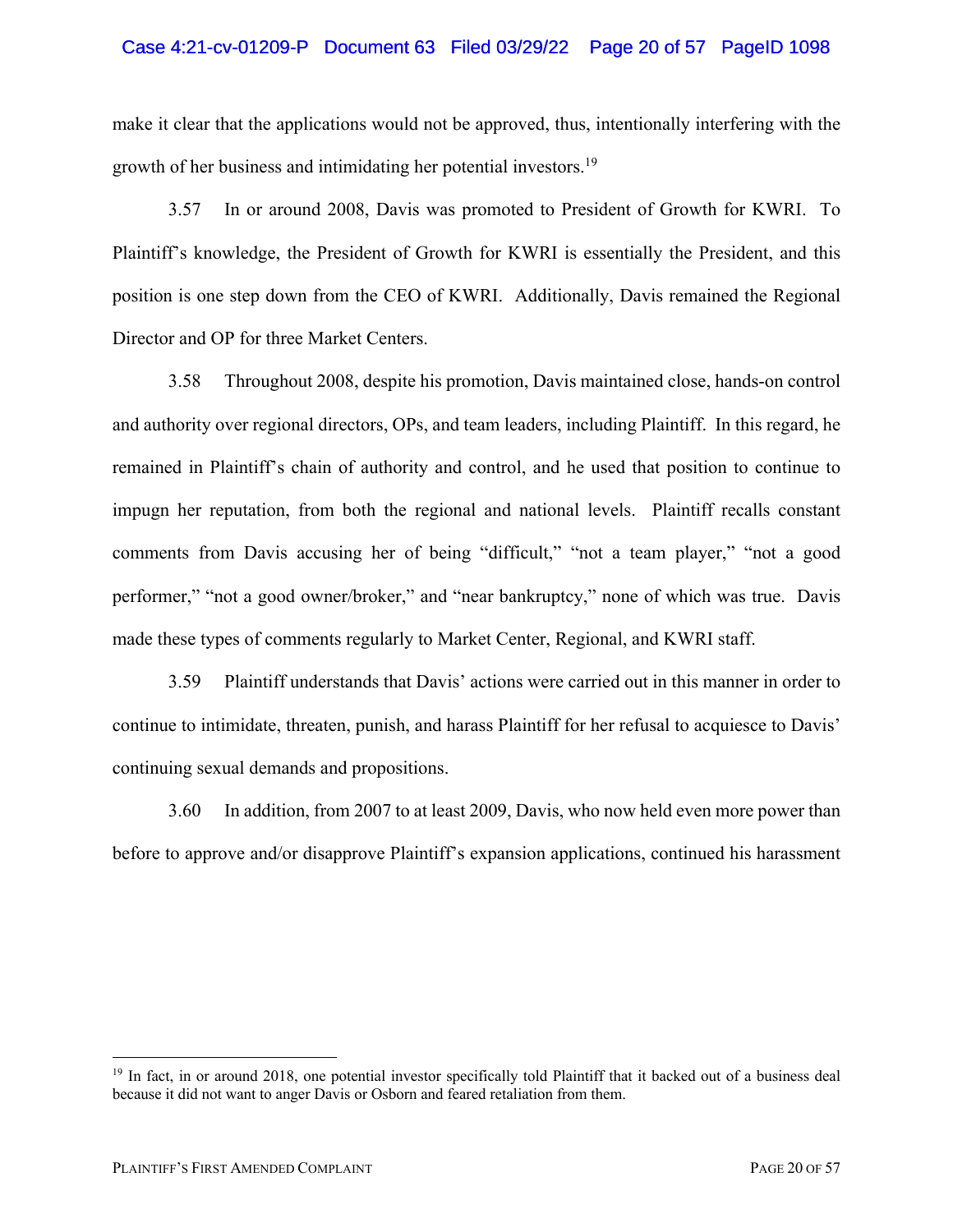### Case 4:21-cv-01209-P Document 63 Filed 03/29/22 Page 21 of 57 PageID 1099

and retaliation by delaying every application Plaintiff made, as well as continually creating obstacles for Plaintiff to hinder her success and growth of her business.<sup>20</sup>

3.61 During the time that Davis remained the President of Growth for KWRI, he continued to require Plaintiff to participate in weekly calls, and the harassment and demeaning behavior during these meetings continued for years on end.

3.62 In or around May 2011, Plaintiff met with Alexandra Christman, Plaintiff's MAPS Coach and an employee of KWRI, who worked directly for the KWRI President of Education, Diane Kokoszka. During this mandatory meeting, Plaintiff shared that she "needed help" and disclosed the Sexual Abuse and Harassment, which turned into additional sexual harassment, intimidation, and retaliation by Davis due to her refusals to his unwanted advances and demands. Plaintiff recalls Christman telling her that she would relay the message but that she "did not think that KWRI would do anything about it because [Davis] was too powerful."

3.63 Plaintiff was never contacted by KWRI, or anyone at the national level, concerning her disclosure of the sexual harassment, sexual misconduct, hostile work environment, and retaliation. As a result, Davis continued to harass Plaintiff in some way, at least monthly, on calls, or by disparaging her to other powerful individuals, leaders, and agents throughout KWRI, which Plaintiff subsequently discovered.

3.64 Plaintiff perceived this "campaign" of Davis, attempting to impugn Plaintiff, as so pervasive that in or around September 2015, DeeDee Trosclair, Regional Director of the DFW Region at that time, advised Plaintiff to submit her application to expand to West Fort Worth before

<sup>&</sup>lt;sup>20</sup> For example, Plaintiff experienced difficulty when she applied to launch a business office in Cleburne, Texas, which was permitted under the Franchise Agreement for the Johnson County Market Center. Under Osborn's direction, Davis permitted an investor from Houston to pursue a territory in West Fort Worth, which was in direct competition with Plaintiff's Market Center in Fort Worth. This action forced Plaintiff to compete with this investor during the three years that it took to obtain approval from Davis and Osborn for this territory.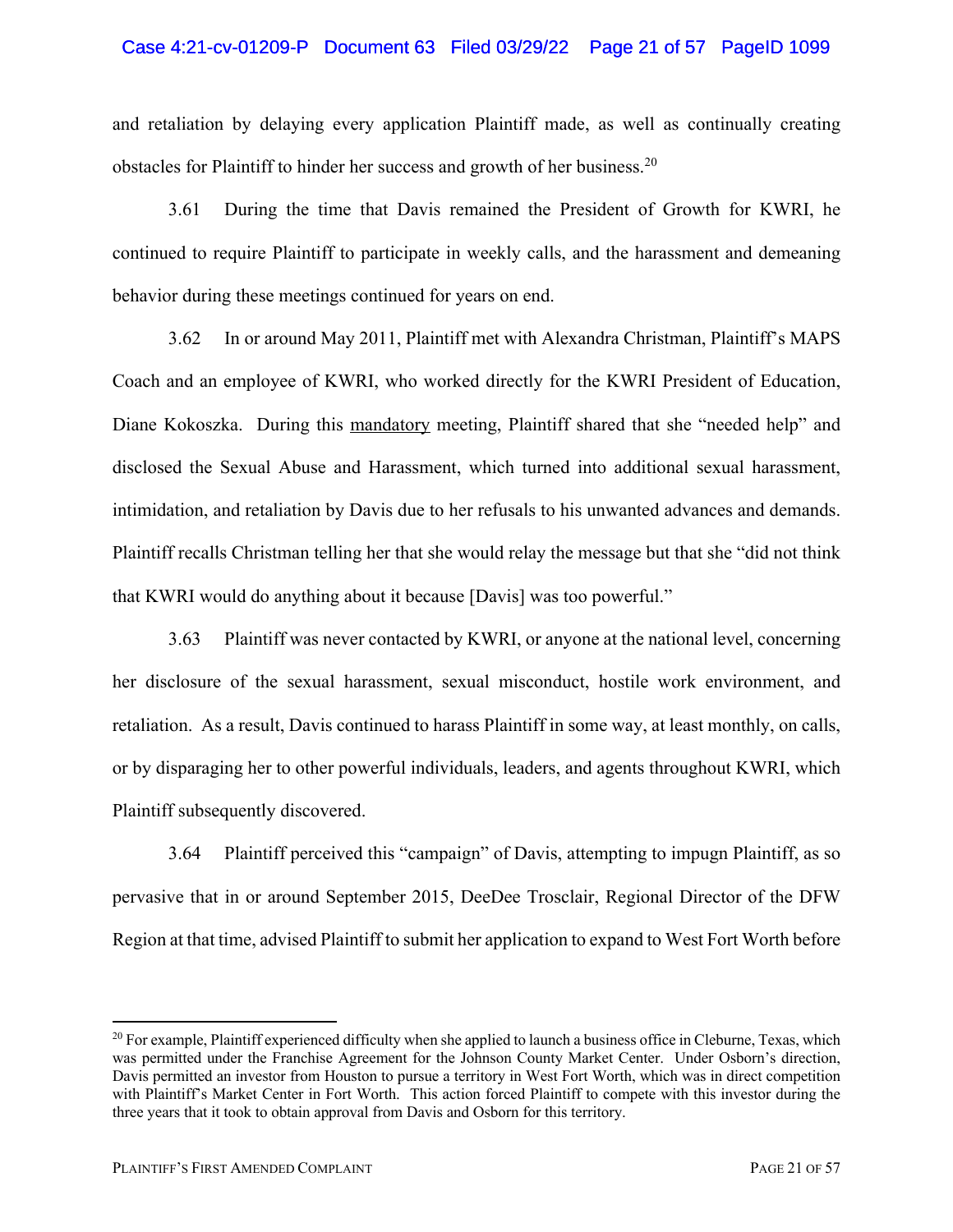#### Case 4:21-cv-01209-P Document 63 Filed 03/29/22 Page 22 of 57 PageID 1100

December. Plaintiff recalls Trosclair advising her that by November 2015, Davis "would be CEO" and "he doesn't like you," "he disses you all the time," and will "do anything he can to deny your application."

3.65 In addition to the continuous and non-stop reputational attacks and retaliation against Plaintiff by hindering her business growth and prospects, in or around November 2015, at the KW MAPS Coaching-Recharge Exclusive, an event where only 100 top leaders were invited, Plaintiff remembers Davis making a point to physically intimidate her. Davis approached Plaintiff's table, stood behind her while she was seated, and placed his hand on Plaintiff's shoulder while he talked with the other individuals at Plaintiff's table (but not Plaintiff herself). Such intimidating behavior made Plaintiff physically uncomfortable because of the Abuse and Harassment that she had already endured. Also, this incident brought back traumatizing memories of the prior and ongoing sexual harassment, sexual misconduct, hostile work environment, and retaliation. Plaintiff perceived this behavior as meant to make her feel intimidated and uncomfortable, as Plaintiff had been denying Davis for years, and as a result, she had been on the receiving end of incessant hostility and harassment.

3.66 Meanwhile, back in the DFW Region, Garrett, a close friend of Davis that joined KWRI in 2004, was working his way up the Keller Williams ecosystem ladder. In or around 2016, he became the DFW Regional Director and assumed a position of authority over Plaintiff that Davis previously held in the Region.

3.67 Plaintiff has learned that during this timeframe, Davis continued to disparage her in his monthly meetings with Garrett and other regional and KWRI leadership, which also included Osborn, on occasion. At this point, Garrett took up Davis' campaign of disparagement, harassment, and hostility toward Plaintiff in the Region, through his position as the Regional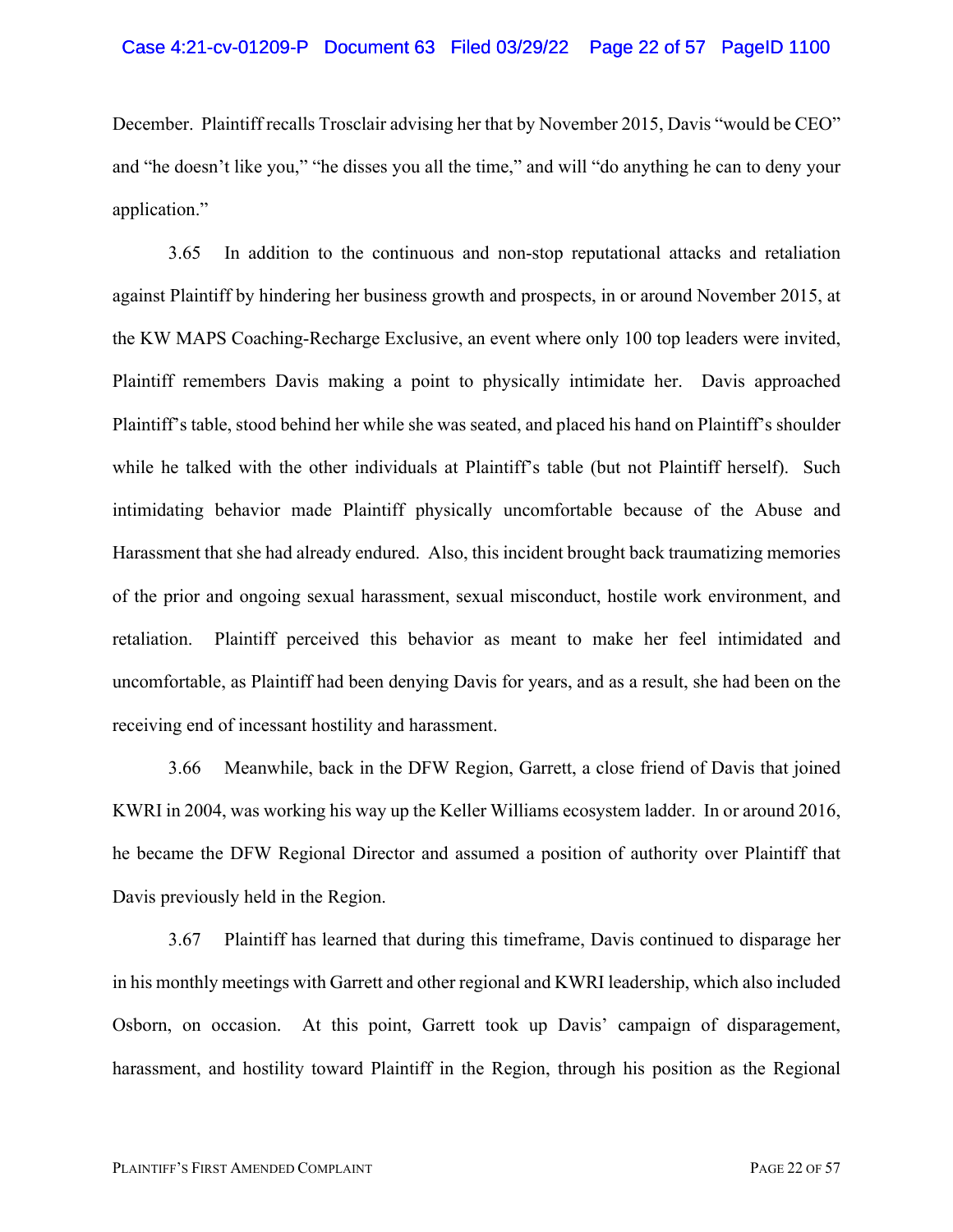### Case 4:21-cv-01209-P Document 63 Filed 03/29/22 Page 23 of 57 PageID 1101

Director. In essence, Garrett continued the pattern of constant harassment and retaliation with unwarranted delays of applications, bad-mouthing and disparagement of Plaintiff, and withholding expansion opportunities from Plaintiff. Similar behavior that was not exhibited toward other employees, Franchisees, or agents within in the DFW Region by Davis, Osborn, Garrett, or the Regional Office. In summary, based upon the relationships, business and personal, between Davis, Osborn, Garrett, and their intertwined business entities, Plaintiff was being harassed and scorned from both the national and regional levels.<sup>21</sup>

3.68 Simultaneously, Osborn, who was still employed as the Regional OP and Garrett's supervisor, allowed Garrett to continue the hostile and harassing practices of Davis towards Plaintiff by doing nothing to prevent or derail the harassment, hostile work environment, and retaliation directed at her.

3.69 In or around January 2016, Plaintiff learned that negative comments about her were being made to peers and agents in both the DFW Region and at the national level, which included lies such as she was not a team player, her performance was sub-par, and she was not financially solvent. None of the statements were true and only served to continue the pattern of constant harassment and hostility toward Plaintiff, which had been ongoing for years despite the knowledge of the DFW Regional Office and KWRI.<sup>22</sup>

<sup>&</sup>lt;sup>21</sup> By way of example, despite being extremely well-qualified, Garrett refused to approve the mega-agent location application of one of Plaintiff's agents in the summer of 2016. Yet, also in 2016, Garrett violated a KWRI/Regional rule requiring him to obtain the Franchisee's written consent before approving a mega-agent location in their territory, when he allowed two of his friends to open mega-agent locations in, not one, but two of Plaintiff's territories.

<sup>&</sup>lt;sup>22</sup> For example, in or around January 2016, Plaintiff learned that Shelley Gonzales, the Executive Assistant to Davis and at the behest of Davis, informed an agent not to join Plaintiff's Fort Worth Market Center, and instead, she told the agent to join Garrett's Market Center in Arlington, Texas. The agent was advised that Garrett "gets opportunities" and "Inga doesn't get business opportunities," which further demonstrated the lack of support and harassment that Plaintiff continued to endure all the way from the CEO down through the Regional level. Again, when this agent interviewed at the Arlington Market Center, the agent was informed the same thing, which was then relayed back to Plaintiff. Plaintiff was forced to reassure the agent that the Fort Worth Market Center did perform well and that what she had been told was a lie. This is simply another example of the collaboration between Davis and Garrett to continue the same pattern and practice of harassment that Davis had begun, which was now being emulated through Garrett.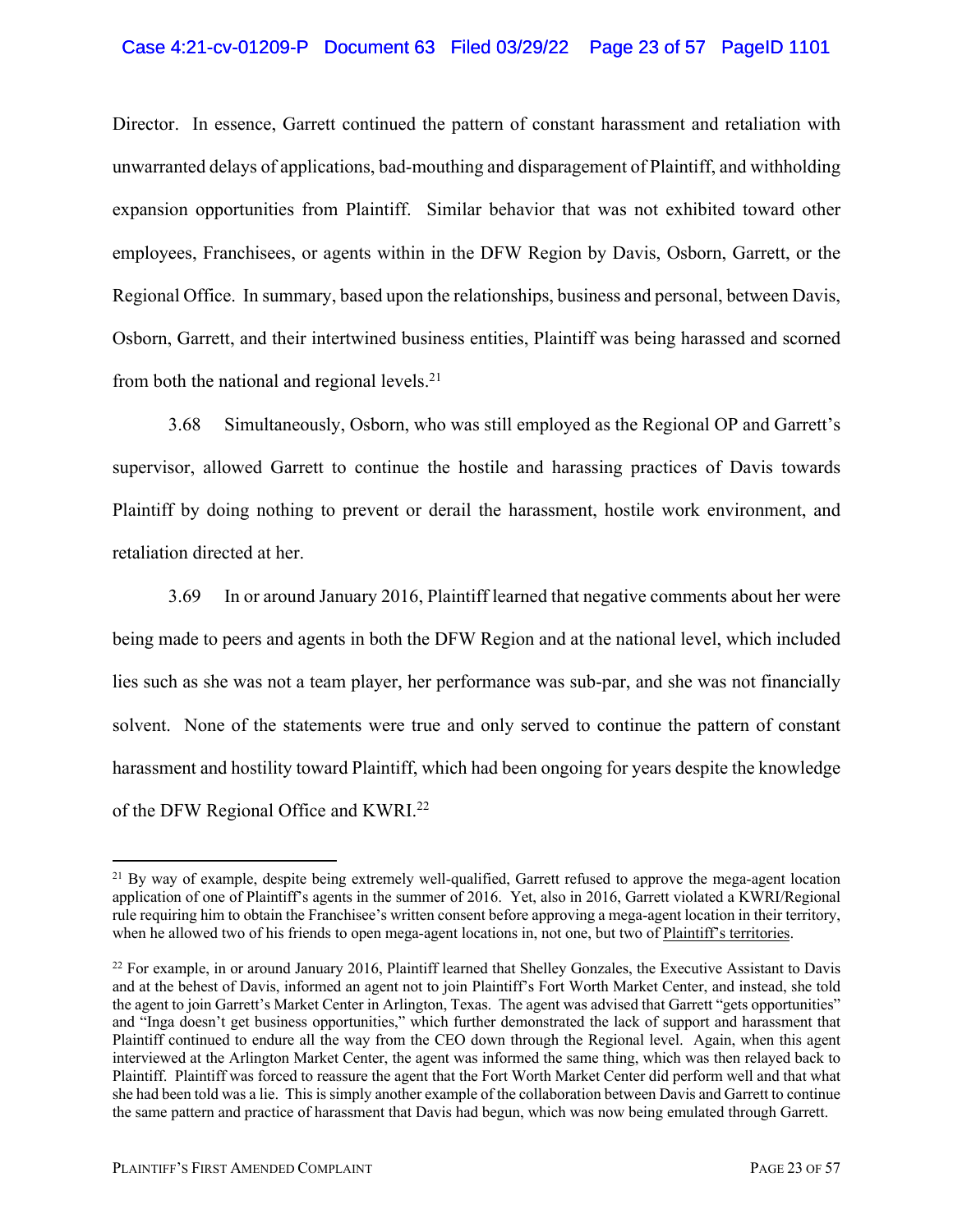#### Case 4:21-cv-01209-P Document 63 Filed 03/29/22 Page 24 of 57 PageID 1102

3.70 Throughout at least 2016, Plaintiff was constantly disturbed because Garrett would use the same words that Davis previously used when speaking with Plaintiff, and he would even go as far as to mimic Davis' voice when he spoke to Plaintiff. Plaintiff perceived this behavior as a means to telegraph that Davis' pattern of retaliation and harassment was going to continue, which stemmed back to her denial of Davis' sexual advances after capitulating to them for years for fear of her professional and financial well-being. Plaintiff also perceived that Garrett continued this treatment of Plaintiff at the behest of Davis, as they were friends and partners in business, and that Osborn continued to do nothing to protect or speak out for his alleged friend, Plaintiff, because of his ongoing business relationship and partnerships with Davis.

3.71 Throughout at least this time, Davis remained in powerful positions at the national level of KWRI (with great influence over the DFW Regional Office), and in or around February 2017, he was named co-CEO of KWRI. By approximately April 2017, he was the sole CEO of KWRI. Even after becoming the CEO, an international force in the real estate industry, Davis still held <u>mandatory weekly calls for OPs</u>, which required Plaintiff's participation. It was Plaintiff's interpretation that Davis continued to do so in order to dictate actions, approve decisions, and remain involved in the day-to-day operations of the Market Centers, including the ones in which Plaintiff had any financial interest. Plaintiff recalls that Davis continued to use these weekly calls to disparage, harass, exhibit hostility toward, and retaliate against Plaintiff.

#### *D. Continued Harassment and Failure to Accommodate Plaintiff*

3.72 In or around 2017, the ten-year renewal of the Fort Worth Market Center, which Plaintiff had built up to become her most profitable Market Center, was due. However, Osborn, Garrett, and/or GOM (i.e., those that comprise the DFW Regional Office) refused to renew the license (which should have been renewed without issue) and alleged that their rationale for this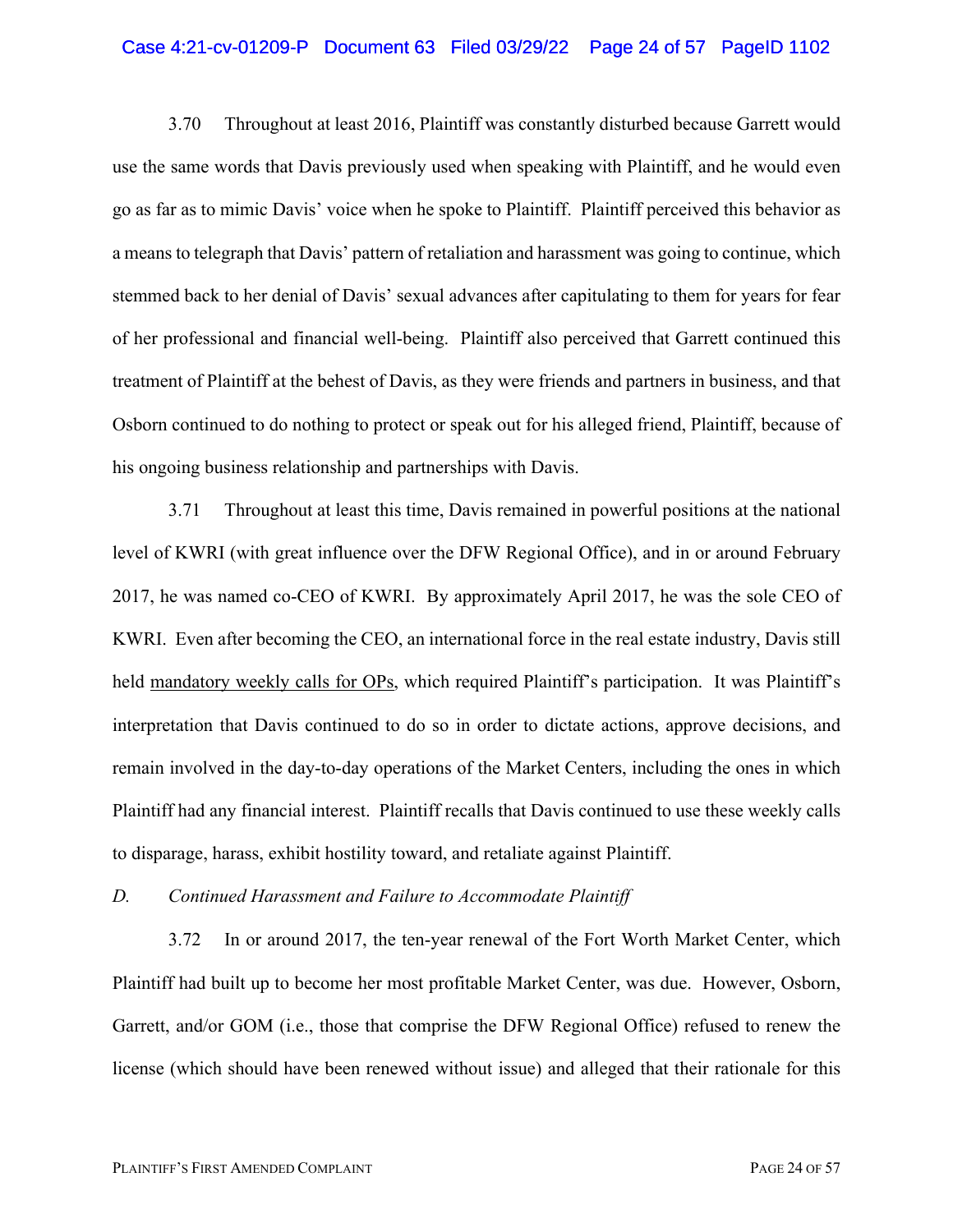#### Case 4:21-cv-01209-P Document 63 Filed 03/29/22 Page 25 of 57 PageID 1103

refusal was "non-compliance," which Plaintiff disputed and continues to dispute to this very day. Instead, the improper denial simply represents further retaliation and hostility towards Plaintiff, upon the behest of Davis (and/or in furtherance of the sexual harassment, sexual misconduct, hostile work environment, and retaliation initially stemming from Davis). In fact, to date, the DFW Regional Office (with the knowledge of KWRI) continues to force Plaintiff to operate her Fort Worth Market Center on a month-to-month basis and have yet to renew Plaintiff's license, despite the fact that Plaintiff continues to hold the title and act as the OP of this Market Center, in accordance with her implied contract and/or agreement with KWRI. In other words, Plaintiff has abided by the terms of her agreement with KWRI, as well as the terms of her license agreement, but KWRI has breached or repudiated its contractual obligations, and/or Davis, Osborn, Garrett, and GOM (i.e., Davis and/or those that comprise the DFW Regional Office) have knowingly participated in (or caused through actual or apparent authority) such breach and/or interfered. This wrongful behavior interferes with Plaintiff's ability to know when, or if, her license will be approved, and it serves as a perfect depiction of the continual and never-ending harassment, hostile work environment, and retaliation that Plaintiff continues to endure, to this very day.

3.73 Plaintiff met the KWRI standards for approval, but Osborn, Garrett, and/or GOM (i.e., those that comprise the DFW Regional Office) either refused to acknowledge or failed to report her successful performance to KWRI. As a result, Plaintiff received multiple correspondences from KWRI, of whom Davis was CEO, concerning "non-performance" and lack of approval of her application. Moreover, refusal and/or failure to report Plaintiff's successful performance by Osborn, Garrett, and/or GOM (i.e., those that comprise the DFW Regional Office) to corporate (i.e., Davis) caused, and continues to cause, KWRI not to approve Plaintiff's application. KWRI also refused to consider any direct contact from Plaintiff, ignored direct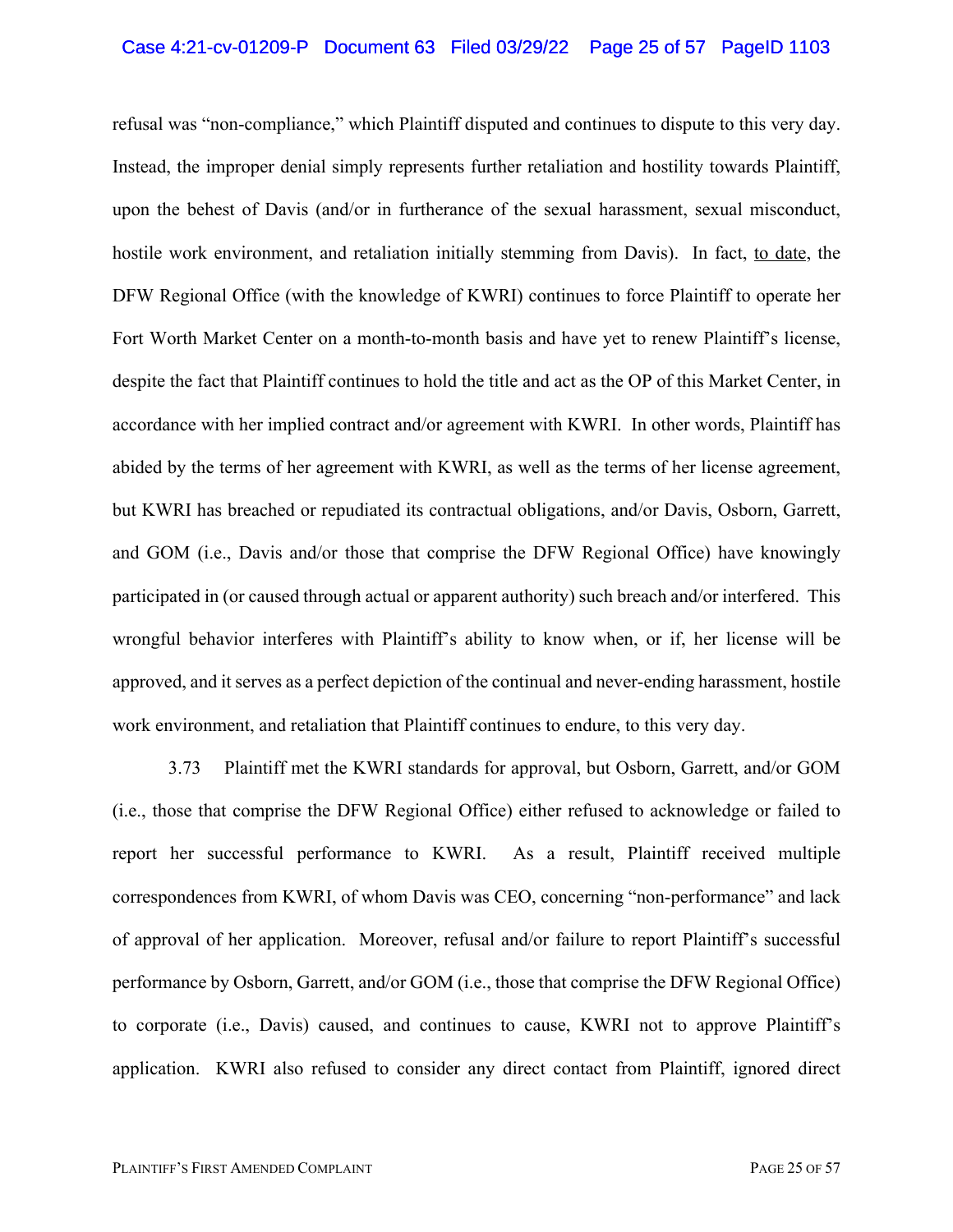#### Case 4:21-cv-01209-P Document 63 Filed 03/29/22 Page 26 of 57 PageID 1104

complaints from Plaintiff, and outright rejected any attempts by Plaintiff to advance her application; instead, KWRI kicked it back to the Regional Office, despite KWRI's knowledge of the prior and ongoing sexual harassment, sexual misconduct, hostile work environment, and retaliation by Davis, Osborn, Garrett, and GOM (i.e., Davis and/or those that comprise the DFW Regional Office).

3.74 By the earlier part of 2017, the ongoing, relentlessly hostile work environment created by Davis and Osborn, and perpetuated and continued by Davis, Osborn, Garrett, and GOM (i.e., Davis and/or those that comprise the DFW Regional Office), as well as KWRI, had taken a great toll on Plaintiff's emotional and physical well-being. Plaintiff developed a stress-induced medical condition, Bell's Palsy, which has affected her ability to work in the same manner as she had worked before its onset and from which she continues to suffer to date. During this time, Davis was CEO of KWRI, and he was aware of Plaintiff's condition. Despite this knowledge, Davis, KWRI, and the DFW Regional Office comprised of Osborn, Garrett, and GOM, failed to, and continue to fail to, provide Plaintiff with reasonable accommodations in light of this disability.

3.75 With Bell's Palsy, it was visibly obvious from Plaintiff's face that she had become disabled. Also, KWRI and the Regional Office became aware of Plaintiff's disability because she was forced to communicate via text messages and/or e-mail correspondence due to her inability to effectively communicate verbally, as a result of her disability. Beginning around the spring of 2017, Plaintiff was unable to go into her office, as her medical condition and disability caused her face to droop and caused her to drool, which further exacerbated her ability to communicate verbally. Since the stress from the constant and continuous harassment, hostile work environment, and retaliation continued, Plaintiff's recovery was very slow, and by approximately June 2018, she was forced to ask her husband for assistance in the daily operation of her businesses. Plaintiff's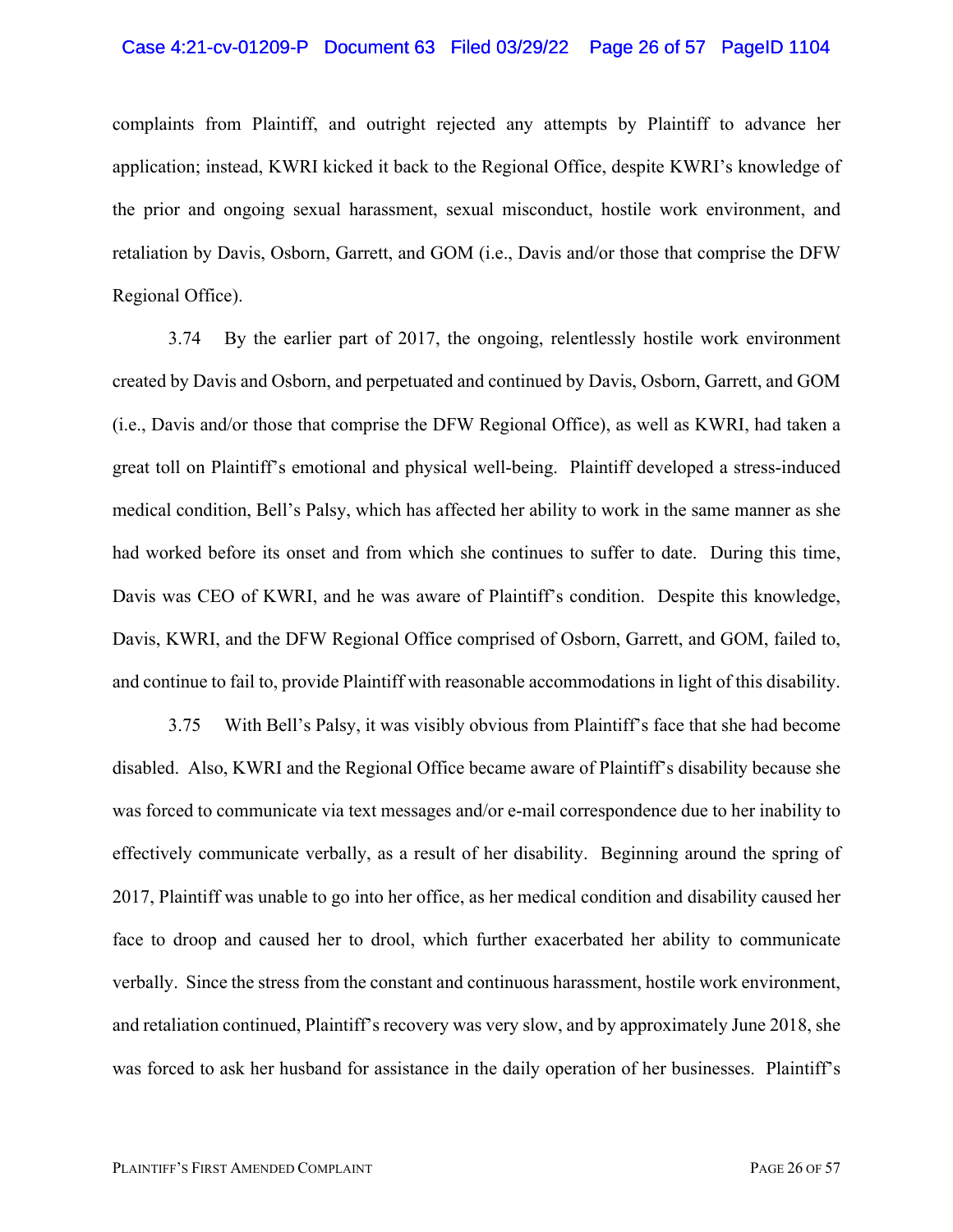#### Case 4:21-cv-01209-P Document 63 Filed 03/29/22 Page 27 of 57 PageID 1105

husband is not, nor ever has been, an owner or an employee if Plaintiff's businesses, and Plaintiff remains the OP for her Market Center portfolio and is apprised of its daily operations.

3.76 Beginning in or around May 2018, Plaintiff has made several attempts to sell her three Market Centers, in order to break away from the constant and continuous harassment, hostile work environment, and retaliation, which now includes the complete failure to make any attempts to accommodate her disability by KWRI or any of those (now or previously) associated with the DFW Regional Office.

3.77 Upon learning of her interest in selling in 2018, Garrett indicated to Plaintiff that he and Osborn (presumably through their regional entity, GOM) would purchase her Market Centers and asked her to hold off on publicizing her Market Centers as "for sale." Plaintiff chose to proceed with marketing the offices nationally, for fear that the offer she would receive from those associated with the DFW Regional Office would not be a fair and reasonable offer, considering the value of her business, in conjunction with the way she had been constantly treated over years by the Region (by and through Davis, Osborn, Garrett, and/or GOM), as well as by KWRI, for whom Davis was CEO.

3.78 During this same time frame, as another option to accommodate her disability, in or after September 2018, Plaintiff proposed stepping down as OP under a newly created Legacy Program launched by Keller himself. Plaintiff learned that Keller announced the launch of this program at a Mega Agent Bootcamp, at which Plaintiff's MAPS coach and various employees of Plaintiff were in attendance.<sup>23</sup> Plaintiff also learned that Keller represented that under this program, Plaintiff (and others seeking to retire, suffering from health issues, etc.) would be

<sup>&</sup>lt;sup>23</sup> In or around November 2020, during a conversation with a purported corporate attorney for KWRI, this attorney confirmed the existence of the Legacy Program to Plaintiff.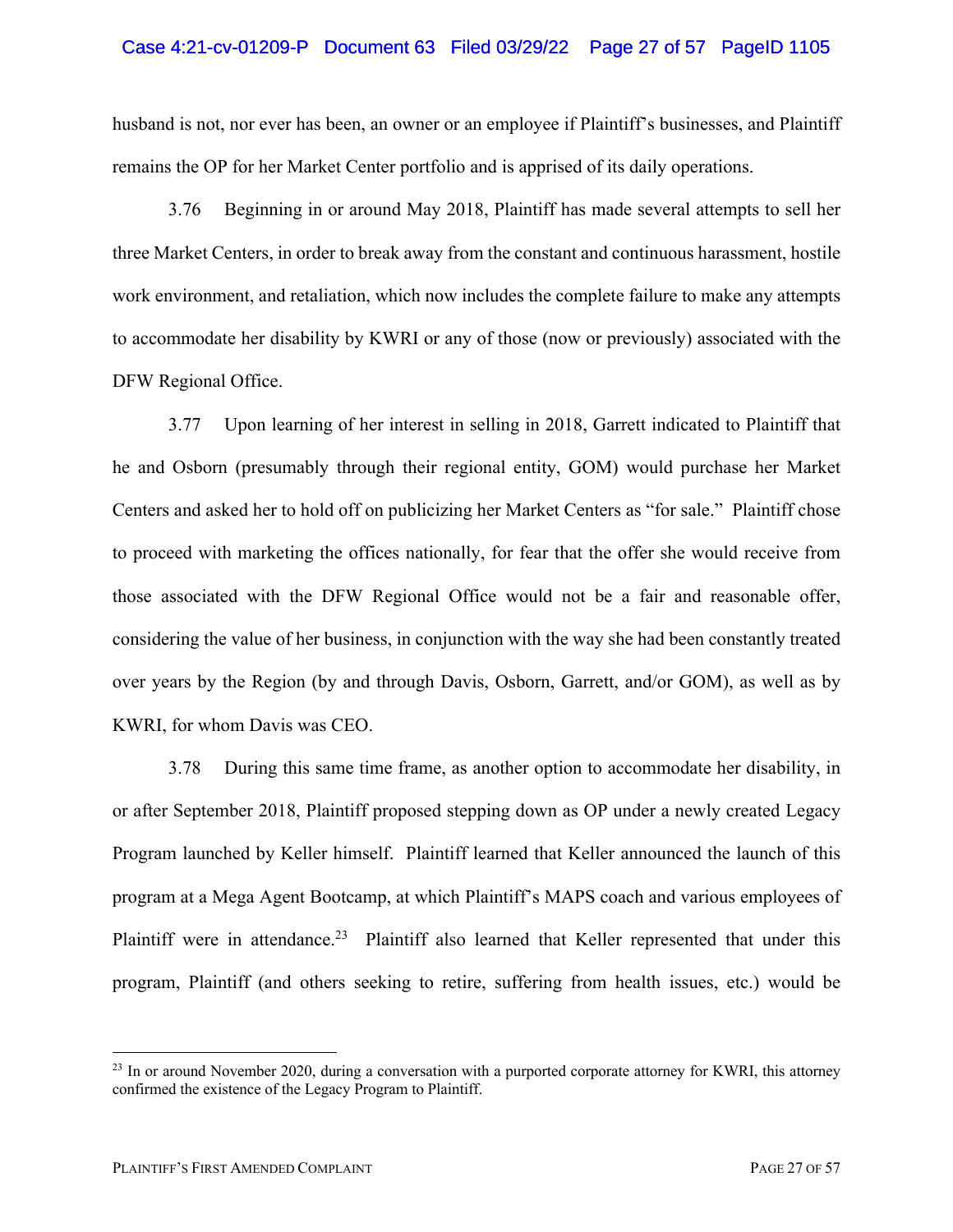### Case 4:21-cv-01209-P Document 63 Filed 03/29/22 Page 28 of 57 PageID 1106

permitted to remain as an owner of a Market Center but turn over the OP duties to someone else. As Plaintiff believed this to be a solution to the ongoing harassment, hostile work environment, and retaliation, as it would allow Plaintiff to retain a passive income stream without having to deal with Defendants on a day-to-day basis. Plaintiff sought this reasonable accommodation to avoid the worsening of her medical condition, and in furtherance thereof, she applied for the program; however, to date, Plaintiff has not been permitted to enter the program or to step down from and/or re-appoint another to fill the position of OP for each of her Market Centers. At the time of Plaintiff's application for this program, Davis was still the CEO of KWRI, but Keller personally announced the program before stepping back in as CEO. Further, at this time, Osborn, Garrett, and GOM continued to run the Regional Office and had great influence over the approval process for this program. To date, Defendants have denied Plaintiff, and continue to deny Plaintiff, approval to participate in the Legacy Program, as a reasonable accommodation for her disability.<sup>24</sup>

3.79 Upon learning of the Legacy Program, in or around October 2018, Plaintiff identified the perfect candidate to assume the OP role over her three Market Centers in Scott Tolar. Plaintiff eventually entered into an employment agreement with Mr. Tolar, whom she intended to appoint as OP, and her successor upon approval from the Region (i.e., Osborn, Garrett, and GOM) and KWRI (i.e., Davis and/or Keller). As such, in conjunction with her application to the Legacy Program, Plaintiff brought this plan to the Regional Office (Garrett, Osborn, and GOM) for approval. Davis was still CEO of KWRI at this time, and as the chief officer of KWRI's corporate

<sup>&</sup>lt;sup>24</sup> As described in detail *infra*, based upon public filings, it appears Davis has continued to act in conjunction with KWRI, and the Regional Office, as a partner, owner, and/or agent, and as such, continues to contribute to this prohibited behavior.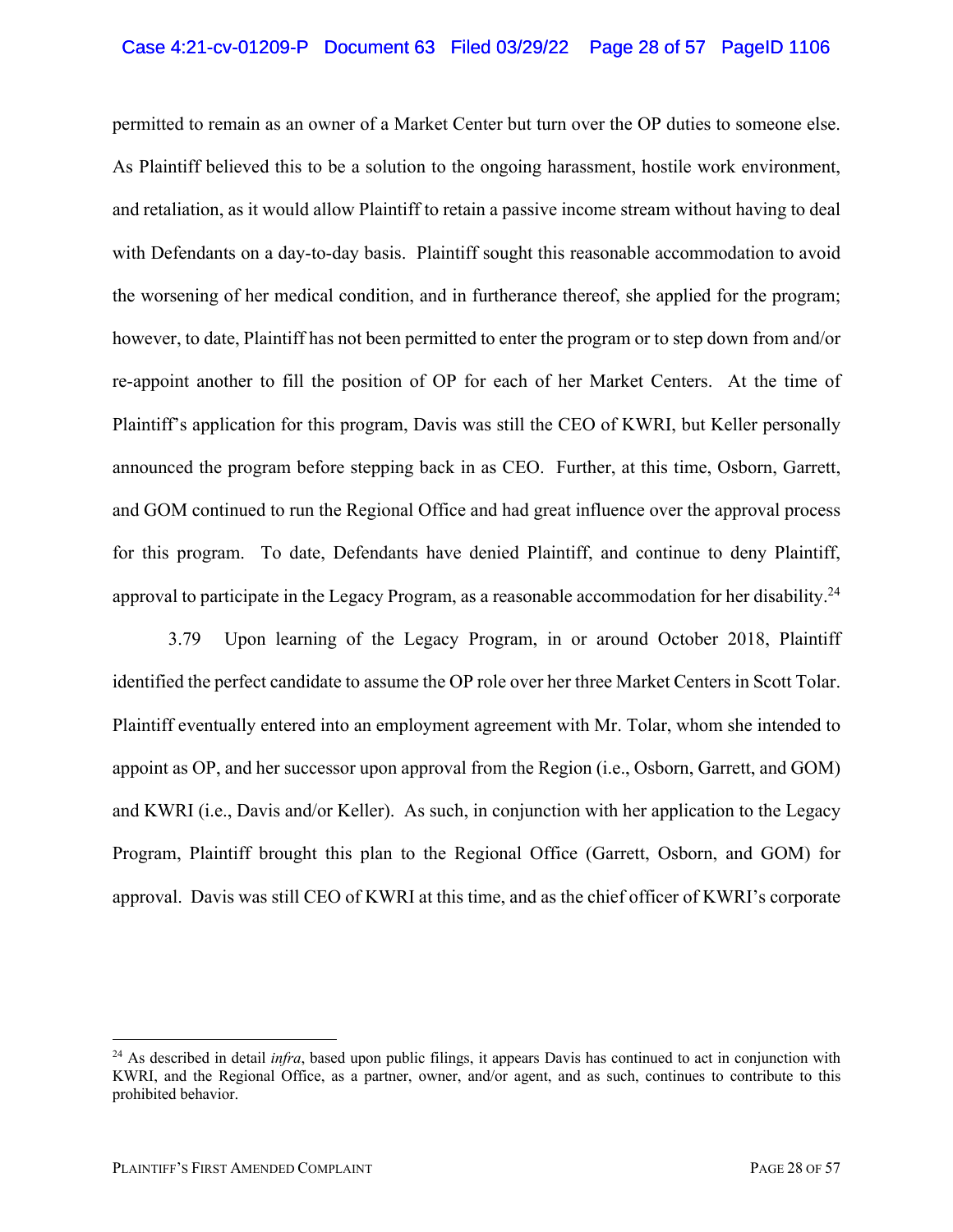#### Case 4:21-cv-01209-P Document 63 Filed 03/29/22 Page 29 of 57 PageID 1107

office, was directly involved in whether Plaintiff's Legacy Program application was approved or denied, and was also involved in decisions to accommodate her disability. 25

3.80 During the latter part of 2018, the DFW Regional Office, by and through Garrett, denied Plaintiff's request to enter the Legacy Program and refused to appoint Scott Tolar as OP of Plaintiff's Market Centers. Osborn, Garrett, and/or GOM (i.e., those that comprise the DFW Regional Office) have neither offered an acceptable alternative, nor engaged in the interactive process with Plaintiff to find a way to provide a reasonable accommodation for her disability.

3.81 In conjunction with the aforementioned conduct, during the first part of November 2018, Osborn and Garrett made an offer well below the appraised value of Plaintiff's business. During that same month, Plaintiff received an offer from another buyer, whose offer was not only higher but also was a cash offer. Plaintiff also had other interested purchasers around this time, but Plaintiff decided to accept the cash buyer's offer, which prompted Osborn, Garrett, and/or GOM (i.e., those that comprise the DFW Regional Office) to begin calling potential purchasers in an attempt to identify who the cash buyer was and to impede the sale. It is Plaintiff's understanding that Osborn, Garrett, and/or GOM (i.e., those that comprise the DFW Regional Office) identified and/or reached out to the cash buyer, and subsequently, during 2019, the cash buyer backed out of the purchase. $26$ 

3.82 Also, in or around December 2018, after Plaintiff refused the offer to buy her Market Centers from Osborn, Garrett, and/or GOM (i.e., those that comprise the DFW Regional Office), and in furtherance of the constant and continuous harassment, hostile work environment,

<sup>&</sup>lt;sup>25</sup> Importantly, as Plaintiff continues to seek approval for this program and/or other reasonable accommodations for her disability, Keller, who subsequently took over the role of CEO of KWRI, has also been directly involved in the continual denial of Plaintiff's application and failure to accommodate her disability.

<sup>&</sup>lt;sup>26</sup> Of note, during this time, Davis remained CEO of KWRI, and as set forth below, he appeared to still be involved in the Regional Office(s) and/or entities.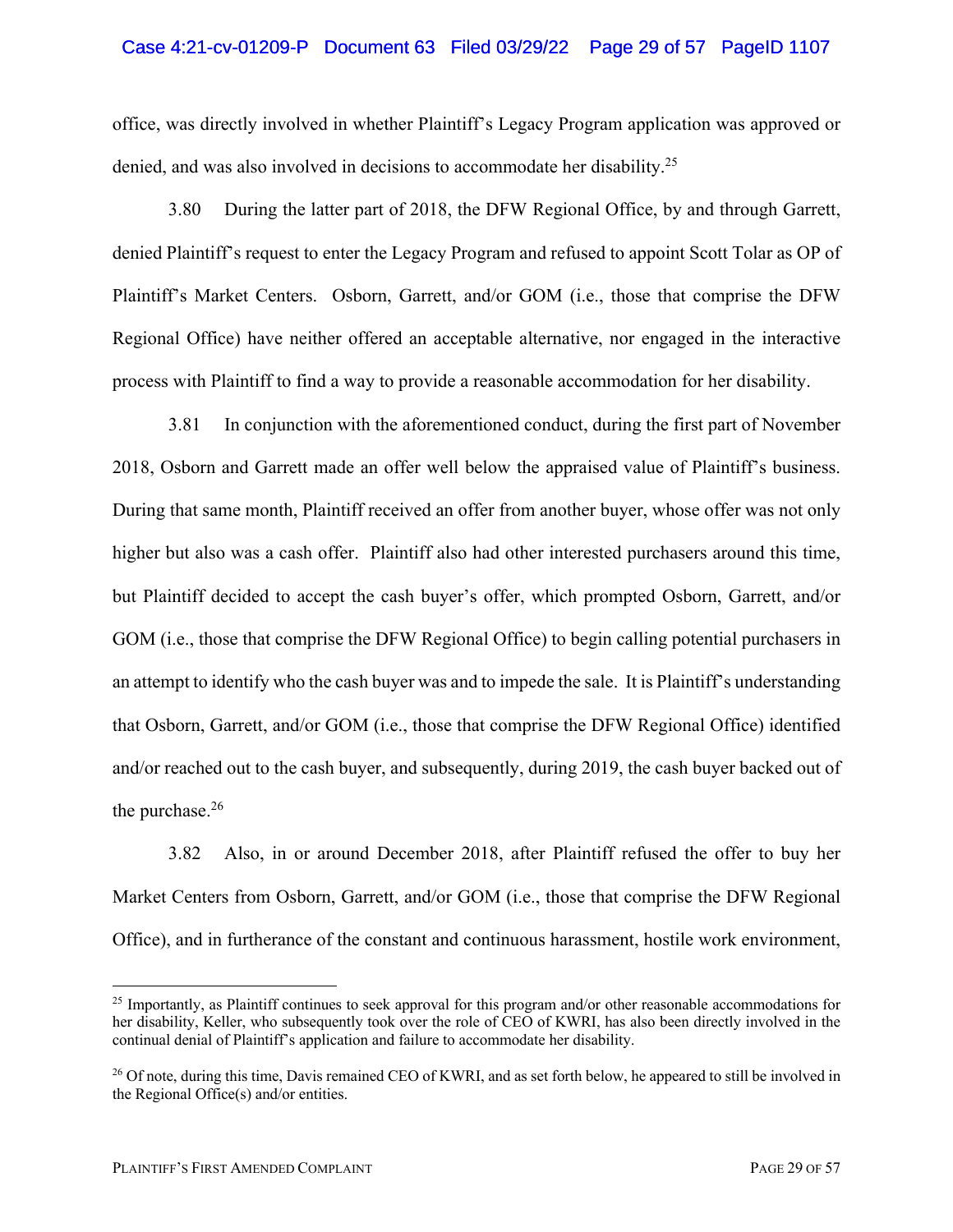### Case 4:21-cv-01209-P Document 63 Filed 03/29/22 Page 30 of 57 PageID 1108

and retaliation being suffered by Plaintiff, the DFW Regional Office, by and through Garrett, solicited Plaintiff's top producing agent away from Market Center and to his Market Center, in violation with KWRI's policies and/or ethics.

3.83 Additionally, in or around February 2019, the DFW Regional Office, by and through Garrett, solicited the Team Leader from the Fort Worth Market Center, Trish Moore, and began using her to recruit agents away from the Fort Worth Market Center, in violation with KWRI's policies and/or ethics.

3.84 Further, subsequently during 2019, the DFW Regional Office, by and through Garrett, continued to poach agents from Plaintiff's Market Centers by continuing to spread rumors that Plaintiff was going to sell, her renewal applications would not be approved, etc. In fact, as a result of this improper and unwarranted behavior, three of Plaintiff's agents left Keller Williams altogether for other real estate companies.

3.85 Moreover, during the latter part of 2019, Plaintiff learned that the DFW Regional Office, by and through Garrett, was openly telling anyone who would listen, in or around the earlier part of 2019, that the DFW Regional Office will "force her out" and "not renew" her Franchise Agreements,<sup>27</sup> which once again continued the harassment, hostile work environment, and retaliation against Plaintiff.

### *E. Further Harassment, Corporate's Failure to Act, and Cultural Environment*

3.86 During 2019, Garrett (and the DFW Regional Office) reported Plaintiff to KWRI compliance for operating an "unapproved" office. Plaintiff learned of this allegation during the

<sup>&</sup>lt;sup>27</sup> In or around the end of December 2018 and/or the beginning of January 2019, Davis stepped down from his role as CEO of KWRI. It is Plaintiff's understanding that Davis was asked to step down in lieu of termination for inappropriate sexual behavior, verbal abuse, and bullying. To Plaintiff's knowledge, it is widespread knowledge by those associated with KWRI that Davis' inappropriate sexual conduct resulted in numerous confidential settlements with females in the Keller Williams ecosystem. Despite Davis' exit from the position of CEO of KWRI, it is Plaintiff's understanding that Davis is still associated with, owner/partner, manager, and/or an executive in several KWRI entities, including the Region.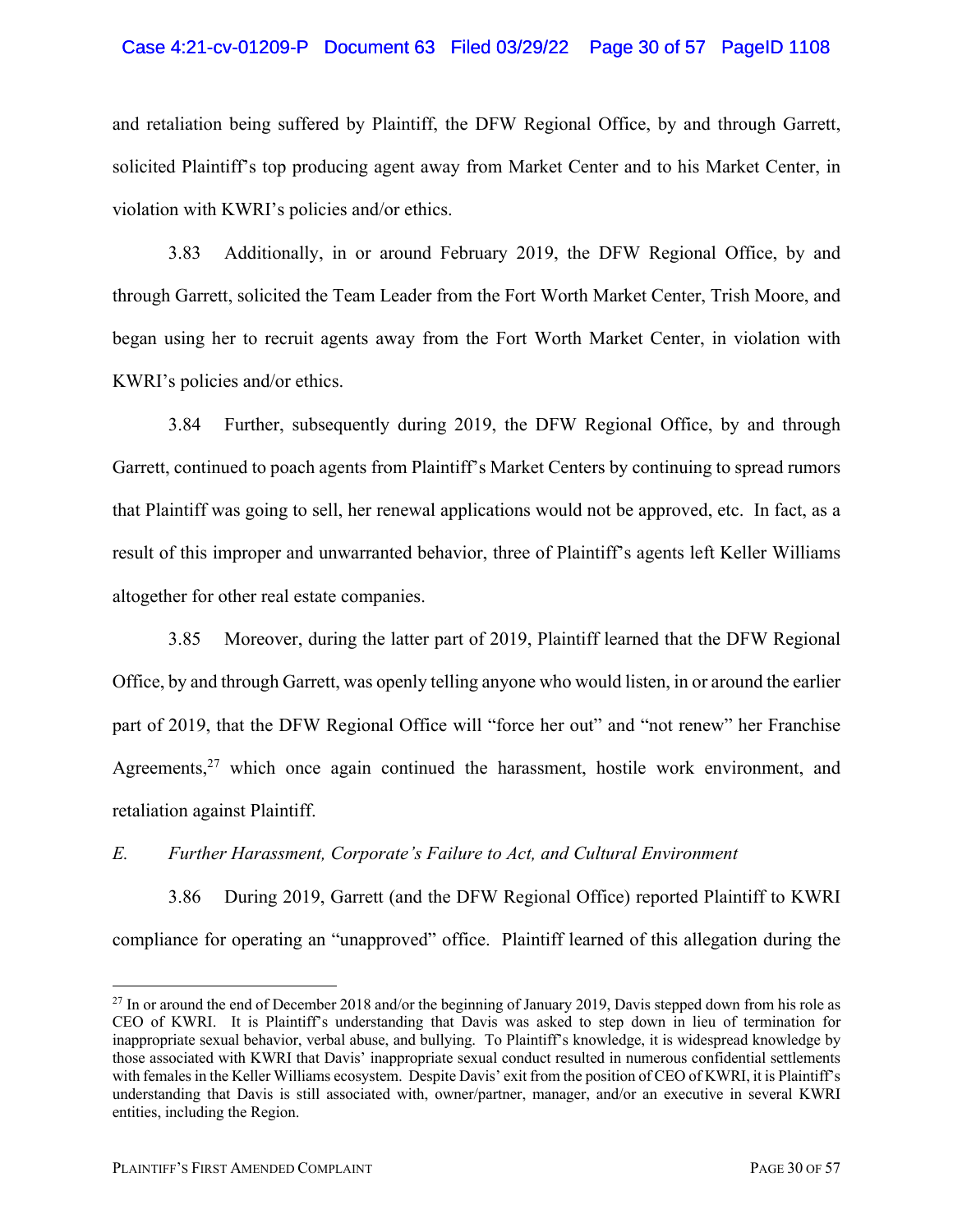#### Case 4:21-cv-01209-P Document 63 Filed 03/29/22 Page 31 of 57 PageID 1109

latter part of 2019, and she received a letter of non-compliance from KWRI. However, the allegations were completely fabricated by Garrett (and the DFW Regional Office), and the address that he had reported as "Plaintiff's location" was in fact the work address of the ex-husband of one of Plaintiff's agents. As these allegations were completely fabricated, such operated only as another pretextual way for Garrett, the DFW Regional Office, and KWRI to deny Plaintiff's application and demonstrated the ongoing harassment and hostility that Plaintiff had been forced to endure for years at the hand of Davis, Garrett, Osborn, and/or GOM.<sup>28</sup>

3.87 Subsequently, during the latter part of 2020, Plaintiff reported the entirety of her issues to Matt Green, who worked directly with Keller, who was transitioning from CEO of KWRI to KWx. Matt Green reported the issues, and KWRI's legal department finally reached out to Plaintiff, but to date, nothing more has been done to address the situation, rectify the behavior and/or harassment, or accommodate Plaintiff's disability.

3.88 To date, Plaintiff continues to be retaliated against, harassed, and treated with hostility by Defendants through the continued denials of her renewal(s) and participation in the Legacy Program, as well as the unrelenting interference with her businesses, amongst other things. All for refusing to submit to Davis' sexual advances, demands, and threats and for refusing to take part in the culture at KWRI, which demonstrated that female employees should do whatever it takes (including sexual favors and suffering from sexual advances) to become successful and generate income for KWRI.

<sup>&</sup>lt;sup>28</sup> Plaintiff contacted corporate (KWRI and/or Keller, who was CEO) to contest the false allegations of noncompliance, and Plaintiff specifically learned that it was Garrett that was making such allegations and that such had happened on more than one occasion. Furthermore, corporate (KWRI and/or Keller, who was CEO) did nothing and refused to look into such behavior or investigate whether Plaintiff was truly in non-compliance.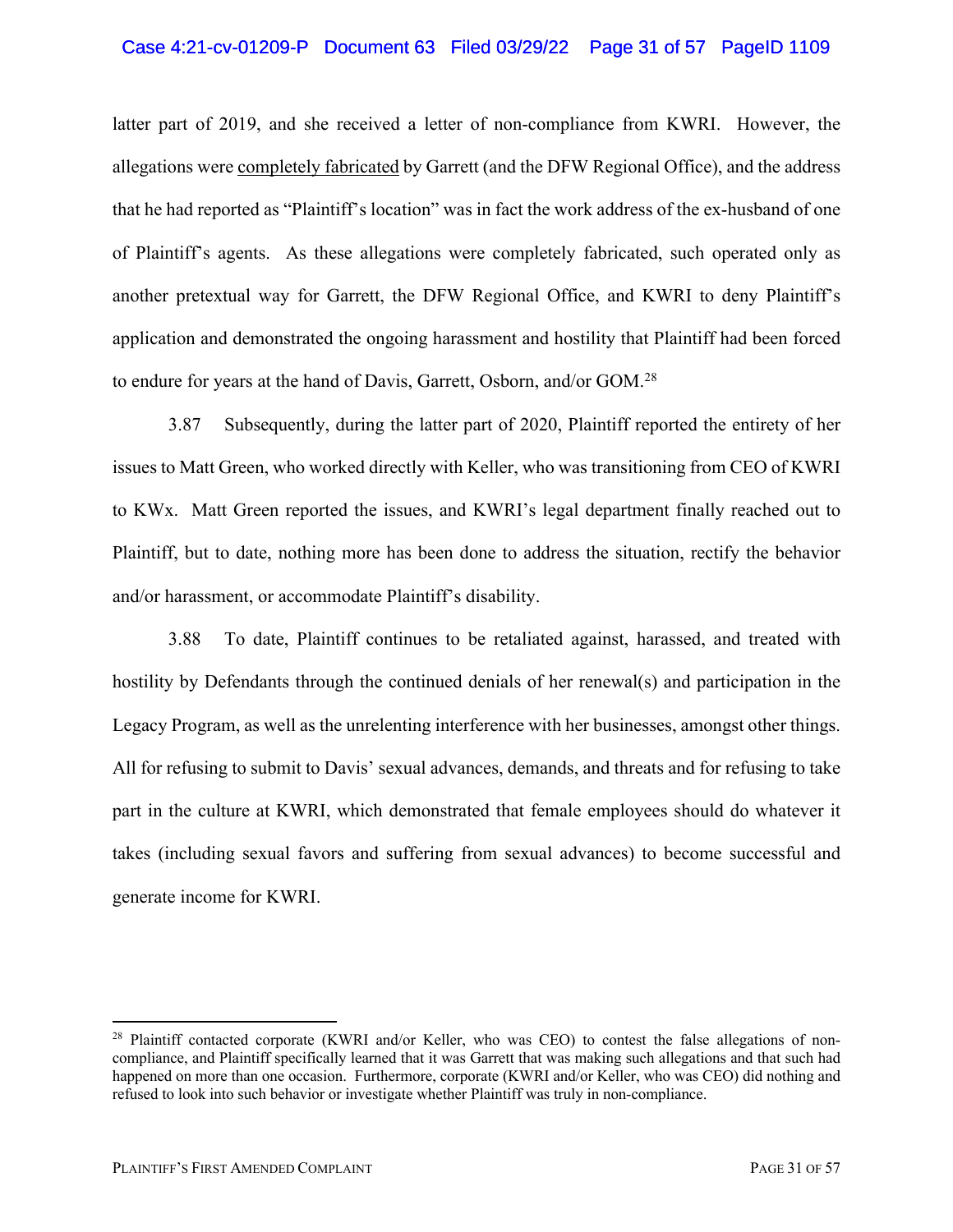### Case 4:21-cv-01209-P Document 63 Filed 03/29/22 Page 32 of 57 PageID 1110

3.89 Despite knowledge of the prior and ongoing sexual harassment, sexual misconduct, hostile work environment, and retaliation by Davis, Osborn, Garrett, and GOM (i.e., Davis and/or those that comprise the DFW Regional Office) that Plaintiff has been subjected to, and continues to endure, which affects not only Plaintiff but also her staff and agents, Defendants have not taken any action or even affirmatively acknowledged Plaintiff's issues and complaints.<sup>29</sup>

3.90 Conversely, in or around July 2020, KWRI released a statement that Seth Campbell, an extremely successful Franchisee, Regional Director, and all-around leader within the Keller Williams ecosystem, was being removed from all affiliation with Keller Williams after an extensive investigation into multiple allegations of sexual harassment that went back to 2015.<sup>30</sup>

3.91 According to the Inman article, during his career with KWRI, Campbell served as a Regional Director for the Maryland and Washington D.C. area from 2011 to 2017, as well as an OP, a Market Center owner, a coach within the KWRI Mastery Program, and a member of Keller's private expansion group which met monthly. He has been described as a KWRI "God."

3.92 However, Campbell's success hid a story strikingly similar to Plaintiff. In or around 2015, Campbell developed a business relationship with a female agent. Over a period of two years, Campbell "repeatedly pushed the boundaries of the business relationship" by sending sexually explicit text messages and asking for inappropriate pictures of her, and he even made an

<sup>&</sup>lt;sup>29</sup> In this regard, during 2020, Scott Tolar, an employee and potential OP of Plaintiff's Market Centers, reported to Matt Green, Garrett's boss, that he was being harmed by not being approved as OP by Garrett due to Garrett's continuing harassment of Plaintiff. During the meeting with Matt Green, Scott Tolar was told that the reason he was not approved as OP was because "people in the region don't like him." When pressed, Matt Green admitted that that information was relayed to him by Garrett. Despite such contention, prior to seeking approval to appoint Scott Tolar as OP, Plaintiff received numerous recommendations regarding Scott Tolar from high level KWRI executives. In fact, on a call with Plaintiff's husband, in front of regional staff, Garrett stated that the reason Scott Tolar was not being approved as OP was because he did not attend all required calls or meetings. This was also untrue, and it exemplifies the extensive oversight of the Market Center operations by both KWRI and the DFW Regional Office.

<sup>30</sup> The July 1, 2020 article was titled, "*Keller Williams is removing Seth Campbell over sexual harassment allegations*," and was found on Inman, a real estate industry publication found at www.inman.com.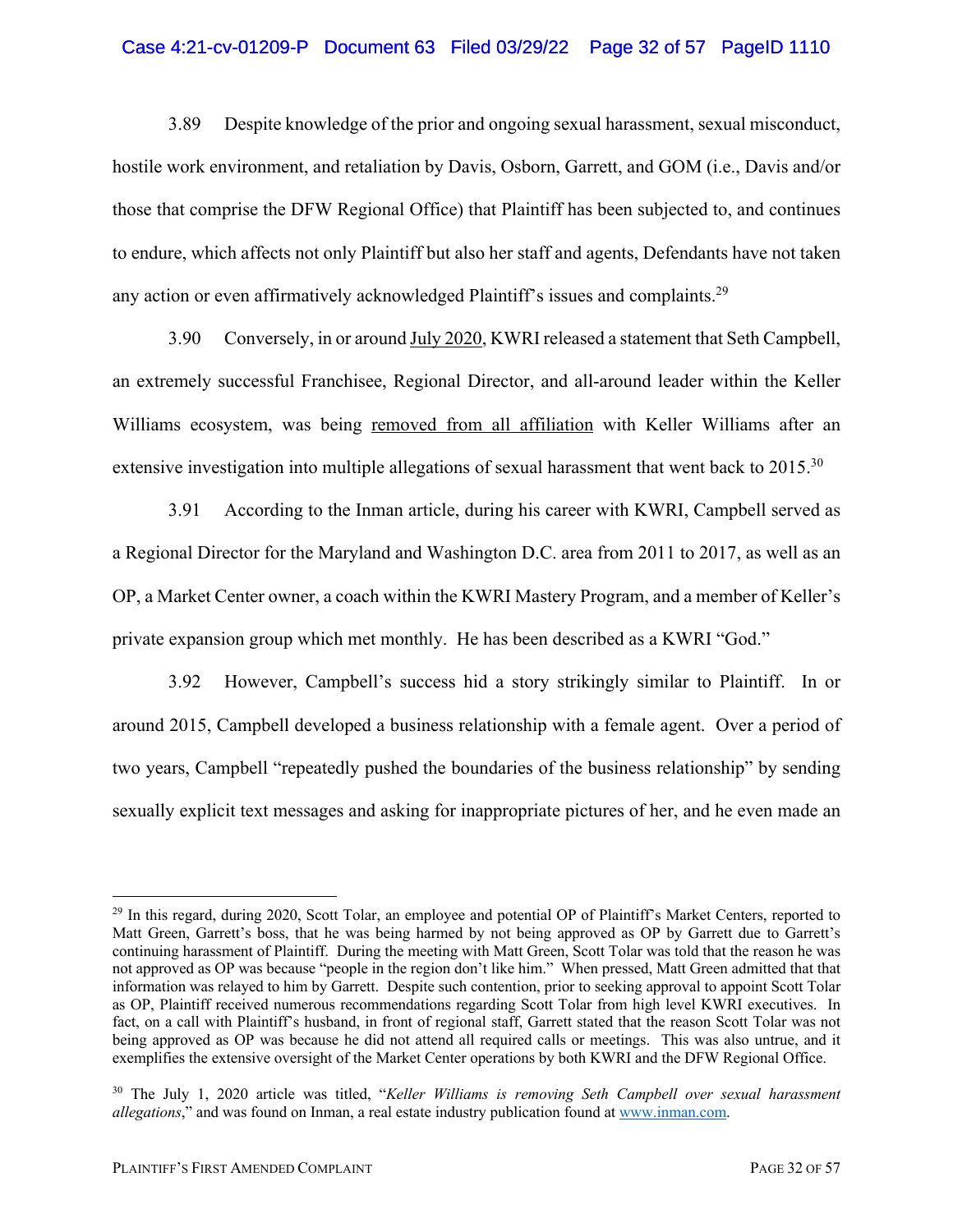#### Case 4:21-cv-01209-P Document 63 Filed 03/29/22 Page 33 of 57 PageID 1111

advance on her in a hotel room (the female had agreed to meet in the room because Campbell convinced her that he "could not be seen with females in public because people get the wrong impression.").

3.93 In or around 2016, this female agent approached KWRI, specifically Mo Anderson and Mary Tennant, who were and remain members of the Board of Directors for KWRI. Anderson promised to report this behavior and ask someone to follow up with the female agent. It appears, according to the article, that no one has followed up with the female agent.

3.94 Other former agents and employees described Campbell, as creating an environment of "gaslighting, harassment, fear, and blackmail if someone spoke out about Campbell's behavior," and they were too afraid to give their names for fear of retaliation.

3.95 The Campbell situation shows that: (1) the "have sex to get ahead" mentality is endemic throughout the Keller Williams ecosystem; (2) it was allowed, either actually or tacitly, by various levels of local, regional, and corporate staff because "everyone knew about it" but did nothing because he was "too powerful; and (3) it is clear that employees throughout the Keller Williams ecosystem believe that KWRI is the employer, or at least the appropriate place to report the this type of behavior for redress.

3.96 In short, while it is laudable that KWRI addressed the Campbell situation, it should have come as no surprise when Plaintiff approached KWRI with a very similar situation subsequently.

3.97 However, KWRI failed to address Plaintiff's situation in any substantial way. Instead, she is being accused of being "a wealthy" woman bringing "salacious allegations" in an attempt to use the "EEOC Charge process to exert pressure on KWRI to compromise on business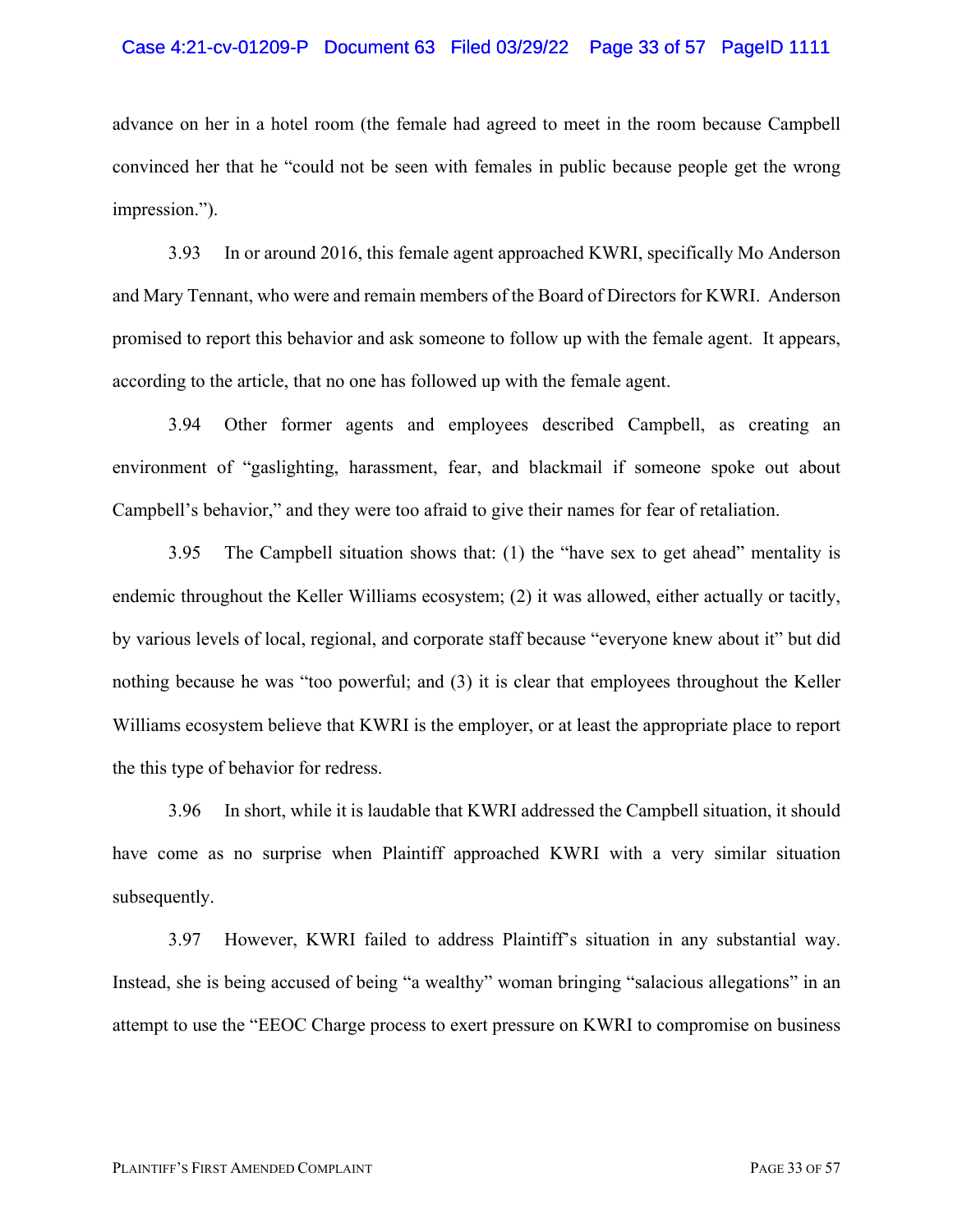### Case 4:21-cv-01209-P Document 63 Filed 03/29/22 Page 34 of 57 PageID 1112

ownership matters that Ms. Dow is unhappy about - not because she was discriminated against and harassed by KWRI in violation of Title VII."31

### *F. Davis' Continued Involvement in KWRI and Regional Office*

3.98 Based upon recent filings with the Texas Secretary of State, it appears that not only is Davis still involved on a corporate level with KWRI, but also, he remains involved with the Region, as an owner, partner, director, and/or executive. <sup>32</sup>

3.99 As of March 21, 2022, Davis is still identified on the Texas Secretary of State's website as management of KWRI. Moreover, according to the Texas Secretary of State, Davis is also listed in a management and/or executive position in the following companies representing KWRI and corporate in Texas: KW Mid-American Management LLC (which is also the limited partner of KW Mid-American Region, Ltd.) and KW Worldwide Management, LLC. Also, with regard to regional involvement, at a minimum Davis is also associated with the with a company named JRDSSGBW, LLC. Interestingly, Davis' full name is John Robert Davis, which comprises the first three letters in this entity's name. The Texas Secretary of State's management tab relating to JRDSSGBW, LLC, whose certificate of formation was signed by Davis and lists Davis as the organizer and a governing member, still shows Davis' executive assistant (who worked for Davis at a minimum through his tenure as CEO of KWRI) as a manager, and it also identifies GOM as a manager. Additionally, Davis' assistant is also listed as the filer in recently filings of the public information reports for such entity. Further, as recently as August 2020, JRDSSGBW, LLC filed

<sup>&</sup>lt;sup>31</sup> Such represents the position taken in the Position Statement sent on behalf of KWRI, dated July 13, 2021, and the position being taken in this litigation, despite the fact that Plaintiff has been dealing with this environment for years, and she has reported it numerous times to higher ups at KWRI in an attempt to see its end, to no avail. Additionally, Plaintiff has even attempted to sell her business to escape this harassment and hostility; however, even those attempts have been thwarted and used to take further advantage of, and continue to harass, Plaintiff.

<sup>32</sup> Federal courts have taken judicial notice of matters of public record*. See Norris v. Hearst Trust*, 500 F.3d 454, 461 n.9 (5th Cir. 2007); *see also Cinel v. Connick*, 15 F.3d 1338, 1343 n. 6 (5th Cir.1994) (both holding that a court may take judicial notice of matters of public record).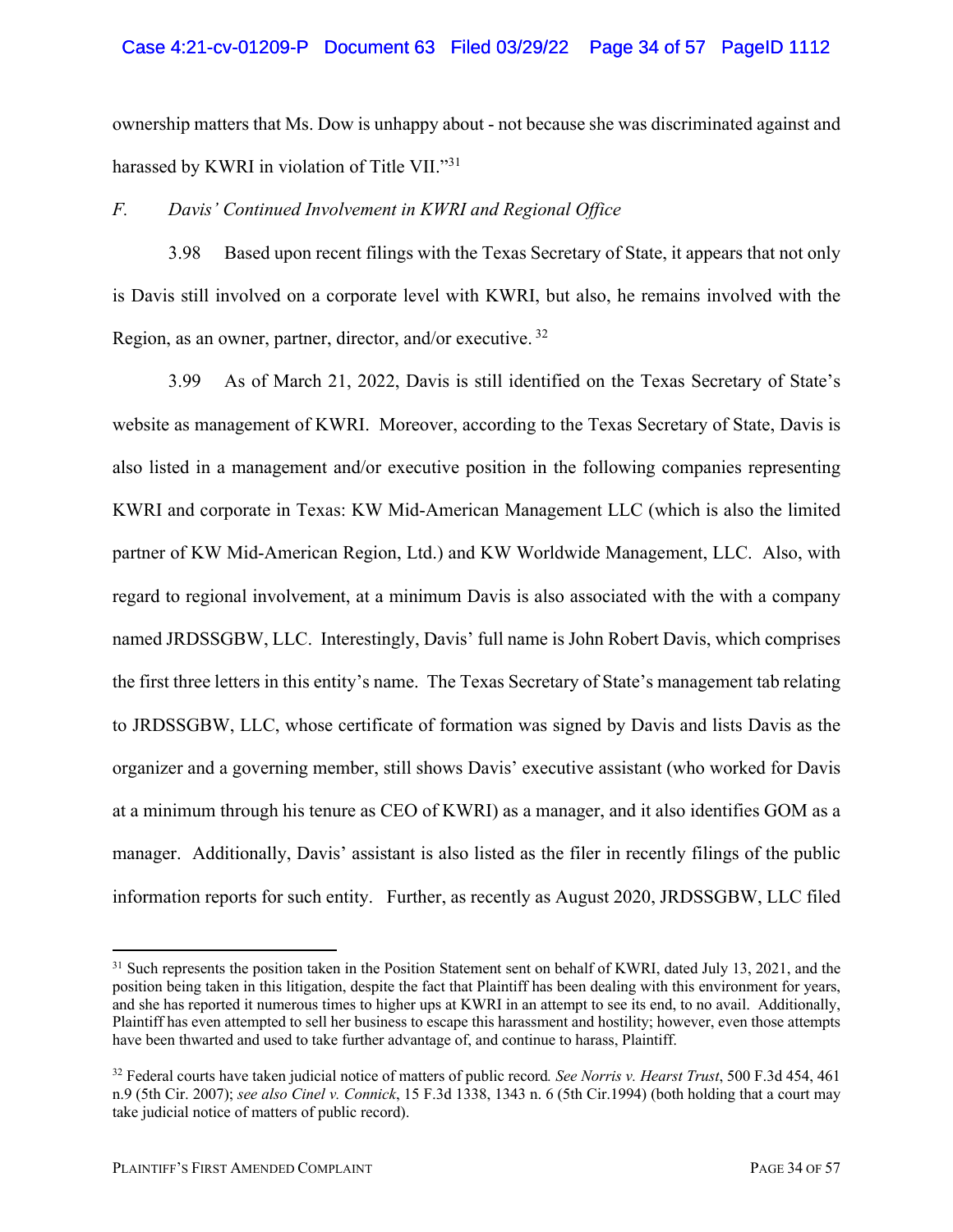### Case 4:21-cv-01209-P Document 63 Filed 03/29/22 Page 35 of 57 PageID 1113

an assumed name certificate indicating its business was to be conducted as "Keller Williams Realty." As such, it appears that Davis is still very much involved in this entity, whose purpose according to its certificate of formation was to operate Keller Williams Realty Market Centers.33

3.100 More importantly, GO LFRO LLC, whose manager is GOM (owned and managed by Osborn and Garrett), was the sponsoring broker for Davis' original broker's license back in 1998 (when the Abuse and Harassment began), and again, it recently sponsored Davis' license in September 2021, after the filing of the EEOC Charge and closely preceding the filing of this lawsuit. Interestingly, GO LFRO LLC was formed shortly after Davis' exit from the position of CEO for KWRI. As previously set forth, to Plaintiff's knowledge, Davis, Osborn, and Garrett all maintained a close, personal and business friendship with one another, which to Plaintiff's knowledge continues.

### *G. Plaintiff's Damages*

3.101 As a direct and continuing result of the prior and ongoing sexual harassment, sexual misconduct, hostile work environment, and retaliation, Plaintiff has lost hundreds of thousands of dollars, and Plaintiff has also been forced to seek psychiatric counseling for over fourteen years in an effort to address the trauma that she has suffered and continues to suffer to this day.<sup>34</sup>

3.102 Moreover, as a result of the continued harassment and hostility aimed at Plaintiff, the denial of her application to operate under the Legacy Program, and the refusal to approve and appoint Scott Tolar as OP, Tolar resigned effective November 1, 2021. Tolar resigned due to the

<sup>&</sup>lt;sup>33</sup> Based upon review of Texas Secretary of State Documents, it appears Davis is likely associated with several other Regional entities; however, additional investigation and discovery is needed to inquire into such suspected involvement.

<sup>&</sup>lt;sup>34</sup> It has taken over fourteen years to unpack the emotional trauma Plaintiff has been subjected to since 2002, and to date, she remains unable to recall some details of Davis' actions due to her brain's attempt to shield her from the trauma. Moreover, recently, as a result of pursing her rights, she has begun experiencing disturbing and terrifying nightmares about Davis and the treatment that he subjected her to under the KWRI umbrella.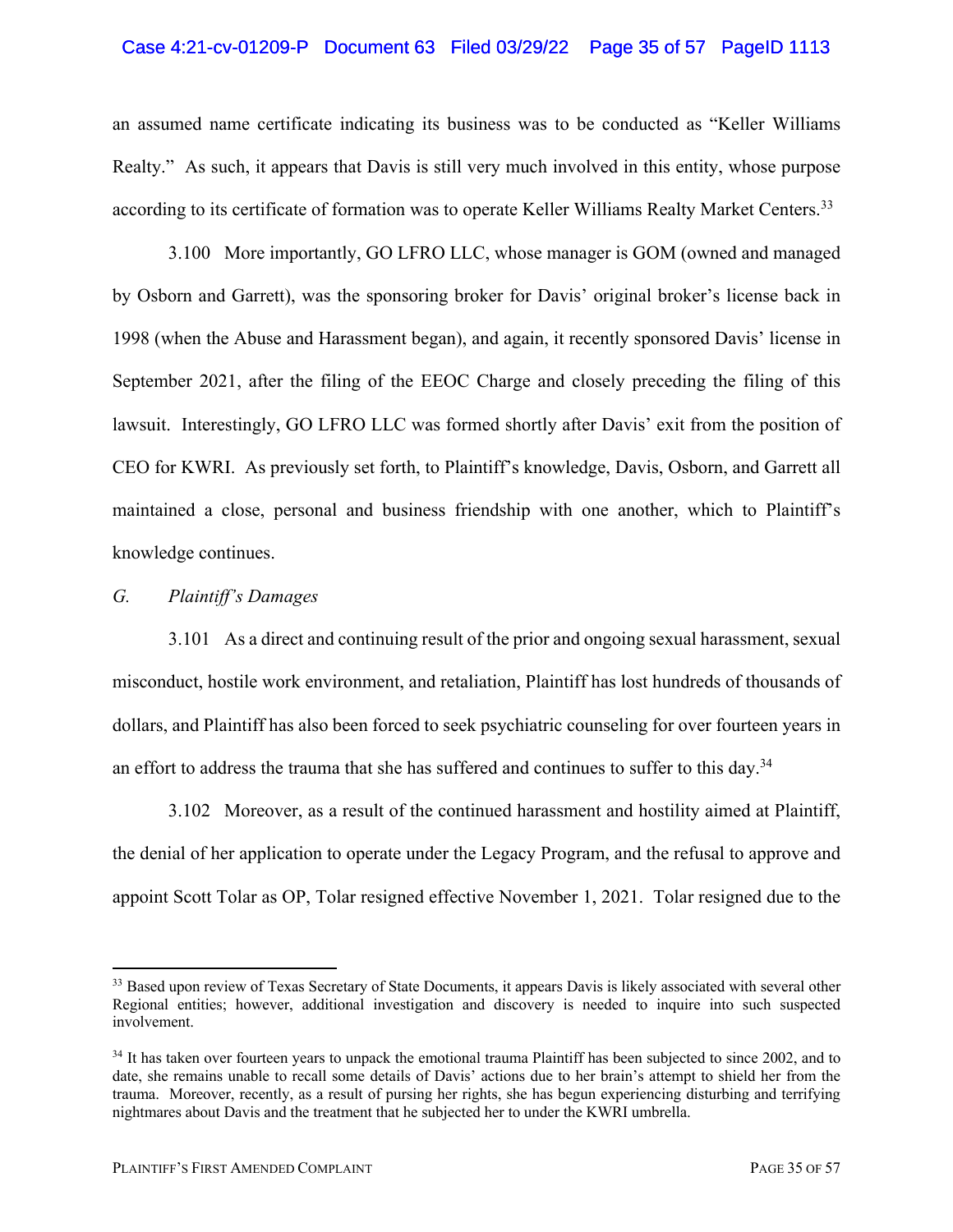### Case 4:21-cv-01209-P Document 63 Filed 03/29/22 Page 36 of 57 PageID 1114

ongoing harassment and hostility towards Plaintiff, which was in turn was directed toward Tolar, as Garrett refused to acknowledge, and in fact completely ignored, Tolar at meetings and/or on calls, together with the ongoing refusal to approve Plaintiff's application. More specifically, Tolar could no longer commute from Austin and spend a substantial amount of time away from his family to risk their overall financial well-being when he was being harassed and treated in such a hostile manner, which in turn caused him to fear the longevity of the position that he intended to take over. A position that he was supposed to begin in or around November 2019.

### **IV. CAUSES OF ACTION**

4.1 *Alternative Pleadings*. To the extent necessary, each of the claims set forth below is pleaded in the alternative.

**A. Count One:**

### **Violation of Title VII of the Civil Rights Act of 1964: Sex Discrimination – Sexual Harassment and Hostile Work Environment (Against KWRI and GOM)**

4.2 To the extent necessary, Paragraphs 1.1 through 4.1 of this Complaint are hereby referenced and fully incorporated herein by this specific reference, as though fully set forth herein.

4.3 As set forth above, KWRI and GOM violated Title VII by subjecting Plaintiff to severe and pervasive sexual harassment, including continuous sex-based harassment, which altered the terms and conditions of Plaintiff's working environment.

4.4 KWRI and GOM also violated Title VII by creating and fostering a hostile work environment which, to date, continues to affect the terms and conditions of Plaintiff's employment and her accessibility to financial opportunities within the KWRI structure.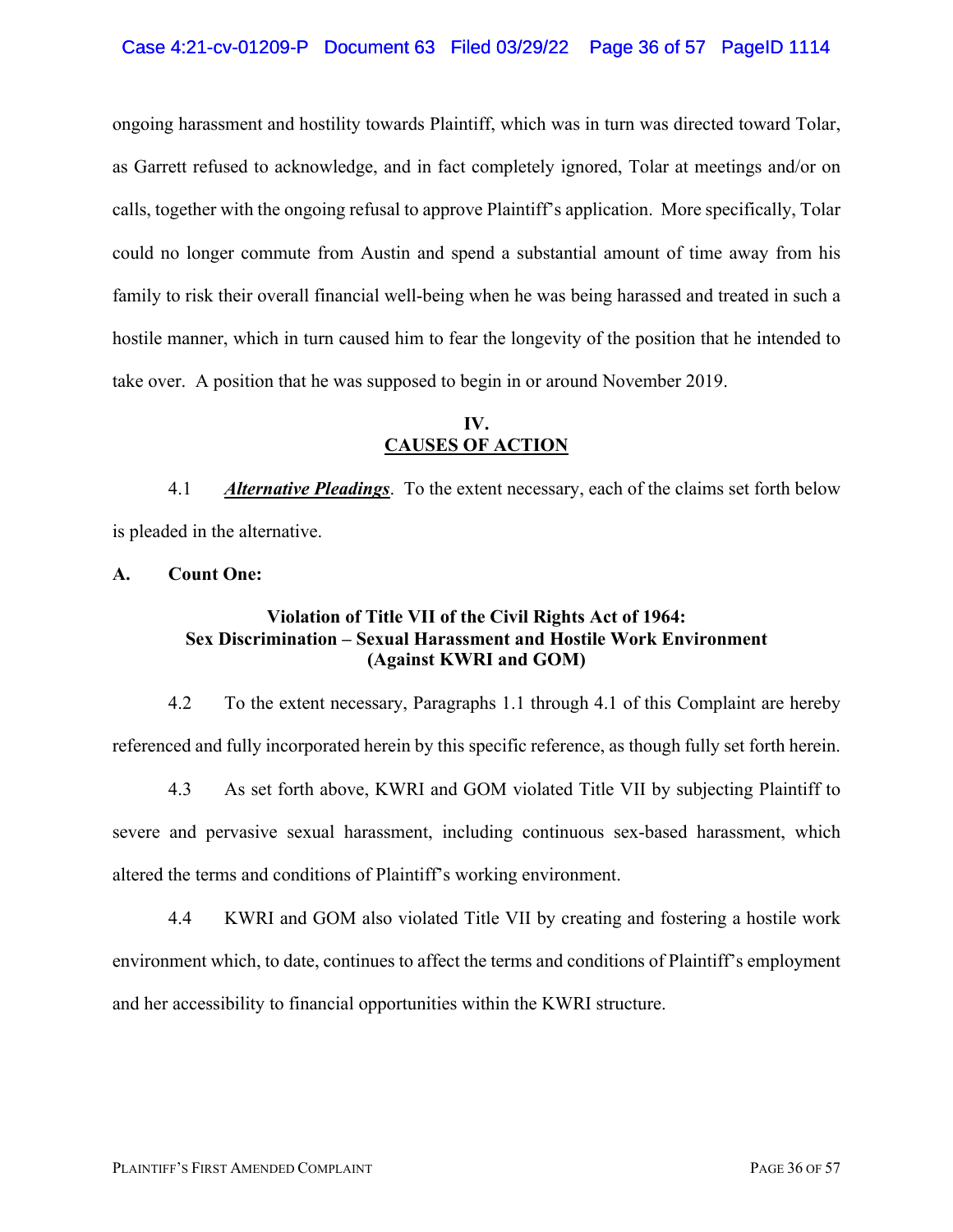#### Case 4:21-cv-01209-P Document 63 Filed 03/29/22 Page 37 of 57 PageID 1115

4.5 KWRI and GOM engaged in a systemic practice of sexual harassment and/or sexbased harassment by tolerating, condoning, and/or allowing the sexual harassment and hostile work environment to continue for Plaintiff without repercussions to the offenders.

4.6 Moreover, neither KWRI nor GOM addressed the issues or implemented and/or enforced policies and practices that, on their face, could have reasonably been perceived to prohibit sexual harassment and the creation of a hostile work environment.

4.7 Despite having actual and/or constructive knowledge of the sexual harassment and hostile work environment to which Plaintiff has been subjected, KWRI and GOM failed to take immediate and appropriate corrective action to stop it. Despite having actual and/or constructive knowledge that the sexual harassment and hostile work environment rose to the level of a systemic, institutional issue, KWRI and GOM, failed to take steps to remedy the sexual harassment and hostile work environment.

4.8 KWRI and GOM knew, or should have known, that their actions constituted unlawful sex discrimination, including sexual harassment and hostile work environment, and showed willful and/or reckless disregard for Plaintiff's protected rights.

4.9 KWRI and GOM's actions amount to impermissible discrimination and harassment, which created an on-going hostile work environment and constitute violations of Title VII.

4.10 As a result of the foregoing, Plaintiff has been injured and/or damaged, and Plaintiff hereby seeks to recover any and all remedies afforded and/or available under law and/or in equity, including but not limited to her damages resulting from said conduct by KWRI and GOM, jointly and severally, in an amount to be proven and/or determined at the time of trial, equitable relief, and attorneys' fees and costs.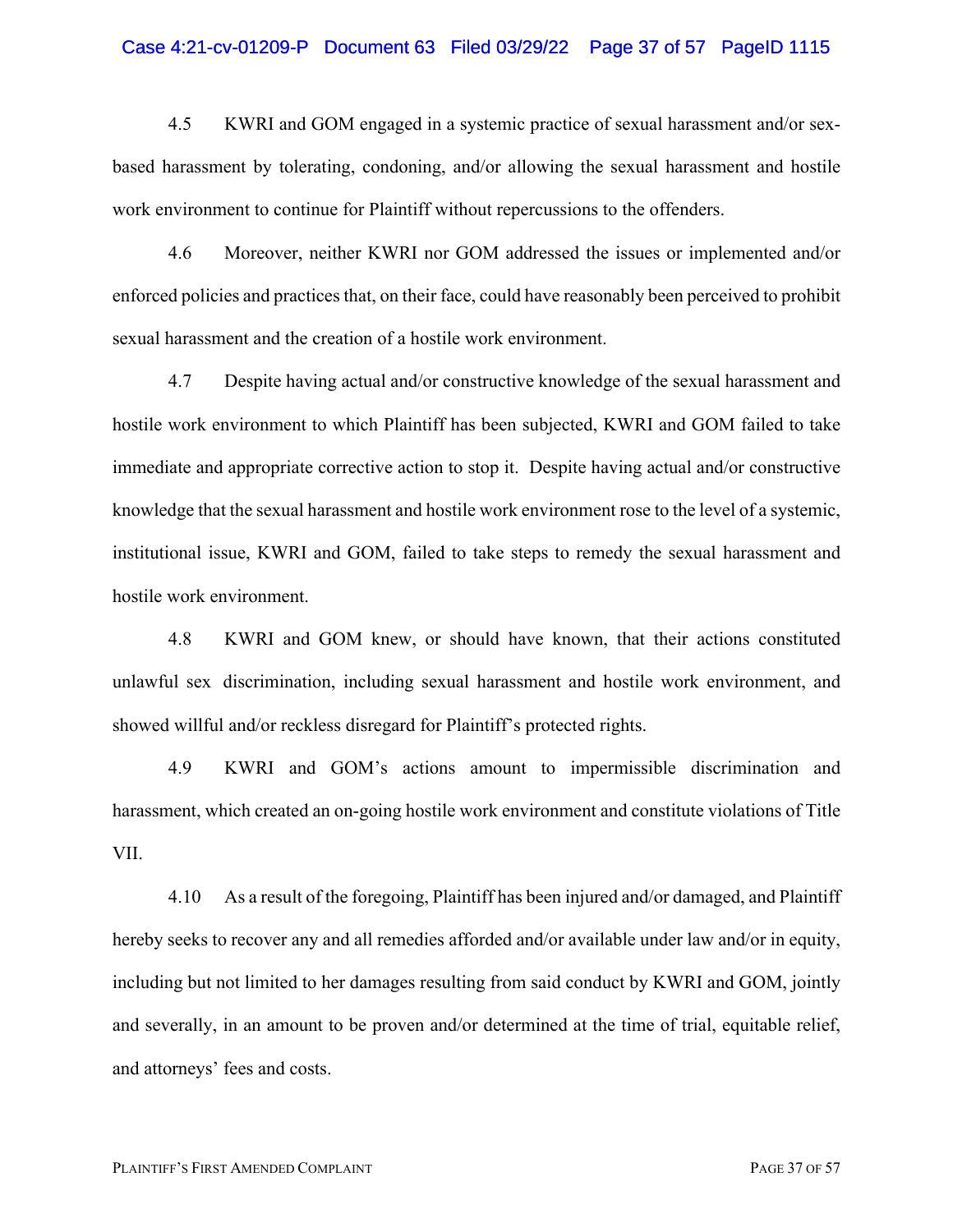### **B. Count Two:**

### **Violation of Title VII of the Civil Rights Act of 1964: Retaliation for Reporting and/or Opposing Sexual Abuse, Discrimination, and Harassment (Against KWRI and GOM)**

4.11 To the extent necessary, Paragraphs 1.1 through 4.10 of this Complaint are hereby referenced and fully incorporated herein by this specific reference, as though fully set forth herein.

4.12 Plaintiff engaged in protected activity when she reported the prior and ongoing sexual harassment, sexual misconduct, hostile work environment, and retaliation, which includes her reports to Tennant in or around 1998, Osborn in or around 2004, and at various times thereafter (as recently as 2020) to those employed (or controlled) by KWRI when she informed them of the treatment that she was being subjected to as a result of her denying Davis' sexual advances and demands for sexual favors.

4.13 KWRI and GOM violated Title VII when they engaged in adverse employment actions against Plaintiff for the purpose of retaliating against her because of her reports about (and opposition to) prior and ongoing sexual harassment, sexual misconduct, hostile work environment, and retaliation to which she had been subjected.

4.14 KWRI and GOM knew or should have known that their actions constituted unlawfulretaliation, and KWRI and GOM showed willful and/or reckless disregard for Plaintiff's statutorily protected rights.

4.15 Additionally or alternatively, such conduct by KWRI and GOM is an impermissible form of retaliation against Plaintiff because it was based upon Plaintiff's exercise of her rights to engage in a protected activity, including but not limited to Plaintiff's opposition of KWRI and GOM's unlawful practices under Title VII and/or Plaintiff's charges, testimonies, assistance, or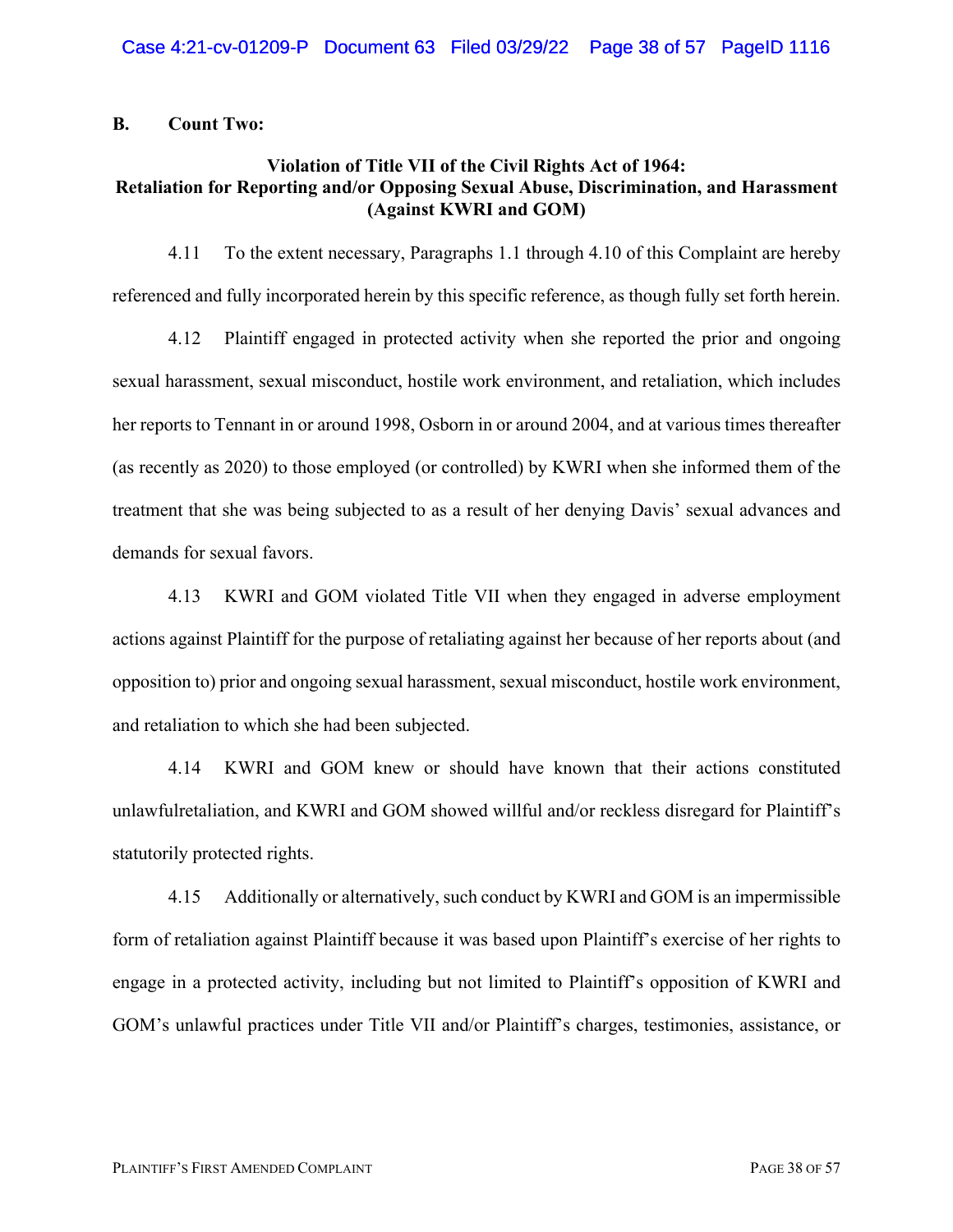#### Case 4:21-cv-01209-P Document 63 Filed 03/29/22 Page 39 of 57 PageID 1117

participation of any manner in the investigation, proceedings, and/or hearings under Title VII. Retaliation of this nature is prohibited by Title VII.

4.16 Plaintiff engaged in activity protected under Title VII, namely speaking and/or reporting the prior and ongoing sexual harassment, sexual misconduct, hostile work environment, and retaliation to which she had been subjected, which includes reporting such prohibited conduct to her supervisor, Osborn. As a result of Plaintiff's protected activity, KWRI and GOM have continued to deny Plaintiff's applications for Market Centers, for the Legacy Program, for the renewal of her Franchise Agreements, etc.

4.17 KWRI and GOM have not, and are unable to provide, any non-discriminatory reason for the adverse actions taken against Plaintiff.

4.18 This claim is timely because the retaliation has continued in an unbroken chain since 1998, and as such, Plaintiff timely filed her charge. To date, Plaintiff continues to be retaliated against and harassed.

4.19 As a result of the foregoing, Plaintiff has been injured and/or damaged, and Plaintiff hereby seeks to recover any and all remedies afforded and/or available under law and/or in equity, including but not limited to her damages resulting from said conduct by KWRI and GOM, jointly and severally, in an amount to be proven and/or determined at the time of trial, equitable relief, and attorneys' fees and costs.

### **C. Count Three:**

### **Violation of Chapter 21 of the Texas Labor Code: Sexual Harassment and Retaliation (Against KWRI, GOM, Osborn, and Garrett)**

4.20 To the extent necessary, Paragraphs 1.1 through 4.19 of this Complaint are hereby referenced and fully incorporated herein by this specific reference, as though fully set forth herein.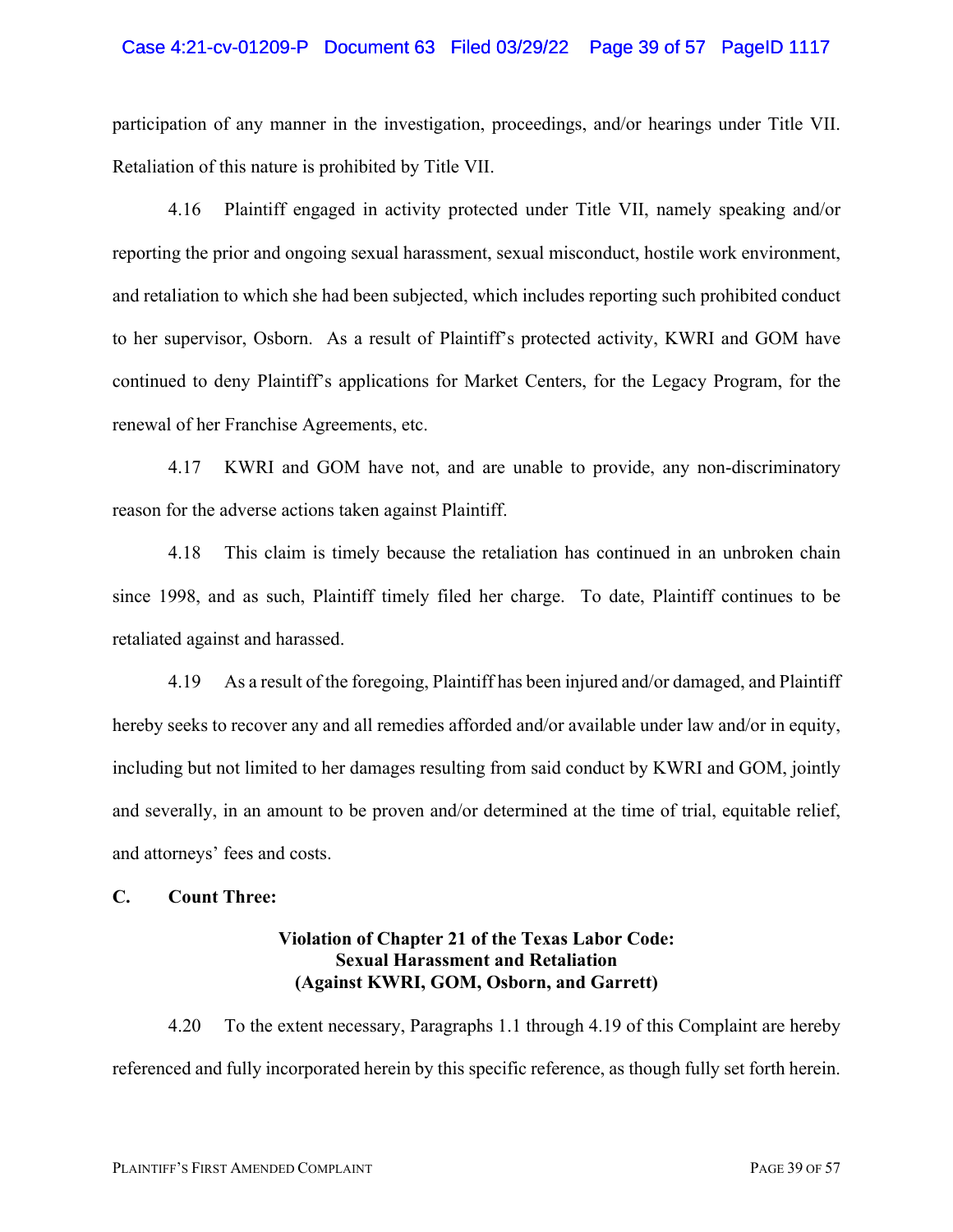#### Case 4:21-cv-01209-P Document 63 Filed 03/29/22 Page 40 of 57 PageID 1118

4.21 As set forth above, the actions of KWRI, GOM, Osborn, and Garrett amount to discrimination, specifically sexual harassment, and constitutes a violation of Section 21.142 of the Texas Labor Code. KWRI, GOM, Osborn, and Garrett are prohibited from discriminating against and harassing Plaintiff based on her gender/sex under Chapter 21 of the Texas Labor Code.

4.22 Further, KWRI, GOM, Osborn, and Garrett are prohibited from retaliating against Plaintiff because she opposed such sexual harassment and abuse pursuant to Section 21.055 of the Texas Labor Code. Additionally or alternatively, the manner and/or method by which KWRI, GOM, Osborn, and Garrett applied, or failed to apply, the policies and/or procedures resulted in a disparate and/or discriminatory impact upon Plaintiff, as stated above.

4.23 Additionally or alternatively, such conduct by KWRI, GOM, Osborn, and Garrett is an impermissible form of retaliation against Plaintiff because it was based upon Plaintiff's exercise of her rights to engage in protected activity, including but not limited to Plaintiff's opposition of KWRI, GOM, Osborn, and Garrett's unlawful practices under Chapter 21 of the Texas Labor Code. Retaliation of this nature is prohibited by Chapter 21 of the Texas Labor Code.

4.24 Additionally or alternatively, GOM, as the owner of the DFW Regional Office, and Osborn and Garrett, individually as regional managers of Plaintiff, are acting directly in the interests of an employer in relation to an employee, and they have engaged in retaliation and sexual harassment against Plaintiff after September 1, 2021 by continuing to deny her application for the Legacy Program, refusing to appoint Scott Tolar as OP, continuing to fail to approve Plaintiff's ten-year renewal of the Fort Worth Market Center, reporting Plaintiff to corporate for false allegations of non-compliance, and working to de-value Plaintiff's business, all in violation of Section 21.141 of the Texas Labor Code.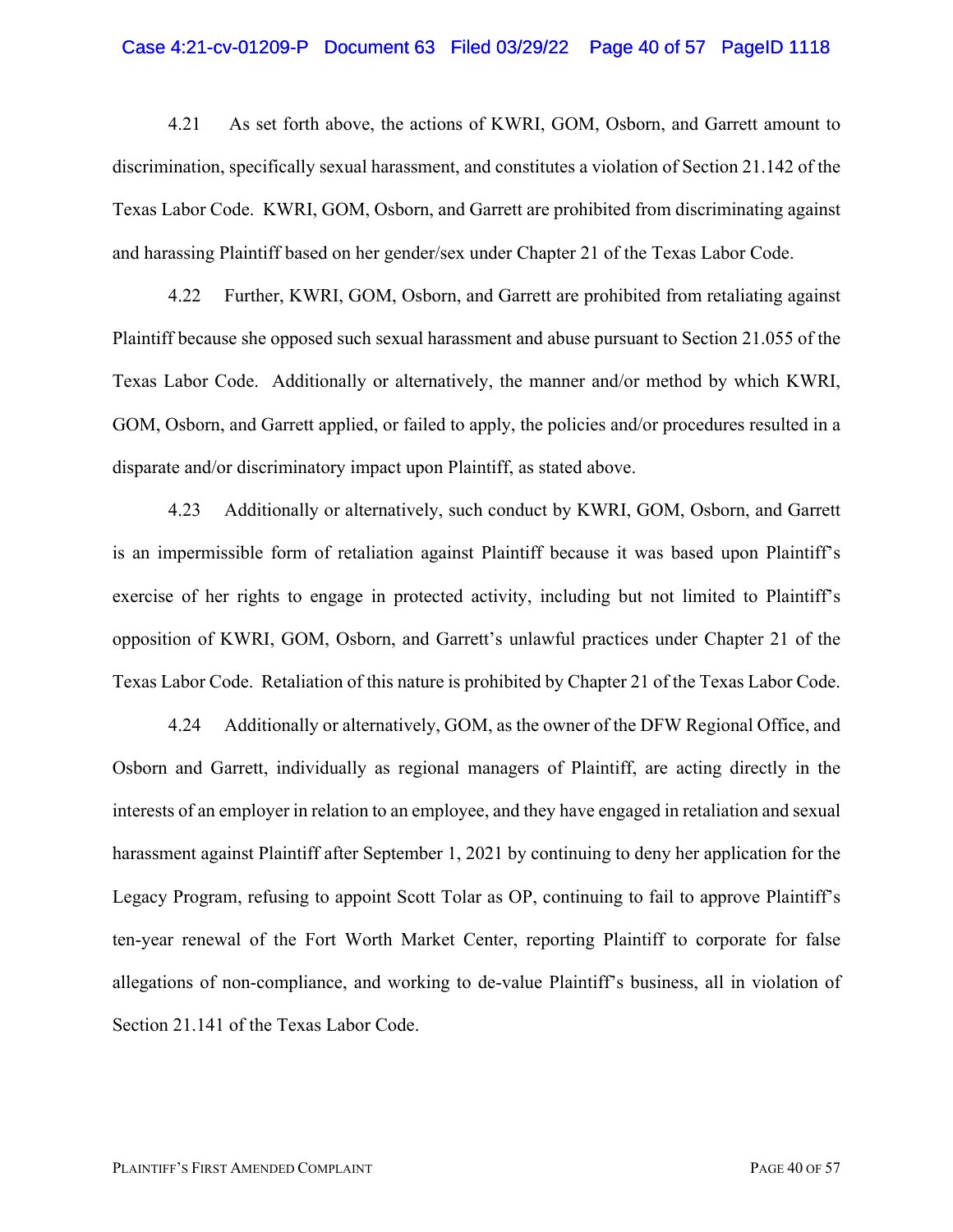#### Case 4:21-cv-01209-P Document 63 Filed 03/29/22 Page 41 of 57 PageID 1119

4.25 Additionally or alternatively, KWRI knew, or should have known, that Plaintiff continues to be sexually harassed, as defined by Section  $21.141(2)(B)$  of the Texas Labor Code by GOM, Osborn, and Garrett in violation of Section 21.142 of the Texas Labor Code, as they have wholly failed to address the violation.

4.26 KWRI is subject to liability even as a franchisor, because it "exercised a type or degree of control over the franchisee or the franchisee's employees not customarily exercised by a franchisor for the purpose of protecting the franchisor's trademarks and brand." TEX. LAB.CODE § 21.0022. In short, KWRI is Plaintiff's "employer" for purposes of liability.

4.27 As previously set forth herein, Plaintiff engaged in activity protected under Chapter 21 of the Texas Labor Code, namely speaking up and/or reporting to her supervisor, Osborn, and members of KWRI's corporate staff, regarding the sexual abuse and harassment that she experienced from Davis. Since that time, KWRI, GOM, Osborn, and Garrett have engaged in a pattern and practice of thwarting Plaintiff's financial opportunities. Additionally, Plaintiff not only reported the harassment she endured at the direct hands of Davis, but also, she reported the harassment and retaliation by Osborn, Garrett, and GOM, and KWRI wholly failed to take action.

4.28 As a result of the foregoing, Plaintiff has been injured and/or damaged, and Plaintiff hereby seeks to recover any and all remedies afforded and/or available under law and/or in equity, including but not limited to her damages resulting from said conduct by KWRI, GOM, Osborn, and Garrett, jointly and severally, in an amount to be proven and/or determined at the time of trial, equitable relief, and attorneys' fees and costs.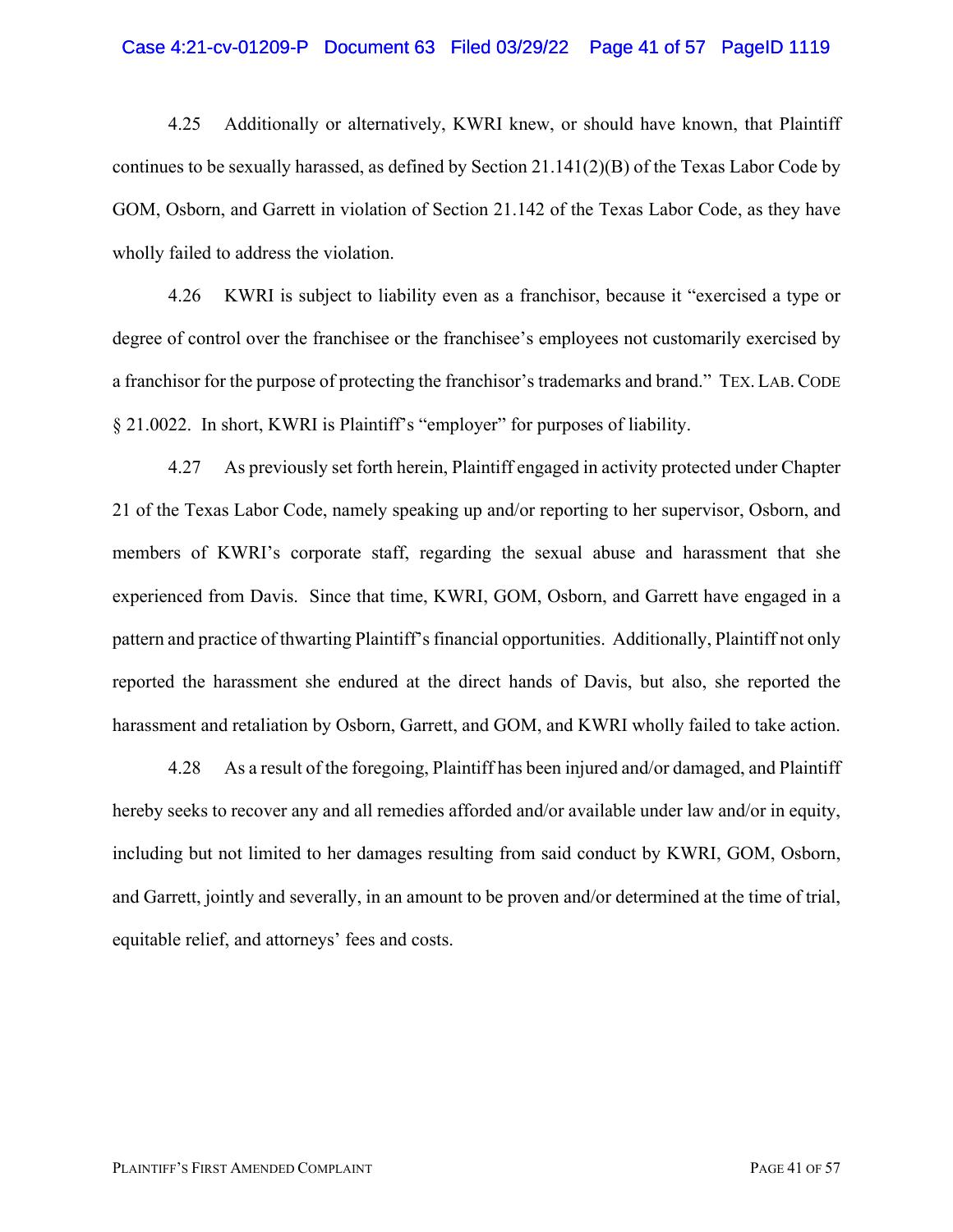### **D. Count Four:**

### **Violation of Chapter 21 of the Texas Labor Code: Hostile Work Environment (Against KWRI and GOM)**

4.29 To the extent necessary, Paragraphs 1.1 through 4.28 of this Complaint are hereby referenced and fully incorporated herein by this specific reference, as though fully set forth herein.

4.30 As set forth above, the actions of KWRI and GOM created a hostile work environment in violation of Section 21.141(2)(D) of the Texas Labor Code. Plaintiff belonged to a protected group based on her gender/sex and disability. She was subject to unwelcome sexual harassment that was based on gender/sex. The harassment affected a term, condition, or privilege of Plaintiff's employment, including but not limited to the deprivation or diminution of the financial opportunities that were available to Plaintiff.

4.31 KWRI and GOM were negligent in that they knew or reasonably should have known about the discriminatory and harassing conduct towards Plaintiff, and KWRI and GOM failed to take remedial action. Under Texas law, where alleged harassment is perpetrated by a supervisor with immediate or successively higher authority, an employee asserting hostile work environment need not establish that the employer knew or should have known of the harassment and failed to take remedial action.<sup>35</sup>

4.32 KWRI and GOM's conduct was sufficiently severe or pervasive to alter the conditions of Plaintiff's employment and create an abusive working environment. KWRI and GOM unreasonably interfered with Plaintiff's work performance by: (1) failing to report and/or timely investigate the sexual harassment and abuse by Davis; (2) placing her sexual abuser over

<sup>35</sup> *Wal-Mart Stores, Inc. v. Davis*, 979 S.W.2d 30, 40 (Tex. App.—Austin 1998, pet. denied) (citing *Burlington Indus., Inc. v. Ellerth*, 524 U.S. 742, 765 (1998)).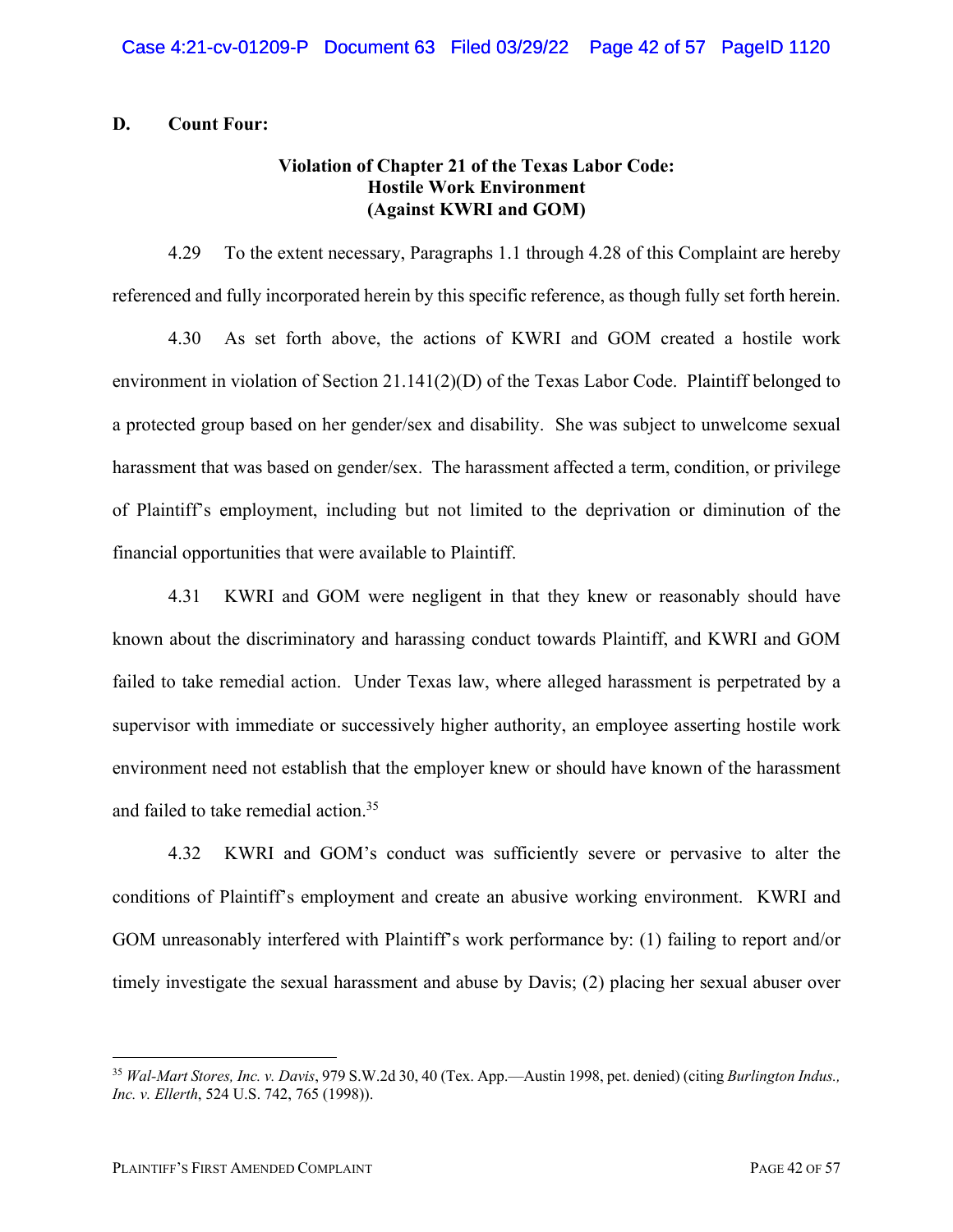#### Case 4:21-cv-01209-P Document 63 Filed 03/29/22 Page 43 of 57 PageID 1121

her in the chain of authority and supervision; (3) failing to report and/or timely investigate the retaliation Plaintiff was subjected to after denying Davis sexual favors; (4) treating males differently from females with respect to sexual harassment; (5) encouraging female employees to capitulate to male requests for sexual favor; and (6) subjecting Plaintiff to adverse actions, as detailed above.

4.33 KWRI and GOM's repeated conduct of harassment set forth above humiliated Plaintiff to the point where Plaintiff felt completely unsafe working with Davis and physically unable to execute some of the functions of her business. Additionally, based upon the continued harassment of Plaintiff, taken over by Osborn, Garrett, and/or GOM, Plaintiff has been unable to, or prohibited from, performing the duties of her employment, and she suffers from extreme discomfort due to the precarious position she has been forced to endure. Such has been so pervasive that she has sought, on more than one occasion, to sell her businesses in an effort to escape the harassment.

4.34 Additionally or alternatively, pursuant to the "continuing violation doctrine," Plaintiff can support a hostile work environment claim against KWRI and GOM, as the harassment occurring more than 300 days before she filed her charges and/or complaints with the EEOC has been carried out in a continuous pattern and practice of linking events.<sup>36</sup>

4.35 As a result of the foregoing, Plaintiff has been injured and/or damaged, and Plaintiff hereby seeks to recover any and all remedies afforded and/or available under law and/or in equity, including but not limited to her damages resulting from said conduct by KWRI and GOM, jointly and severally, in an amount to be proven and/or determined at the time of trial, equitable relief, and attorneys' fees and costs.

<sup>36</sup> *See Hunicke v. Seafarers Intern. Union*, 2013 WL 2444634, at \*7 (Tex. App.—Houston [14th Dist.] June 4, 2013, pet. denied) (mem. op).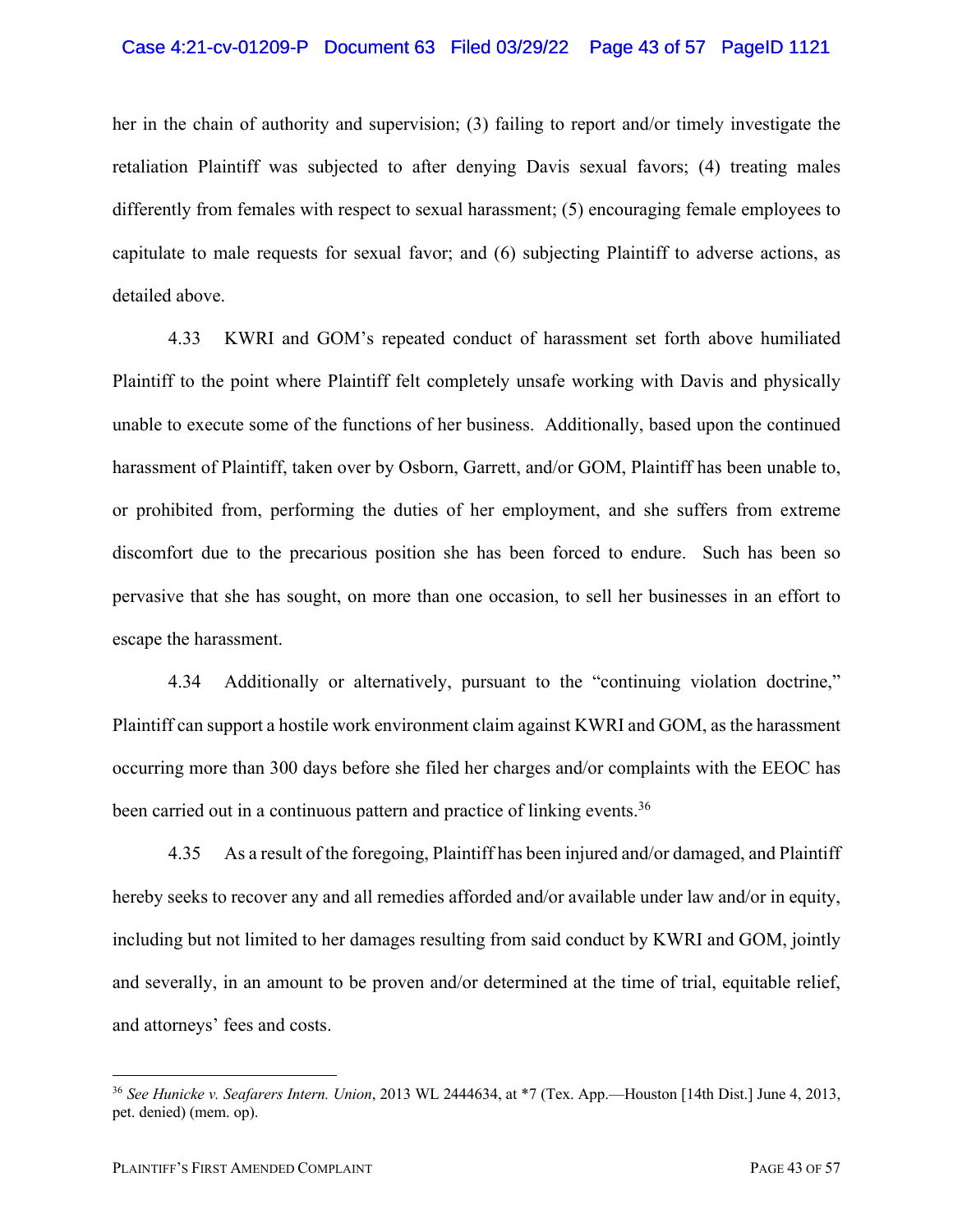**E. Count Five:**

### **Violation of Americans with Disabilities Act, 42 U.S.C. § 12101 et seq.: Failure to Provide a Reasonable Accommodation (Against KWRI and GOM)**

4.36 To the extent necessary, Paragraphs 1.1 through 4.35 of this Complaint are hereby referenced and fully incorporated herein by this specific reference, as though fully set forth herein.

4.37 Plaintiff has been diagnosed with Bell's Palsy, making her a qualified individual with a disability within the meaning of 42 U.S.C. § 12111 of the Americans with Disabilities Act ("ADA"). Plaintiff is able to perform the essential functions of her job as an OP, with or without a reasonable accommodation. This disability was known to Davis, Osborn, Garrett, GOM, and/or KWRI.

4.38 Additionally, in or around September 2018, Plaintiff informed KWRI and the DFW Regional Office, by and through Garrett, that she wanted to participate in the Legacy Program and replace herself as OP with Scott Tolar. Plaintiff made this request as a way to accommodate her disability by reducing the amount of stress she was subjected to almost daily.

4.39 KWRI and GOM have not only continued to refuse her application, but also, they never engaged in the interactive process or offered any reasonable alternative and/or reasonable accommodation.

4.40 As a result of the foregoing, Plaintiff has been injured and/or damaged, and Plaintiff hereby seeks to recover of any and all remedies afforded and/or available under law and/or in equity, including but not limited to her damages resulting from said conduct by KWRI and GOM, jointly and severally, in an amount to be proven and/or determined at the time of trial, equitable relief, and attorneys' fees and costs.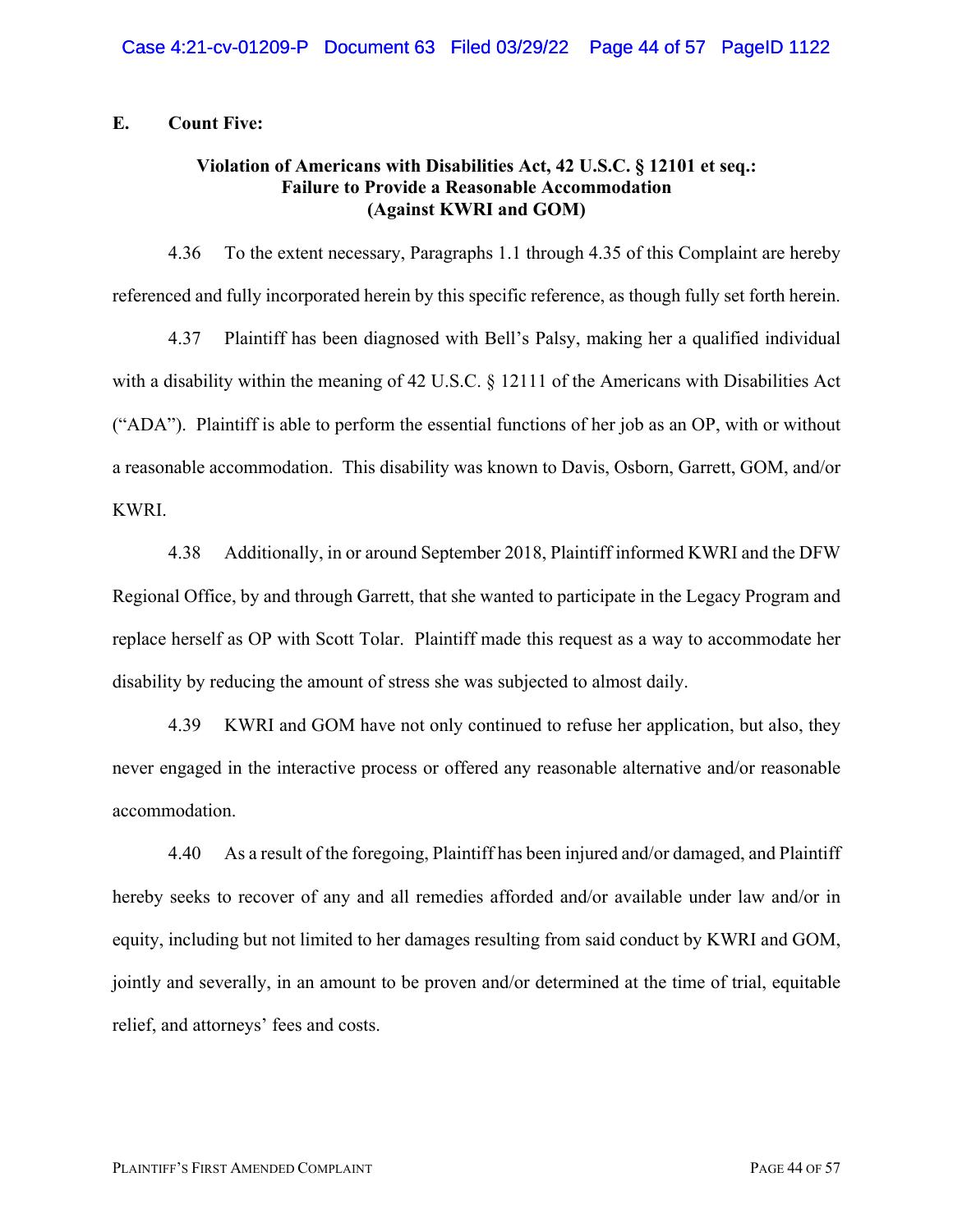### **F. Count Six:**

### **Violation of Chapter 21 of The Texas Labor Code: Failure to Provide a Reasonable Accommodation (Against KWRI and GOM)**

4.41 To the extent necessary, Paragraphs 1.1 through 4.40 of this Complaint are hereby referenced and fully incorporated herein by this specific reference, as though fully set forth herein.

4.42 Plaintiff has been diagnosed with Bell's Palsy, making her a qualified individual with a disability within the definition provided by Section 21.002(6) of the Texas Labor Code. Plaintiff is able to perform the essential functions of her job as an OP, with or without a reasonable accommodation. This disability was known to Davis, Osborn, Garrett, GOM, and/or KWRI

4.43 In or around September 2018, Plaintiff informed KWRI and the DFW Regional Office, by and through Garrett, that she wanted to participate in the Legacy Program and replace herself as OP with Scott Tolar. Plaintiff made this request as a way to accommodate her disability by reducing the amount of stress she was subjected to almost daily.

4.44 KWRI and GOM have not only continued to refuse her application, but never engaged in the interactive process or offered any reasonable alternative reasonable accommodation.

4.45 As a result of the foregoing, Plaintiff has been injured and/or damaged, and Plaintiff hereby seeks to recover of any and all remedies afforded and/or available under law and/or in equity, including but not limited to her damages resulting from said conduct by KWRI and GOM, jointly and severally, in an amount to be proven and/or determined at the time of trial, equitable relief, and attorneys' fees and costs.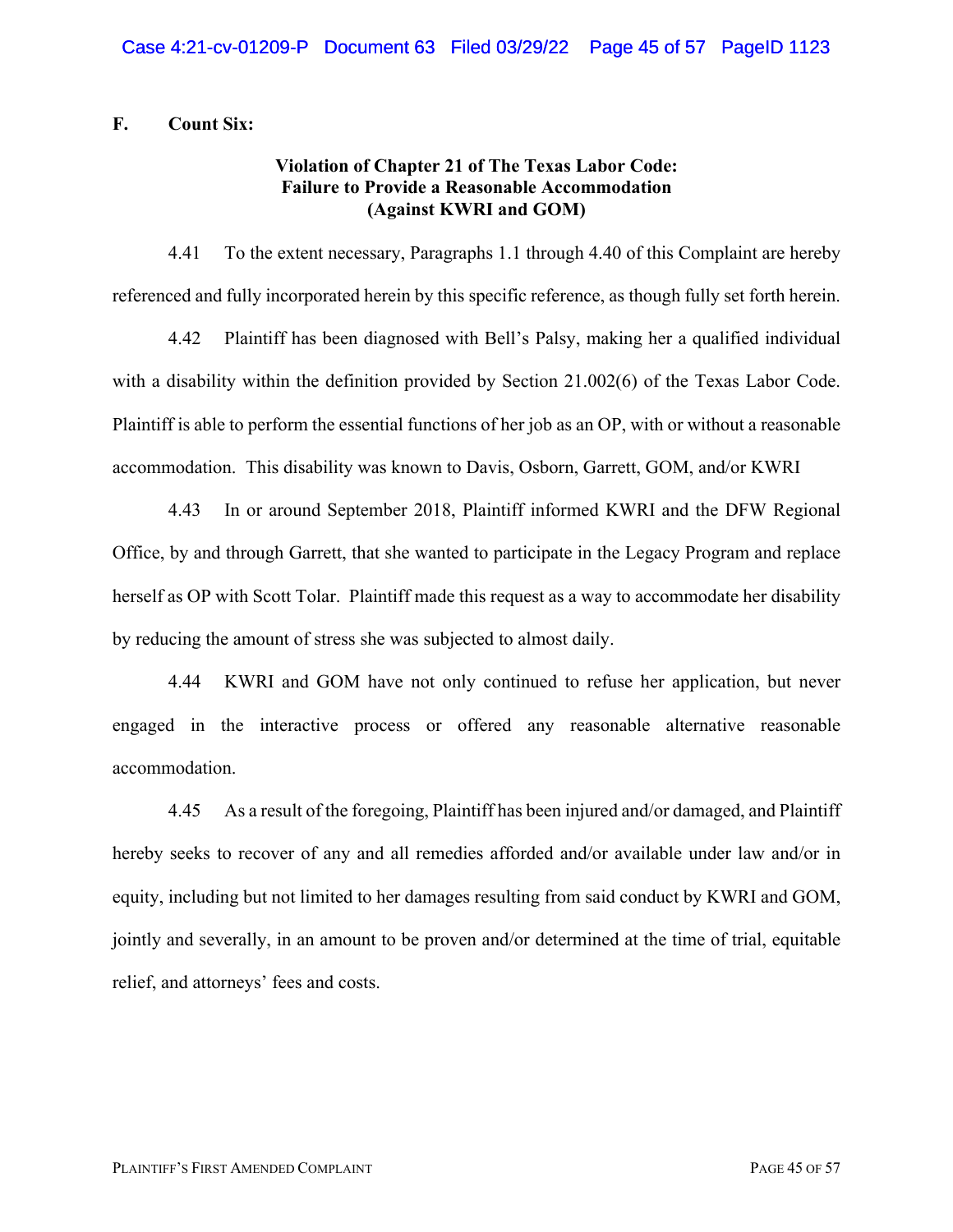### **G. Count Seven:**

### **Tortious Interference with an Existing Contractual Relationship (Against All Defendants)**

4.46 To the extent necessary, Paragraphs 1.1 through 4.45 of this Complaint are hereby referenced and fully incorporated herein by this specific reference, as though fully set forth herein.

4.47 In order to prove a claim of tortious interference with an employment contract under Texas law, a Plaintiff must "demonstrate that: (1) a contract subject to interference exists; (2) the alleged act of interference was willful and intentional; (3) the willful and intentional act proximately caused damage; and (4) actual damage or loss occurred."37

4.48 As set forth above, Plaintiff pursued the application to make Scott Tolar the OP of her Market Centers through the Legacy Program. Defendants continued to refuse to approve the application to make Tolar an OP, without good reason, and Osborn, Garrett, and/or GOM (i.e., those that comprise the DFW Regional Office) continually directed harassment and hostility concerning Plaintiff toward Tolar, which in turn caused Tolar to resign. Specifically, Tolar could no longer risk the financial well-being of his family, and continue to commute from Austin and spend a substantial amount of time away from his family, for a position that he feared would continually be discredited and remain unapproved based upon the continued hostility toward Plaintiff. During at least a portion of this time, Davis was CEO of KWRI, and based upon his continued involvement with KWRI, as well as the Region, Davis' relationship, ownership, and influence contributed to this continued hostility toward Plaintiff, as well as the interference with the success of her businesses.

<sup>37</sup> *Kadco Contract v. Dow Chemical Co*., 198 F.3d 241 (5th Cir. 1999) (citing *Powell Indus. v. Allen*, 985 S.W.2d 455 (Tex. 1998).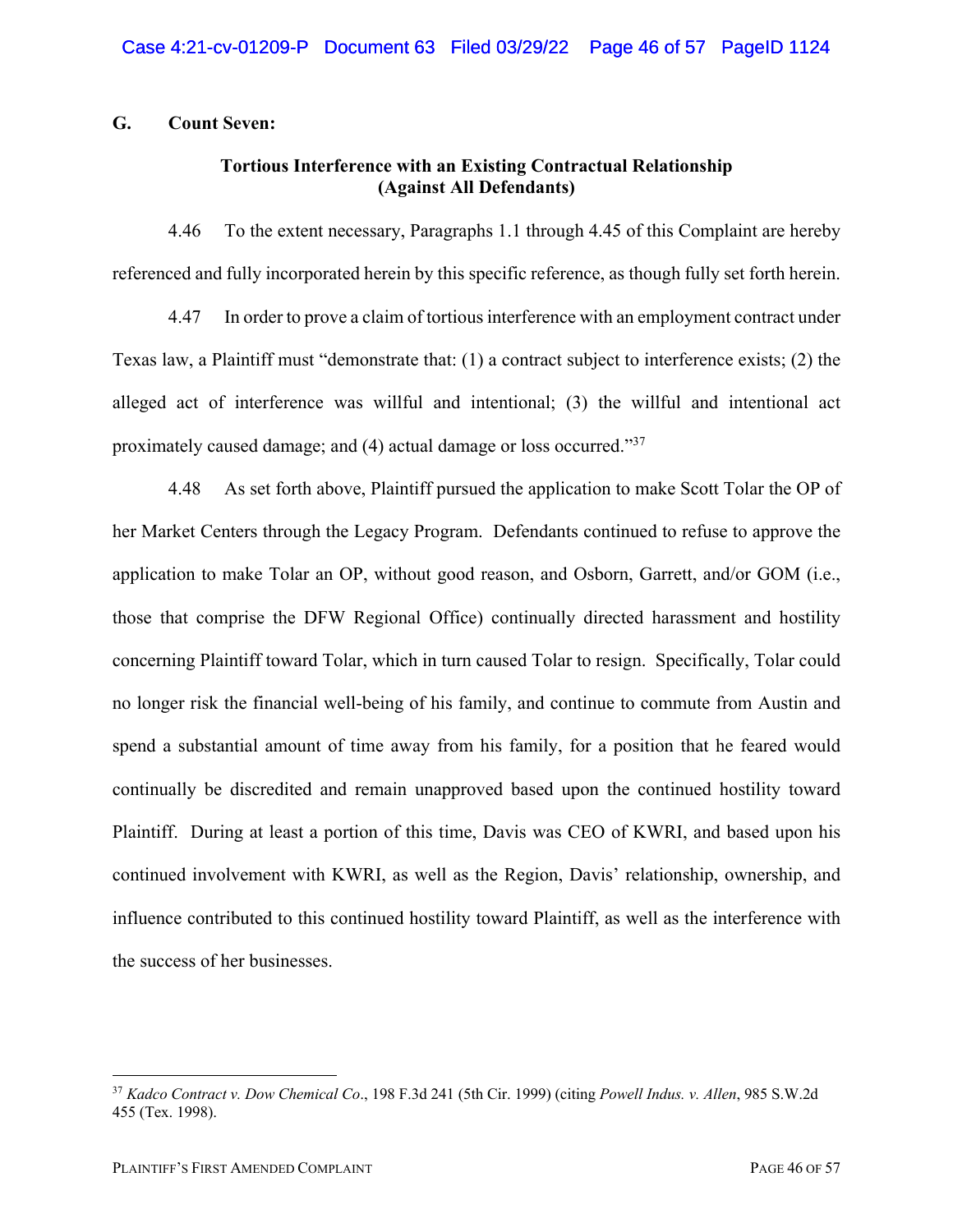#### Case 4:21-cv-01209-P Document 63 Filed 03/29/22 Page 47 of 57 PageID 1125

4.49 Additionally or alternatively, Osborn, Garrett, and/or GOM (i.e., those that comprise the DFW Regional Office), interfered with Plaintiff's business and employment relationships by poaching agents, top leaders/producers, and/or driving Plaintiff's employees away from KWRI altogether. Garrett, Osborn, and/or GOM did so in an attempt to harm Plaintiff financially, drive down the value of her business, and also used those agents to further induce other agents to leave their associations with Plaintiff.

4.50 Additionally or alternatively, Defendants have all interfered with Plaintiff's employment relationship with KWRI through the implied contract she made with KWRI to act as the OP of her Market Centers and/or offices, as a condition precedent to being granted a franchise license. Moreover, Defendants' actions in blocking, prohibiting, and/or failing to approve her license renewal and threatening closure of her Johnson County office interfered with her employment relationship, as well as the implied contract that she would be granted renewals so long as she continued to perform her duties under the implied contract, i.e., remain OP.

4.51 As a result of the foregoing, Plaintiff has been injured and/or damaged, and Plaintiff hereby seeks to recover of any and all remedies afforded and/or available under law and/or in equity, including but not limited to her damages resulting from said conduct by Defendants, jointly and severally, in an amount to be proven and/or determined at the time of trial, equitable relief, and attorneys' fees and costs.

#### **H. Count Eight:**

### **Tortious Interference with Prospective Relationship (Against All Defendants)**

4.52 To the extent necessary, Paragraphs 1.1 through 4.51 of this Complaint are hereby referenced and fully incorporated herein by this specific reference, as though fully set forth herein.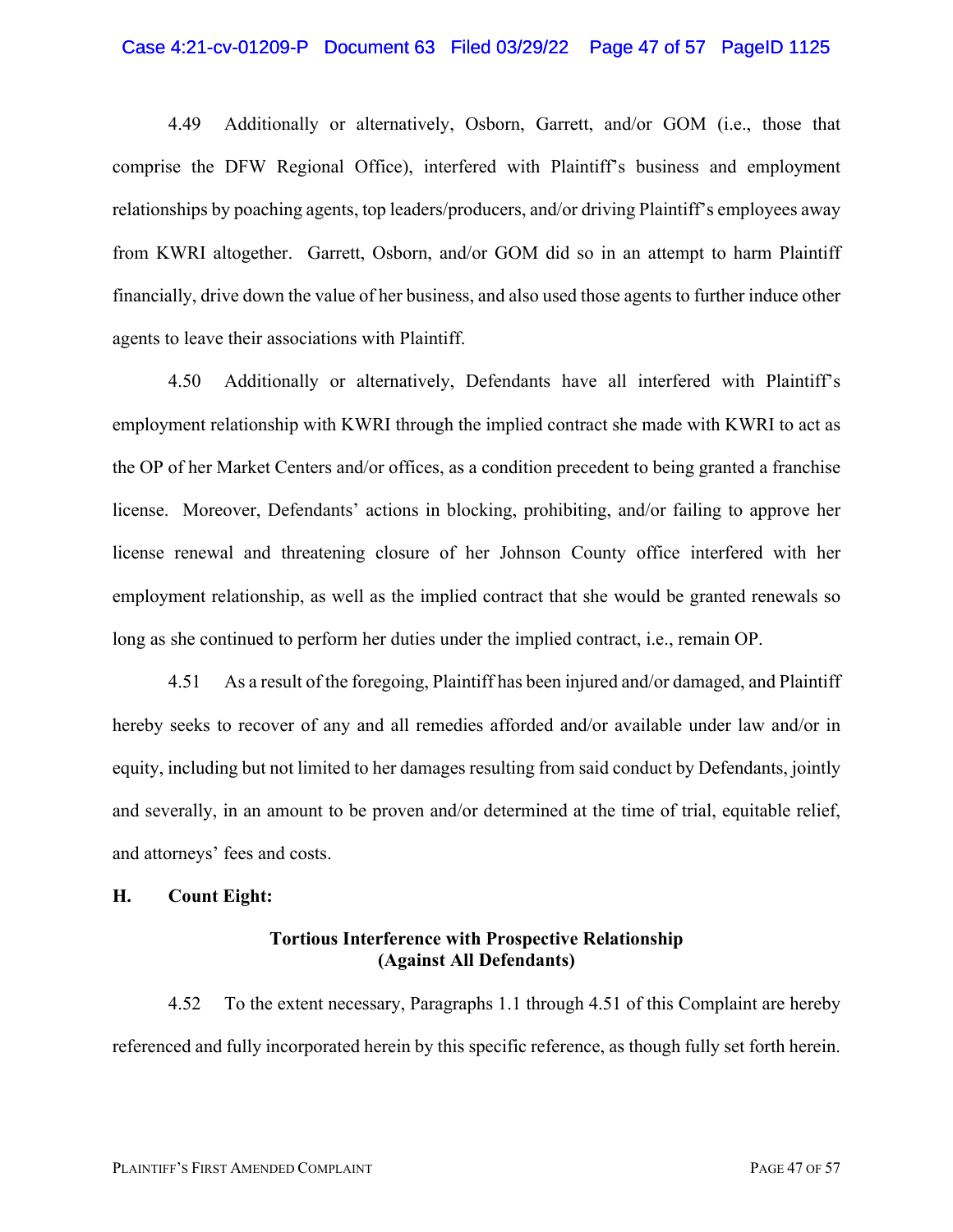#### Case 4:21-cv-01209-P Document 63 Filed 03/29/22 Page 48 of 57 PageID 1126

4.53 In order to prove a claim of tortious interference with a prospective relationship under Texas law, a Plaintiff must "demonstrate that: (1) a reasonable probability that the plaintiff would have entered into a contractual relationship; (2) and intentional and malicious act by the defendant that prevented the relationship from occurring, with the purpose of harming plaintiff; and (3) actual harm or damage resulted from the defendant's interference."38

4.54 Plaintiff sought to appoint Scott Tolar as OP for her Market Centers and submitted the requisite application. Defendants have refused this application and continue to do so, without good reason, to date. Such program was announced by Keller himself, was confirmed by Plaintiff's MAPS Coach and several of her employees, and its existence was further acknowledged by KWRI's legal department to Plaintiff. As a result of Defendants' interference, Tolar has resigned from employment with Plaintiff effective November 1, 2021.

4.55 Plaintiff also applied for, and wishes to pursue, the Legacy Program. Defendants have refused her application, and continue to do so, without good reason, to date.

4.56 Plaintiff has suffered further harm to her health from dealing with the continued stress placed upon her by Defendants' failure to allow her to enter the Legacy Program. Plaintiff has also suffered financial harm due to the inability to sell her Market Centers because of Defendants continued efforts to interfere with the business operations, which reduces the value and appeal of her Market Centers.

4.57 As a result of the foregoing, Plaintiff has been injured and/or damaged, and Plaintiff hereby seeks to recover of any and all remedies afforded and/or available under law and/or in equity, including but not limited to her damages resulting from said conduct by Defendants, jointly

<sup>38</sup> *T&T Geotechnical, Inc. v. Union Pacific Resources, Co*., 944 F.Supp. 1317, 1324 (N.D. Tex. July 1996).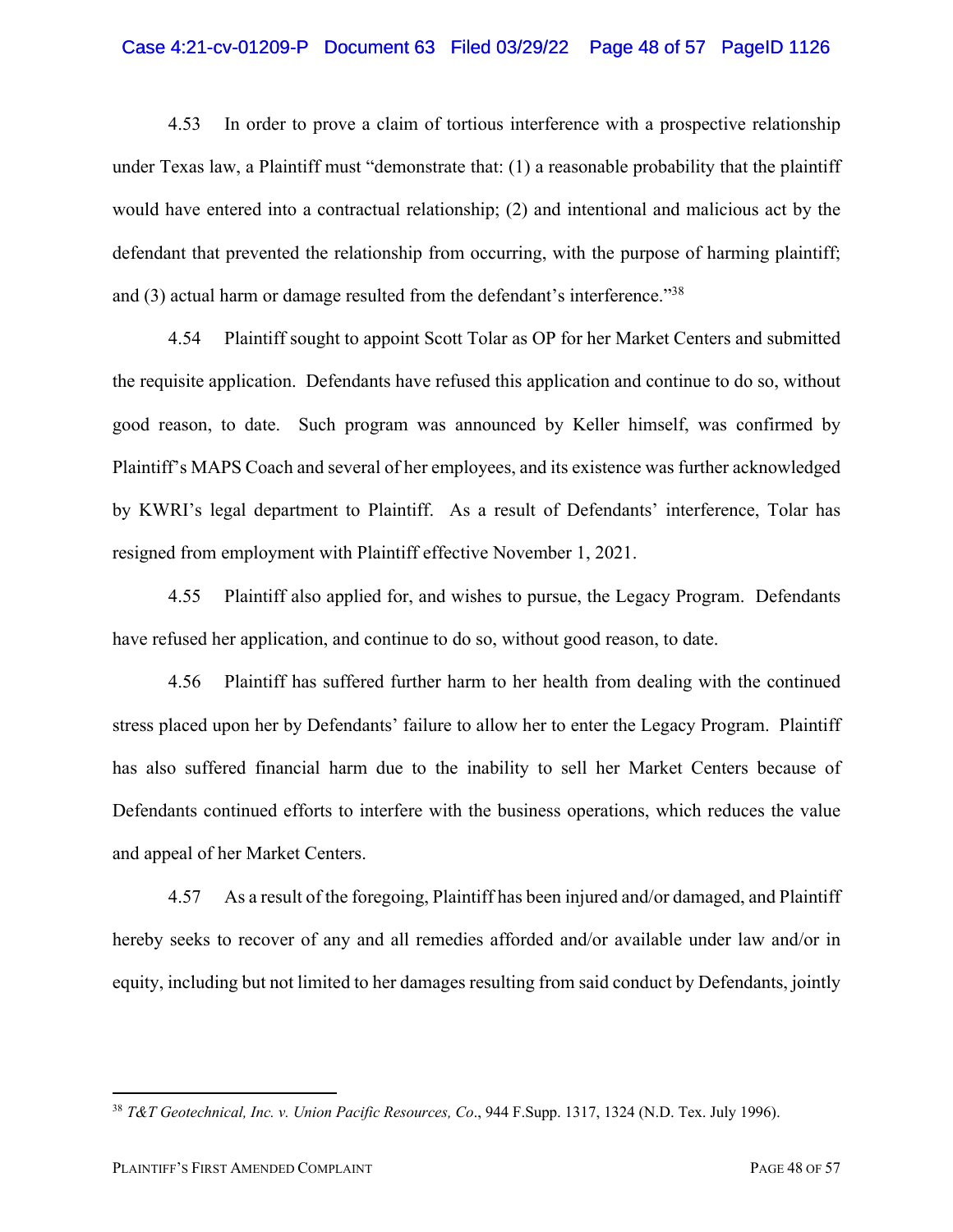and severally, in an amount to be proven and/or determined at the time of trial, equitable relief, and attorneys' fees and costs.

### **I. Count Nine:**

### **Breach of Contract (Against KWRI)**

4.58 To the extent necessary, Paragraphs 1.1 through 4.57 of this Complaint are hereby referenced and fully incorporated herein by this specific reference, as though fully set forth herein.

4.59 KWRI is also liable to Plaintiff for breach of a contract implied-in-fact. A contract is implied-in-fact when its terms arise from the acts and conduct of the parties. As set forth above, KWRI entered into an implied-in-fact contract with Plaintiff to provide her with a Franchise Agreement, under which she could operate her Market Centers, including renewals of such agreement, if Plaintiff fulfilled the condition precedent of acting as the OP for the Market Centers. Plaintiff acted, and continues to act to this day, as the OP of her Market Centers, yet, KWRI has failed to renew Plaintiff's Franchise Agreement.<sup>39</sup> Further, Keller, who had the actual and/or apparent authority to act on behalf of KWRI, under the theory of vice-principal, altered and/or caused a novation to the franchise agreement when he announced the institution of the Legacy Program, which would allow for Plaintiff to appoint an OP to act on her behalf, while still maintaining ownership of her Market Centers. Since this novation, in or around September 2018, KWRI has failed to approve Plaintiff's application to the Legacy Program. During such time, Plaintiff has, and continues, to act as the OP for the Market Centers. To date, KWRI has failed and/or refused to perform the obligations and duties owed to Plaintiff under an implied-in-fact contract with Plaintiff.

<sup>&</sup>lt;sup>39</sup> In this regard, as KWRI is in breach of its agreement to renew Plaintiff's Franchise Agreement, despite her continuing to operate as OP, such cannot form the basis or support KWRI's request to compel arbitration under such an agreement to which it is in breach.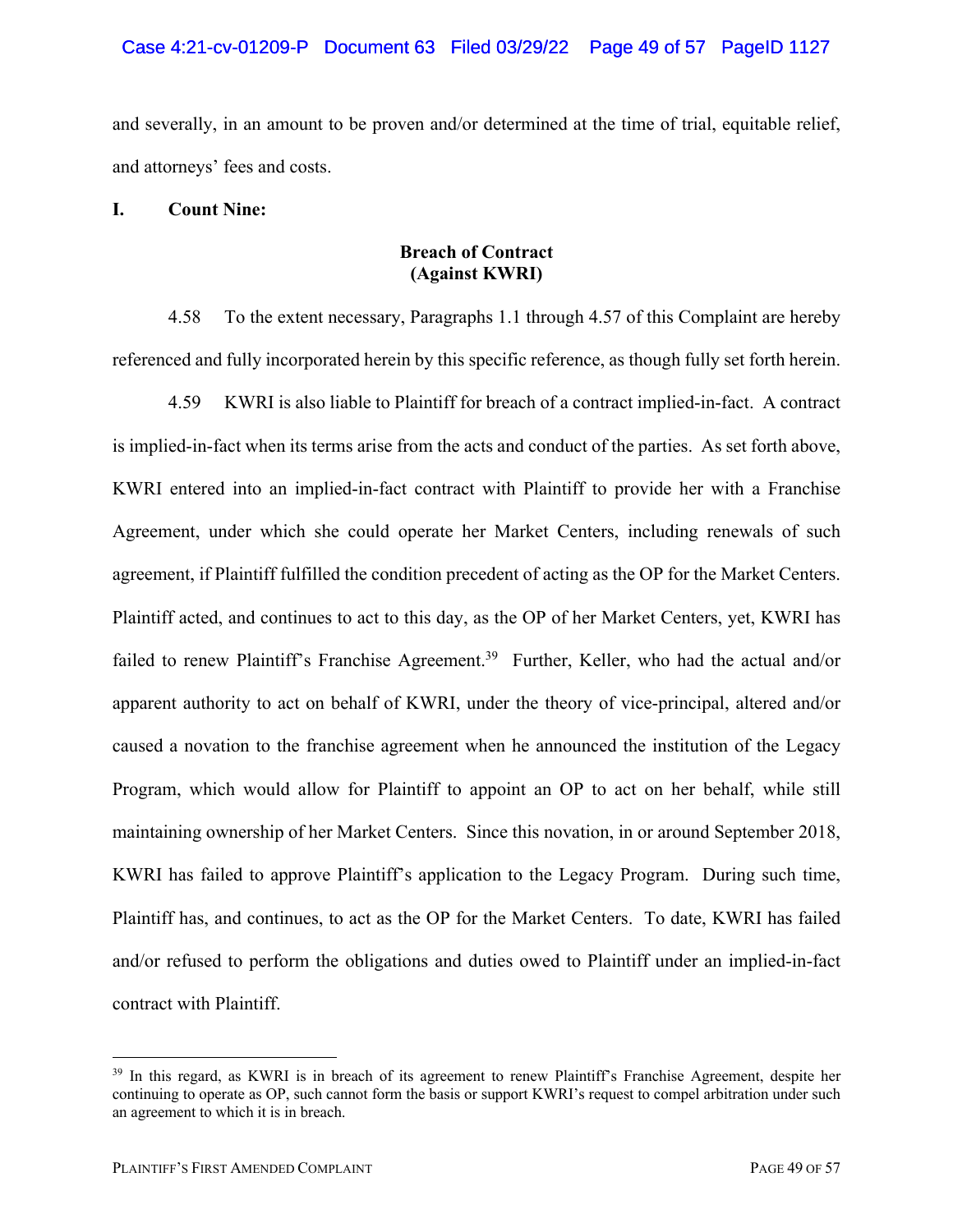#### Case 4:21-cv-01209-P Document 63 Filed 03/29/22 Page 50 of 57 PageID 1128

4.60 As a result of this breach, Plaintiff has been injured and/or damaged, and Plaintiff hereby seeks to recover any and all remedies afforded and/or available under law and/or in equity, including but not limited to her damages resulting from said conduct by KWRI, in an amount to be proven and/or determined at the time of trial, equitable relief, and attorneys' fees and costs.

4.61 Additionally or alternatively, KWRI is liable to Plaintiffs for breach of a contract implied-in-law or "quasi-contract." A contract is implied-in-law when the law imposes an obligation between two parties to do justice even though it is clear that no promise was ever made or intended. To the extent that the promise made by KWRI to Plaintiff to franchise to Plaintiff, and continue to renew such Franchise Agreement, so long as Plaintiff fulfilled the condition precedent of acting as the OP for the Market Centers is ultimately determined not to constitute an implied-in-fact contract, then its promise is a contract implied-in-law or "quasi-contract." Further, to the extent that Keller's novation to the Franchise Agreement, by and through his announcement of the institution of the Legacy Program, which allows for Plaintiff to appoint an OP to act on her behalf, while still maintaining ownership of her Market Centers, is ultimately determined not to constitute an implied-in-fact contract, then its promise is a contract implied-in-law or "quasicontract." During such time, Plaintiff has, and continues, to act as the OP for the Market Centers. To date, KWRI has failed and/or refused to perform the obligations and duties owed to Plaintiff under an implied-in-law contract or "quasi-contract" with Plaintiff to pay.

4.62 As a result of this breach, Plaintiff has been injured and/or damaged, and Plaintiff hereby seeks to recover any and all remedies afforded and/or available under law and/or in equity, including but not limited to her damages resulting from said conduct by KWRI, in an amount to be proven and/or determined at the time of trial, equitable relief, and attorneys' fees and costs.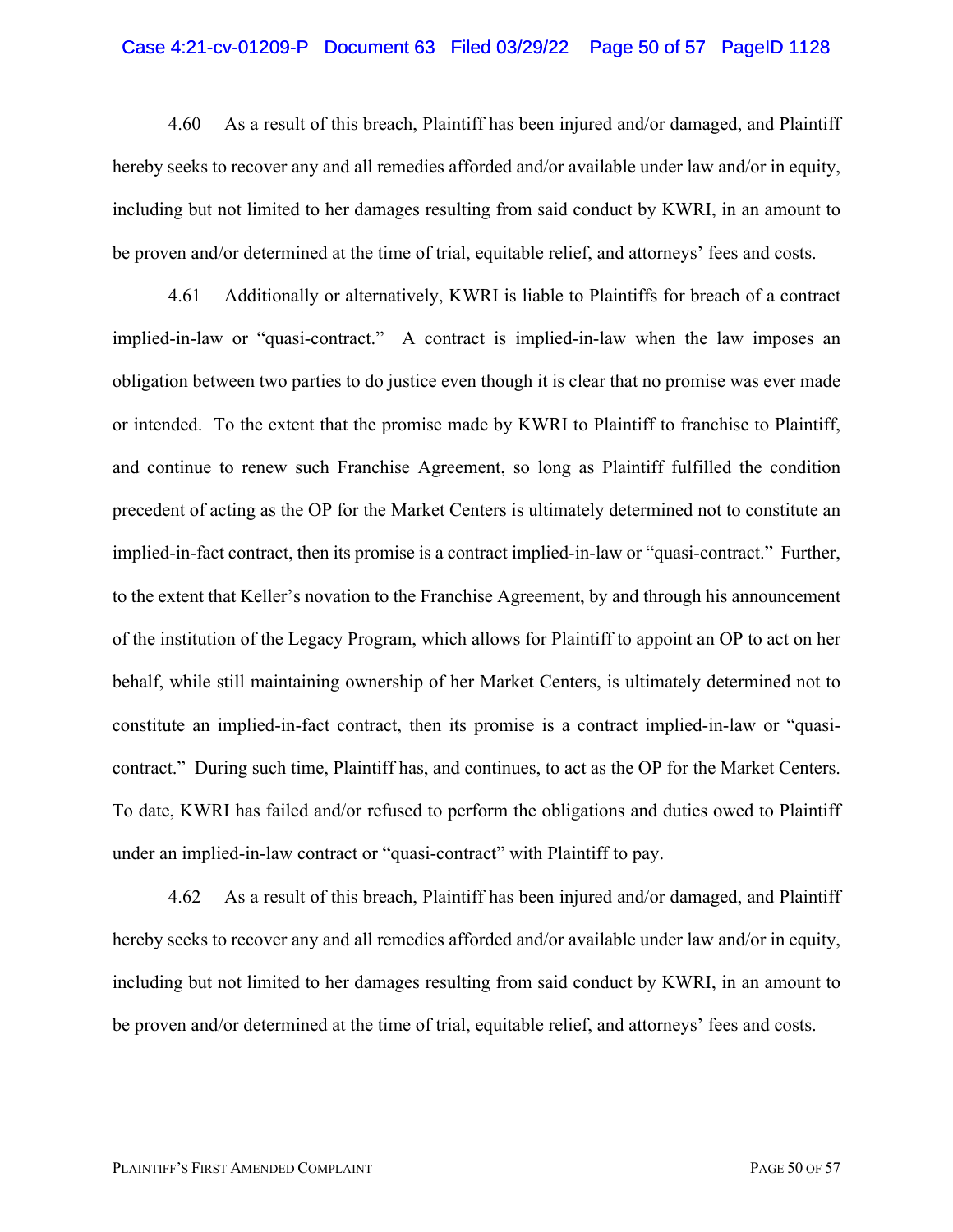### **J. Count Ten:**

# **Breach of Fiduciary Duties (Against Davis and Osborn)**

4.63 To the extent necessary, Paragraphs 1.1 through 4.62 of this Complaint are hereby referenced and fully incorporated herein by this specific reference, as though fully set forth herein.

4.64 The acts and/or omissions of Davis and Osborn constitute a breach of fiduciary duties, and Plaintiff brings this breach of fiduciary duties claim, based upon informal fiduciary duties. An informal fiduciary duty arises from a moral, social, domestic, or purely personal relationship of trust and confidence, which as set forth above, Plaintiff possessed.

4.65 Plaintiff had a special relationship of trust and confidence with Osborn and Davis based upon their dealings and/or relationship that existed prior to and apart from the many business ventures between them, and which Davis admitted in this litigation that such relationship continued through at least 2018.<sup>40</sup> In this same regard, Plaintiff's close personal relationship with Osborn, as set forth above, dates back to at least the 1990's, and Plaintiff considered him to be a close, personal friend thereafter. Based upon those confidential relationships, Davis and Osborn owed Plaintiff certain fiduciary duties, including but not limited to: (a) the duty of loyalty and utmost good faith; (b) the duty of candor; (c) the duty to refrain from self-dealing; (d) the duty to act with integrity of the strictest kind; (e) the duty of fair and honest dealing; and/or (f) the duty of full disclosure. Davis and/or Osborn breached these fiduciary duties in the following ways, including but not limited to: (a) interfering with Plaintiff's businesses and success by poaching agents, leaders, and/or top producers; (b) failing to renew Plaintiff's Franchise Agreement; (c) failing to approve of Plaintiff's application to the Legacy Program; (d) participating in reports of alleged and untruthful non-compliance through the Regional Office; (e) acting to de-value Plaintiff's

<sup>40</sup> *See* Joint Status Report, p.3 [Doc. #20].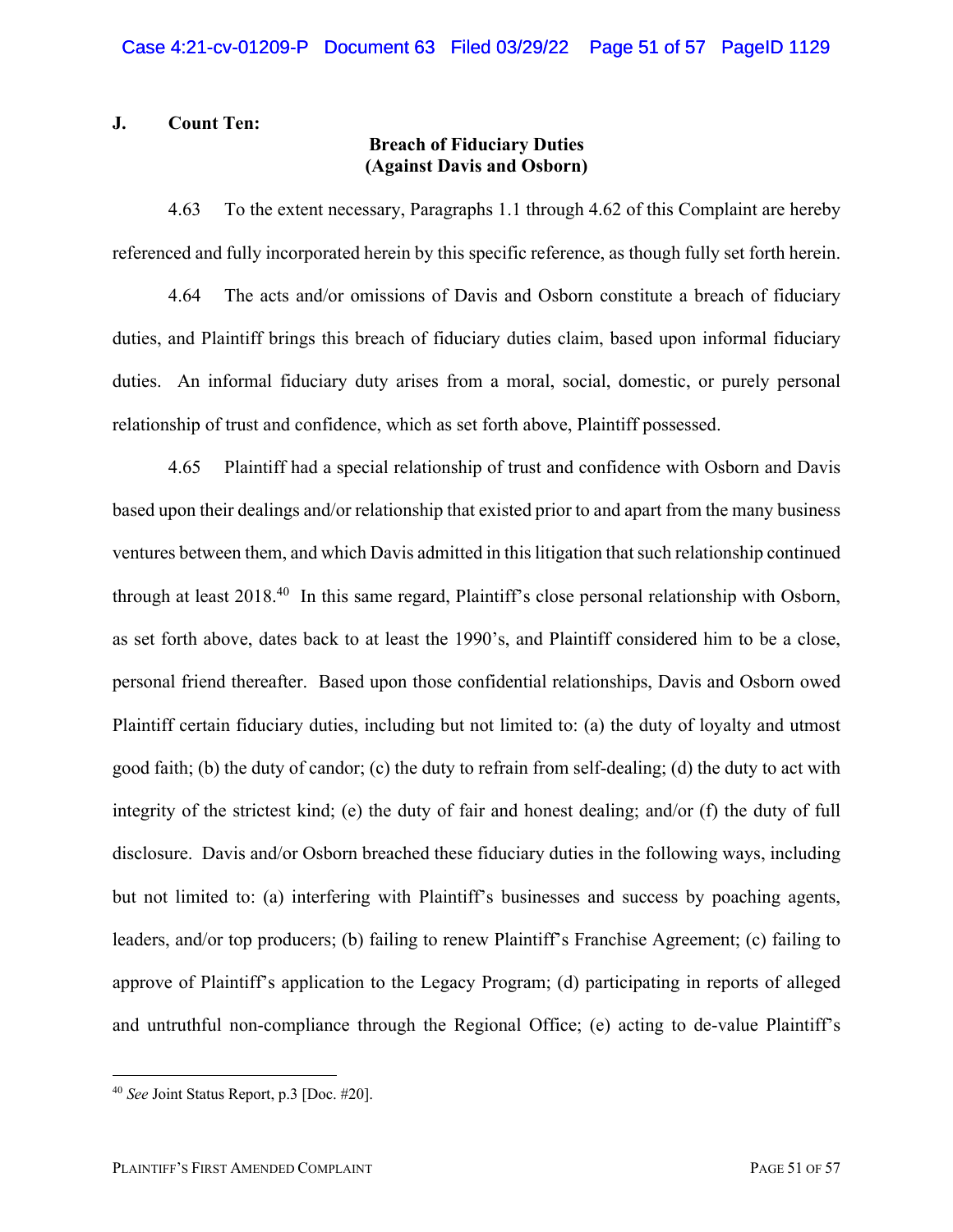### Case 4:21-cv-01209-P Document 63 Filed 03/29/22 Page 52 of 57 PageID 1130

business; (f) making Plaintiff an offer to purchase her businesses at a rate well below its appraised value; (g) interfering with the potential sale of Plaintiff's business to third-parties; and/or (h) continuing to disparage Plaintiff and her businesses to others in the industry.41 Plaintiff justifiably relied upon and trusted Davis and/or Osborn, and Davis and/or Osborn used that trust and reliance to take advantage of Plaintiff to an unfair degree in breach of the fiduciary duties that Davis and Osborn owed to Plaintiff. Davis and Osborn have benefited from their breach of fiduciary duties.

4.66 As a result of the foregoing, Plaintiff has been injured and/or damaged, and Plaintiff hereby seeks to recover any and all remedies afforded and/or available under law and/or in equity, including but not limited to her damages resulting from said conduct by Davis and Osborn, jointly and severally, in an amount to be proven and/or determined at the time of trial, equitable relief, exemplary damages, and costs.

#### **K. Count Eleven:**

#### **Declaratory Judgment**

4.67 To the extent necessary, Paragraphs 1.1 through 4.66 of this Complaint are hereby referenced and fully incorporated herein by this specific reference, as though fully set forth herein.

4.68 The franchisor-franchisee relationship laid out above, demonstrates a degree of control in excess of that required to protect KWRI's brand and trademarks.

4.69 As such, pursuant to 28 U.S.C. § 2201 and/or Texas Labor Code § 21.0022, Plaintiff seeks judgment declaring that KWRI, GOM, Keller, Osborn, and/or Garrett are "employers" for purposes of Plaintiff, and as such violated Plaintiff's statutory rights, violated and/or breached

<sup>41</sup> Importantly, as set forth above, Davis remained CEO of KWRI until in or around December 2018 and/or January 2019, and appears to still maintain an active role with KWRI and the Regional Office. Osborn is still heavily involved in KWRI and owns and operates the Regional Office with Garrett and GOM.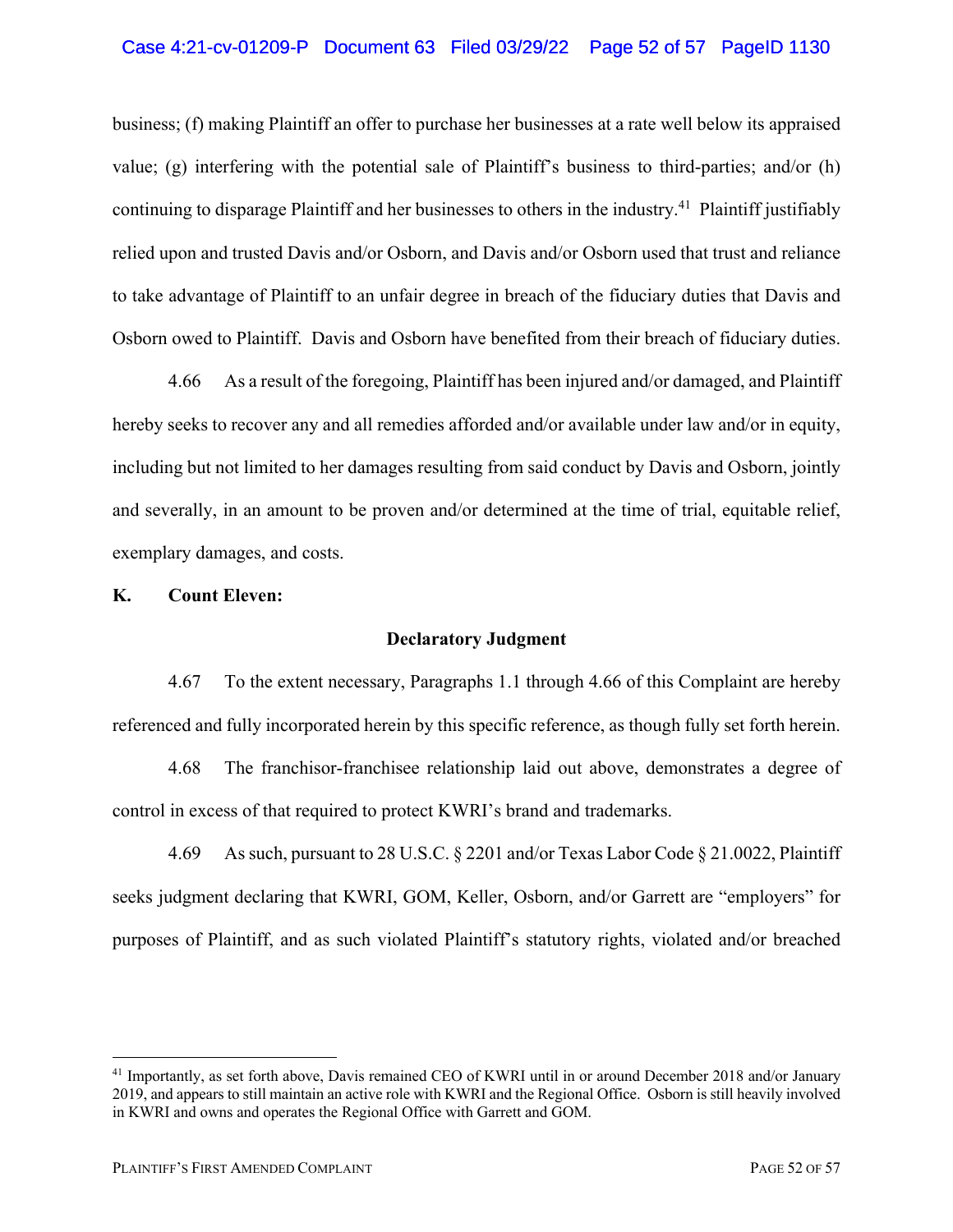#### Case 4:21-cv-01209-P Document 63 Filed 03/29/22 Page 53 of 57 PageID 1131

Plaintiff's contracts and/or agreements, violated its own policies, procedures, guidelines, rules, and/or regulations, and/or violated state and/or federal law.

# **V. REQUESTED RELIEF**

5.1 As the direct and/or proximate result of the actions and/or conduct of Defendants complained of herein, Plaintiff has suffered, and continues to suffer, from intentional discrimination and/or discriminatory treatment and harassment, as well as adverse employment actions, unlawful employment practices, and retaliation, which have damaged and caused, and continue to damage and cause, Plaintiff damages, emotional distress, and mental anguish.

5.2 As such, Plaintiff seeks to recover from Defendants, jointly and severally, her actual and/or economic damages caused by the wrongful acts of Defendants, in amounts that are within the jurisdictional limits of this Court to be proven and/or determined at the time of trial.

5.3 As to Plaintiff's claims under Title VII, Plaintiff herein sues Defendants pursuant to 42 U.S.C. §§ 2000e *et seq*. Accordingly, Plaintiff seeks recovery of the full measure of relief and damages provided by Title VII against Defendants (as applicable), jointly and severally, including but not limited to damages for her lost earnings, past and future, the harm to her personal and professional reputation, out-of-pocket losses and/or expenses, emotional pain and suffering, inconvenience, mental anguish, and other pecuniary and non-pecuniary losses in an amount within the jurisdictional limits of this Court to be proven at trial.

5.4 Plaintiff also seeks front pay damages from Defendants (as applicable), jointly and severally, in the amount equal to the difference between the amounts actually received by Plaintiff and the amounts Plaintiff would have received had she not been harassed and retaliated against, together with an additional amount as compensatory damages, in addition to reasonable and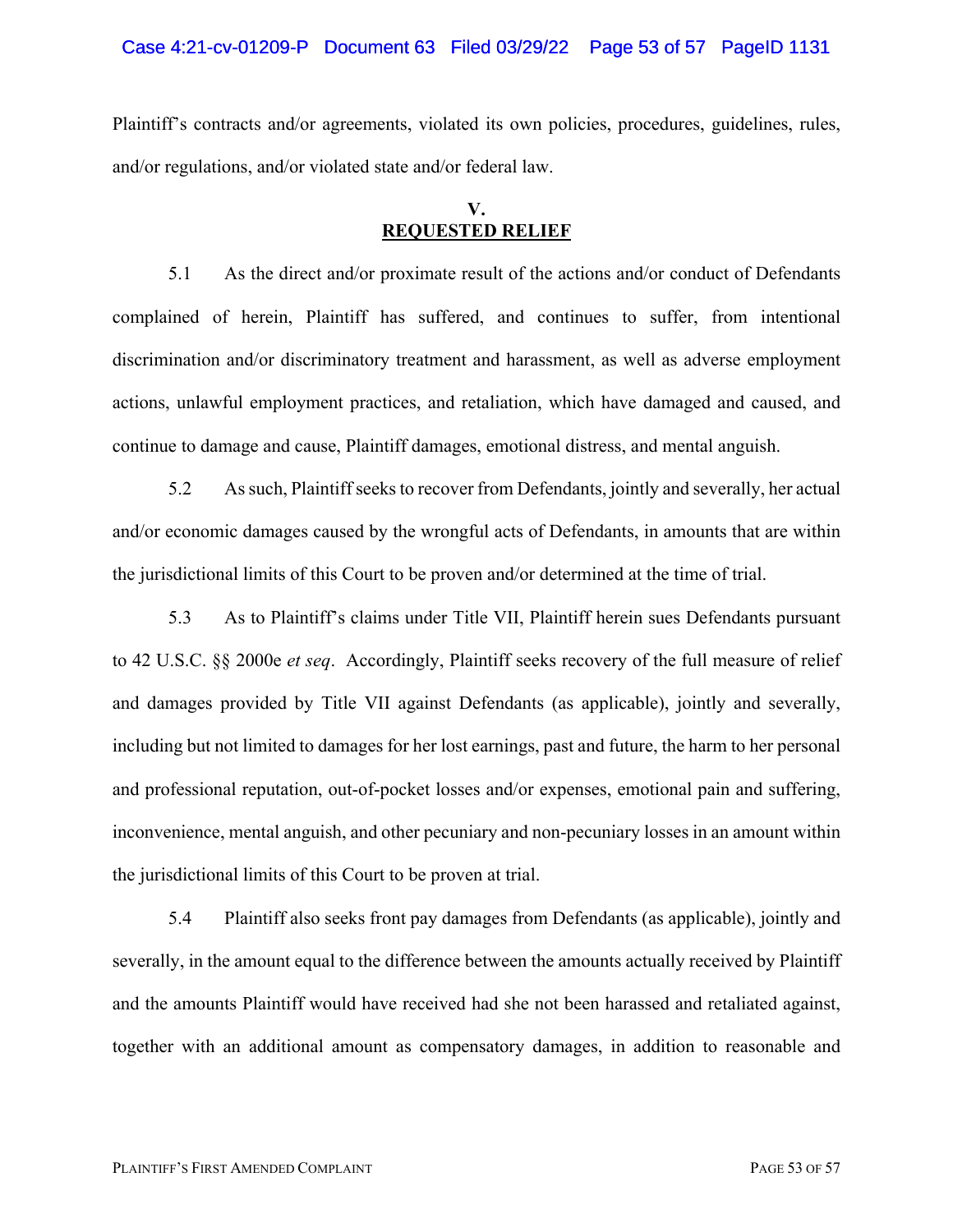#### Case 4:21-cv-01209-P Document 63 Filed 03/29/22 Page 54 of 57 PageID 1132

necessary attorneys' fees and any and all other equitable and compensatory relief which may be available.

5.5 As to Plaintiff's claims under Chapter 21 of the Texas Labor Code, Plaintiff herein sues Defendants pursuant to Chapter 21 of the Texas Labor Code, including but not limited to Sections 21.051, 21.055, 21.254, 21.258, 21.2585, 21.259, and 21.2585 of the Texas Labor Code. Accordingly, Plaintiff seeks recovery of the full measure of relief and damages provided by Chapter 21 of the Texas Labor Code against Defendants (as applicable), jointly and severally, including but not necessarily limited to damages for future pecuniary losses, emotional pain, suffering inconvenience, mental anguish, loss of enjoyment of life, and other pecuniary and nonpecuniary losses in an amount within the jurisdictional limits of this Court to be proven at trial.

5.6 Plaintiff also seeks front pay damages from Defendants (as applicable), jointly and severally, in the amount equal to the difference between the profits actually received by Plaintiff and the profits Plaintiff would have received had she not been discriminated, harassed or retaliated against, together with an additional amount as compensatory damages, in addition to reasonable and necessary attorneys' fees and any and all other equitable and compensatory relief which may be available.

5.7 As to Plaintiff's claims under the Federal Declaratory Judgment Act, Plaintiff herein sues Defendants pursuant to 28 U.S.C. §2201, and as such, Plaintiff seeks a judgment declaring that Defendants are an "employer" within the definition of 21.0022 of the Texas Labor Code, and as such violated Plaintiff's statutory rights, violated and/or breached Plaintiff's contracts and/or agreements, violated its own policies, procedures, guidelines, rules, and/or regulations, and/or violated state and/or federal law.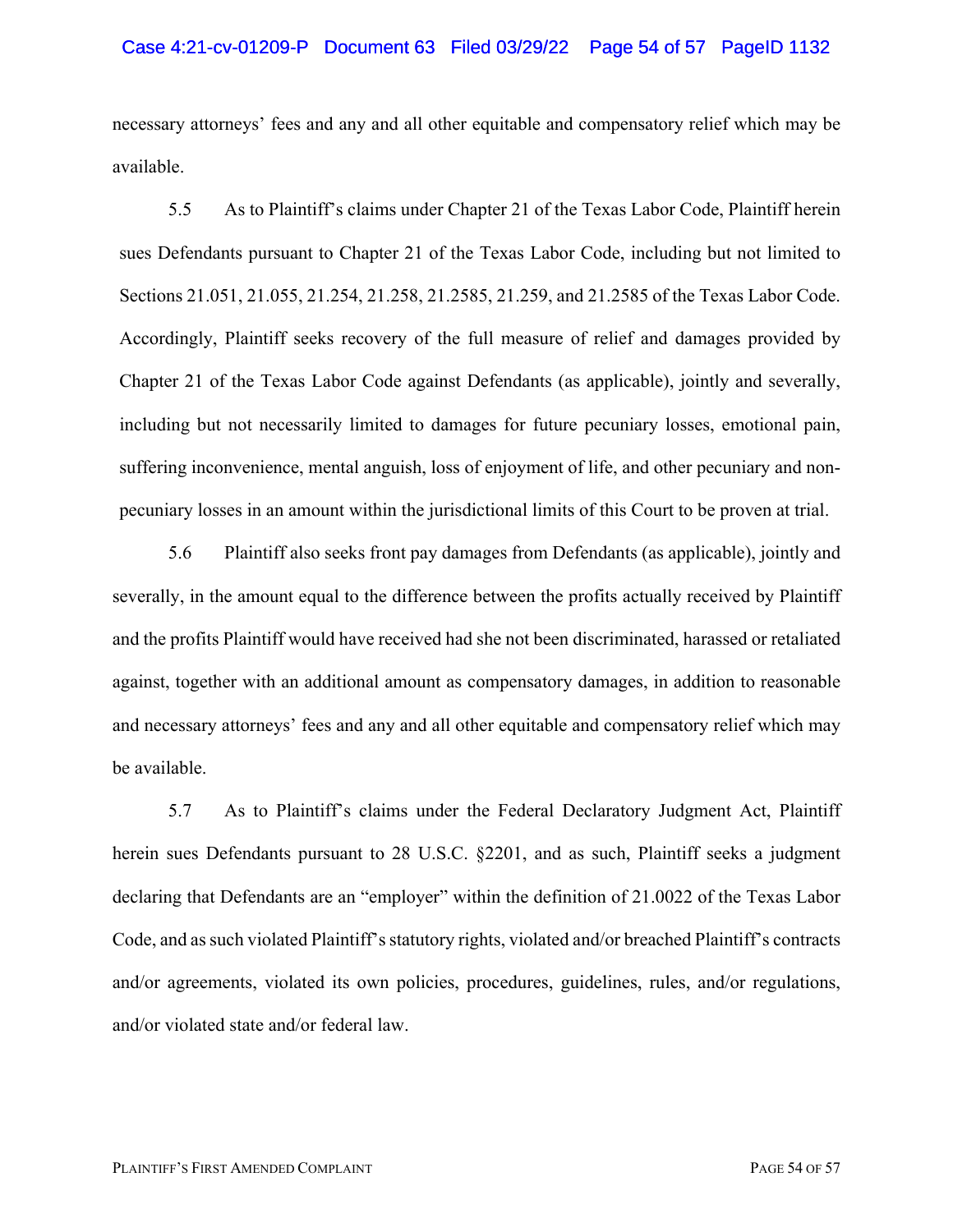# **VI. FEES, COSTS, AND INTEREST**

6.1 Plaintiff has retained The Michael Kim Law Firm, PLLC to represent her in connection with this matter, and has agreed to pay for such reasonable and necessary services. In addition to and without waiving and/or limiting any other relief requested in this Complaint, Plaintiff is entitled to and seeks to recover her reasonable and necessary attorneys' fees and costs incurred and to be incurred in bringing this suit and in all appeals of this suit, as permitted by law, in equity, and/or pursuant to Chapter 38 of the Texas Civil Practice and Remedies Code, 42 U.S.C. §§ 2000e-5(k) and 12205, and/or TEX. LABOR CODE § 21.259.

6.2 Also, pursuant to 42 U.S.C.  $\&$  2000e-5(k) and/or TEX. LABOR CODE  $\&$  21.259, Plaintiff seeks to recover any and all expert fees, which she incurs and/or may incur in bringing this suit.

6.3 Additionally, Plaintiff seeks to recover costs of court, along with pre-judgment and post-judgment interest at the maximum rate permitted by law.

# **VII. CONDITIONS PRECEDENT**

7.1 All conditions precedent to the relief being sought by Plaintiff in this Complaint have been performed, have occurred, and/or have been waived.

### **VIII. DEMAND FOR JURY TRIAL**

8.1 Pursuant to the Rule 38 of the Federal Rules of Civil Procedure, Plaintiff requests trial by jury and will tender the requisite fee.

# **PRAYER**

WHEREFORE, PREMISES CONSIDERED, Plaintiff prays that upon final hearing, Plaintiff recover judgment against Defendant and be awarded: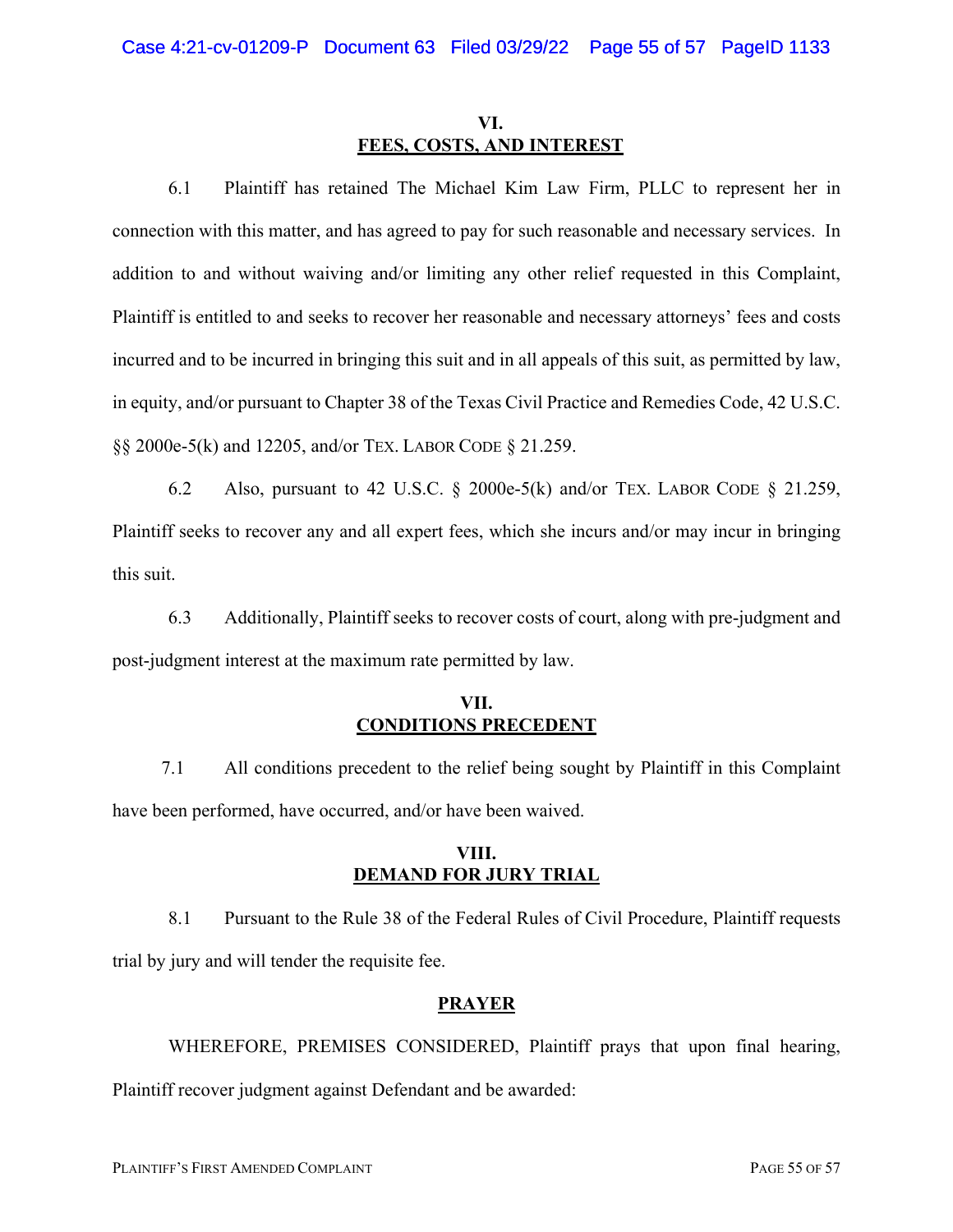- (1) any and all amounts recoverable and/or recognizable as damages under law and/or in equity, resulting and/or occasioned by the wrongful acts and/or conduct of Defendants (as set forth above more specifically);
- (2) equitable relief to the extent permitted by law and/or equity;
- (3) declaratory relief as requested herein;
- (4) her litigation expenses and costs, including but not limited to her reasonable and necessary attorneys' fees and costs and any applicable expert fees;
- (5) pre-judgment and post-judgment interest at the maximum rate permitted by law;
- (6) costs of court; and
- (7) such other and further relief, both general and special, at law and in equity, to which Plaintiff may show herself to be justly entitled.

Respectfully submitted,

/s/ *Michael Y. Kim* Michael Y. Kim State Bar No. 24039960 mkim@mkimlegal.com Ericha Ramsey Brown State Bar No. 24051952 erbrown@mkimlegal.com Monica L. Narvaez State Bar No. 24088113 mnarvaez@mkimlegal.com Eduardo R. Garza State Bar No. 24120843 egarza@mkimlegal.com

#### **THE MICHAEL KIM LAW FIRM, PLLC**

4236 W. Lovers Lane Dallas, Texas 75209 (214) 357-7533 (214) 357-7531 Facsimile

ATTORNEYS FOR PLAINTIFF